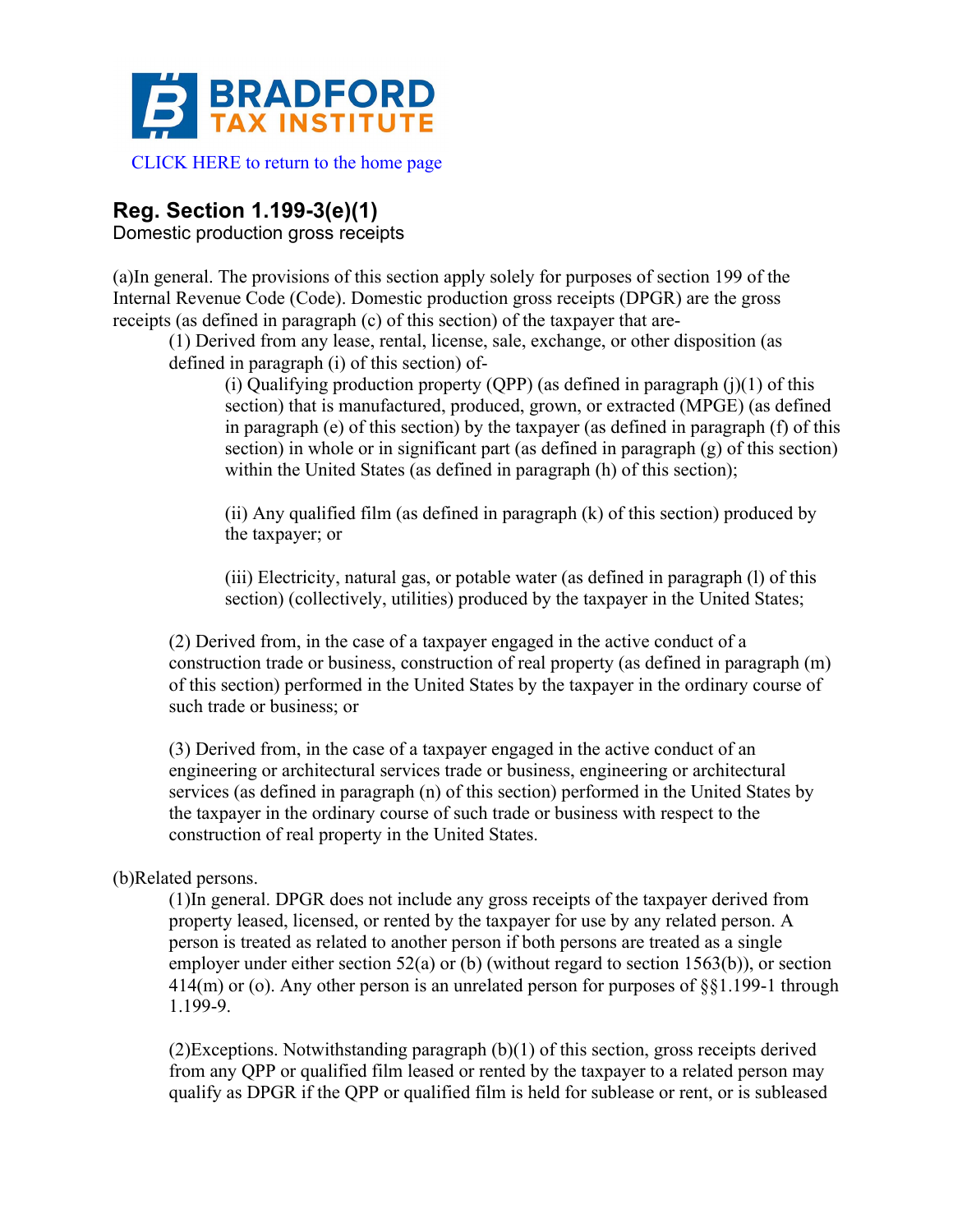or rented, by the related person to an unrelated person for the ultimate use of the unrelated person. Similarly, notwithstanding paragraph (b)(1) of this section, gross receipts derived from the license of QPP or a qualified film to a related person for reproduction and sale, exchange, lease, rental, or sublicense to an unrelated person for the ultimate use of the unrelated person may qualify as DPGR.

(c)Definition of gross receipts. The term gross receipts means the taxpayer's receipts for the taxable year that are recognized under the taxpayer's methods of accounting used for Federal income tax purposes for the taxable year. If the gross receipts are recognized in an intercompany transaction within the meaning of §1.1502-13, see also §1.199-7(d). For this purpose, gross receipts include total sales (net of returns and allowances) and all amounts received for services. In addition, gross receipts include any income from investments and from incidental or outside sources. For example, gross receipts include interest (including original issue discount and taxexempt interest within the meaning of section 103), dividends, rents, royalties, and annuities, regardless of whether the amounts are derived in the ordinary course of the taxpayer's trade of business. Gross receipts are not reduced by cost of goods sold (CGS) or by the cost of property sold if such property is described in section  $1221(a)(1)$ ,  $(2)$ ,  $(3)$ ,  $(4)$ , or  $(5)$ . Gross receipts do not include the amounts received in repayment of a loan or similar instrument (for example, a repayment of the principal amount of a loan held by a commercial lender) and, except to the extent of gain recognized, do not include gross receipts derived from a nonrecognition transaction, such as a section 1031 exchange. Finally, gross receipts do not include amounts received by the taxpayer with respect to sales tax or other similar state and local taxes if, under the applicable state or local law, the tax is legally imposed on the purchaser of the good or service and the taxpayer merely collects and remits the tax to the taxing authority. If, in contrast, the tax is imposed on the taxpayer under the applicable law, then gross receipts include the amounts received that are allocable to the payment of such tax.

(d)Determining domestic production gross receipts.

(1)In general. For purposes of §§1.199-1 through 1.199-9, a taxpayer determines, using any reasonable method that is satisfactory to the Secretary based on all of the facts and circumstances, whether gross receipts qualify as DPGR on an item-by-item basis (and not, for example, on a division-bydivision, product line-by-product line, or transactionby-transaction basis).

(i) The term item means the property offered by the taxpayer in the normal course of the taxpayer's business for lease, rental, license, sale, exchange, or other disposition (for purposes of this paragraph (d), collectively referred to as disposition) to customers, if the gross receipts from the disposition of such property qualify as DPGR; or

(ii) If paragraph  $(d)(1)(i)$  of this section does not apply to the property, then any component of the property described in paragraph  $(d)(1)(i)$  of this section is treated as the item, provided that the gross receipts from the disposition of the property described in paragraph  $(d)(1)(i)$  of this section that are attributable to such component qualify as DPGR. Each component that meets the requirements under this paragraph  $(d)(1)(ii)$  must be treated as a separate item and a component that meets the requirements under this paragraph  $(d)(1)(ii)$  may not be combined with a component that does not meet these requirements.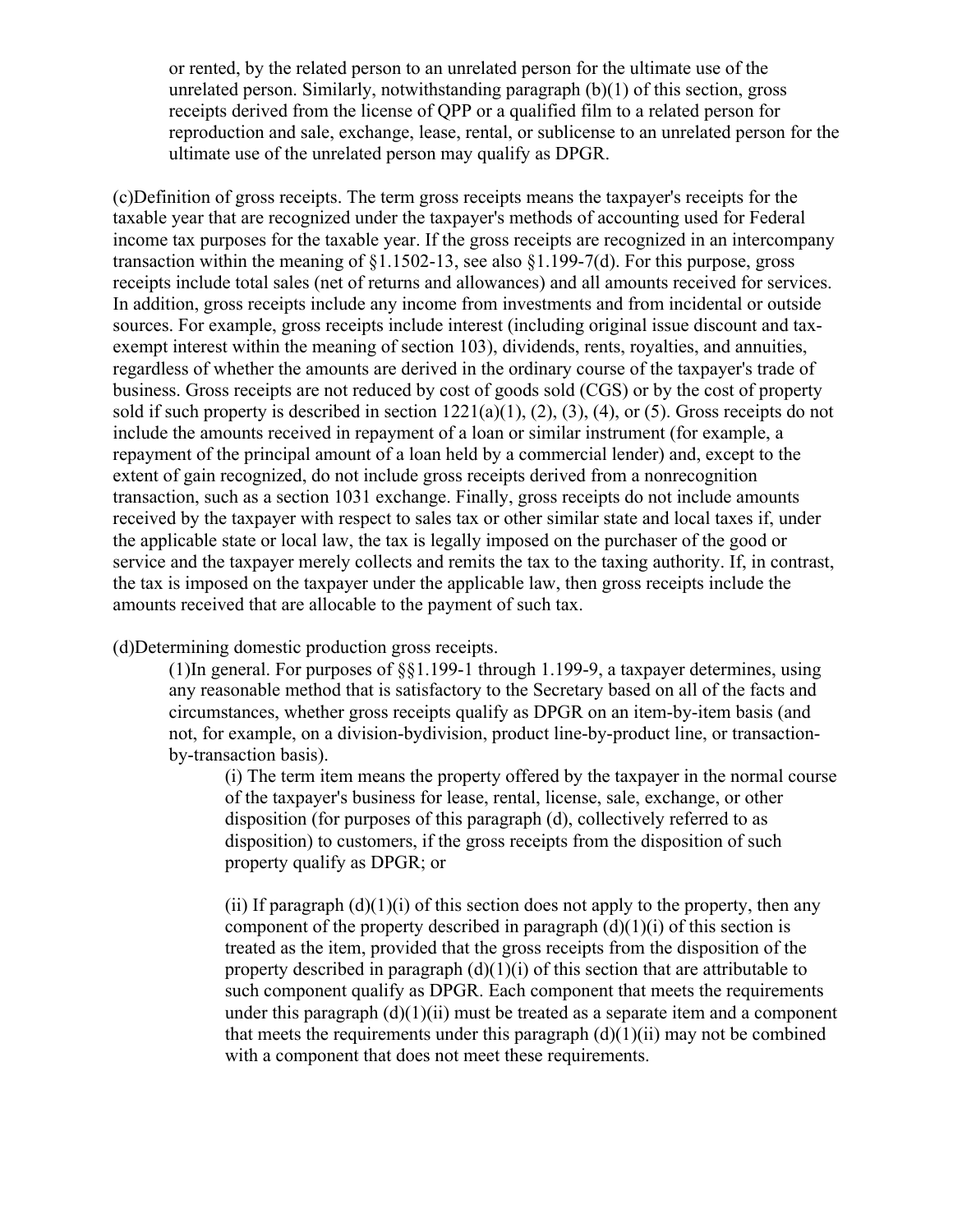(2)Special rules. The following special rules apply for purposes of paragraph (d)(1) of this section:

(i) For purposes of paragraph  $(d)(1)(i)$  of this section, in no event may a single item consist of two or more properties unless those properties are offered for disposition, in the normal course of the taxpayer's business, as a single item (regardless of how the properties are packaged).

(ii) In the case of property customarily sold by weight or by volume, the item is determined using the custom of the industry (for example, barrels of oil).

(iii) In the case of construction activities and services or engineering and architectural services, a taxpayer may use any reasonable method that is satisfactory to the Secretary based on all of the facts and circumstances to determine what construction activities and services or engineering or architectural services constitute an item.

(3)Exception. If a taxpayer MPGE QPP within the United States or produces a qualified film or produces utilities in the United States that it disposes of, and the taxpayer leases, rents, licenses, purchases, or otherwise acquires property that contains or may contain the QPP, qualified film, or the utilities (or a portion thereof), and the taxpayer cannot reasonably determine, without undue burden and expense, whether the acquired property contains any of the original QPP, qualified film, or utilities MPGE or produced by the taxpayer, then the taxpayer is not required to determine whether any portion of the acquired property qualifies as an item for purposes of paragraph (d)(1) of this section. Therefore, the gross receipts derived from the disposition of the acquired property may be treated as non-DPGR. Similarly, the preceding sentences shall apply if the taxpayer can reasonably determine that the acquired property contains QPP, a qualified film, or utilities (or a portion thereof) MPGE or produced by the taxpayer, but cannot reasonably determine, without undue burden or expense, how much, or what type, grade, etc., of the QPP, qualified film, or utilities MPGE or produced by the taxpayer the acquired property contains.

(4)Examples. The following examples illustrate the application of paragraph (d) of this section:

Example (1). Q manufactures leather and rubber shoe soles in the United States. Q imports shoe uppers, which are the parts of the shoe above the sole. Q manufactures shoes for sale by sewing or otherwise attaching the soles to the imported uppers. Q offers the shoes for sale to customers in the normal course of Q's business. If the gross receipts derived from the sale of the shoes do not qualify as DPGR under this section, then under paragraph  $(d)(1)(ii)$  of this section, Q must treat the sole as the item if the gross receipts derived from the sale of the sole qualify as DPGR under this section.

Example (2). The facts are the same as in Example 1 except that Q also buys some finished shoes from unrelated persons and resells them to retail shoe stores. Q offers all shoes (manufactured and purchased) for sale to customers, in the normal course of Q's business, in individual pairs, and requires no minimum quantity order. Q ships the shoes in boxes, each box containing as many as 50 pairs of shoes. A full, or partially full, box may contain some shoes that Q manufactured, and some that Q purchased. Under paragraph  $(d)(2)(i)$  of this section, Q cannot treat a box of 50 (or fewer) pairs of shoes as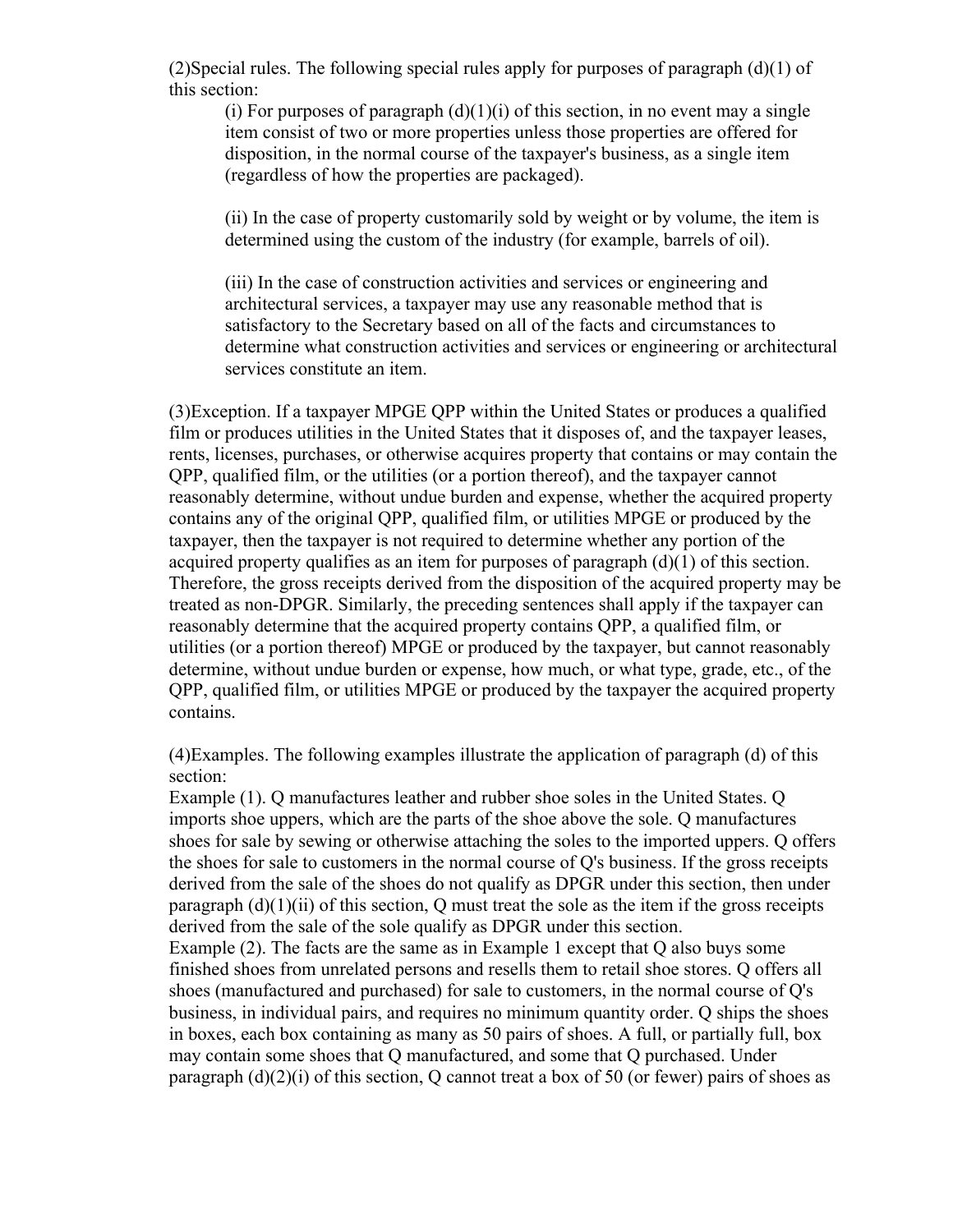an item, because Q offers the shoes for sale in the normal course of Q's business in individual pairs.

Example (3). R manufactures toy cars in the United States. R also purchases cars that were manufactured by unrelated persons. R offers the cars for sale to customers, in the normal course of R's business, in sets of three, and requires no minimum quantity order. R sells the three-car sets to toy stores. A three-car set may contain some cars manufactured by R and some cars purchased by R. If the gross receipts derived from the sale of the three-car sets do not qualify as DPGR under this section, then, under paragraph  $(d)(1)(ii)$  of this section, R must treat a toy car in the three-car set as the item, provided the gross receipts derived from the sale of the toy car qualify as DPGR under this section.

Example (4). The facts are the same as Example 3 except that R offers the toy cars for sale individually to customers in the normal course of R's business, rather than in sets of three. R's customers resell the individual toy cars at three for \$10. Frequently, this results in retail customers purchasing three individual cars in one transaction. In determining R's DPGR, under paragraph  $(d)(2)(i)$  of this section, each toy car is an item and R cannot treat three individual toy cars as one item, because the individual toy cars are not offered for sale in sets of three by R in the normal course of R's business.

Example (5). The facts are the same as in Example 3 except that R offers the toy cars for sale to customers in the normal course of R's business both individually and in sets of three. The results are the same as Example 3 with respect to the three-car sets. The results are the same as in Example 4 with respect to the individual toy cars that are not included in the three-car sets and offered for sale individually. Thus, R has two items, an individual toy car and a set of three toy cars.

Example (6). S produces television sets in the United States. S also produces the same model of television set outside the United States. In both cases, S packages the sets one to a box. S sells the television sets to large retail consumer electronics stores. S requires that its customers purchase a minimum of 100 television sets per order. With respect to a particular order by a customer of 100 television sets, some were manufactured by S in the United States, and some were manufactured by S outside the United States. Under paragraph  $(d)(2)(i)$  of this section, a minimum order of 100 television sets is the item provided that the gross receipts derived from the sale of the 100 television sets qualify as DPGR.

Example (7). T produces in bulk form in the United States the active ingredient for a pharmaceutical product. T sells the active ingredient in bulk form to FX, a foreign corporation. This sale qualifies as DPGR assuming all the other requirements of this section are met. FX uses the active ingredient to produce the finished dosage form drug. FX sells the drug in finished dosage to T, which sells the drug to customers. Assume that T knows how much of the active ingredient is in the finished dosage. Under paragraph  $(d)(1)(ii)$  of this section, if T's gross receipts derived from the sale of the finished dosage do not qualify as DPGR under this section, then T must treat the active ingredient component as the item because the gross receipts attributable to the active ingredient qualify as DPGR under this section. The exception in paragraph  $(d)(3)$  of this section does not apply because T can reasonably determine without undue burden or expense that the finished dosage contains the active ingredient and the quantity of the active ingredient in the finished dosage.

Example (8). U produces steel within the United States and sells its steel to a variety of customers, including V, an unrelated person, who uses the steel for the manufacture of equipment. V also purchases steel from other steel producers. For its steel operations, U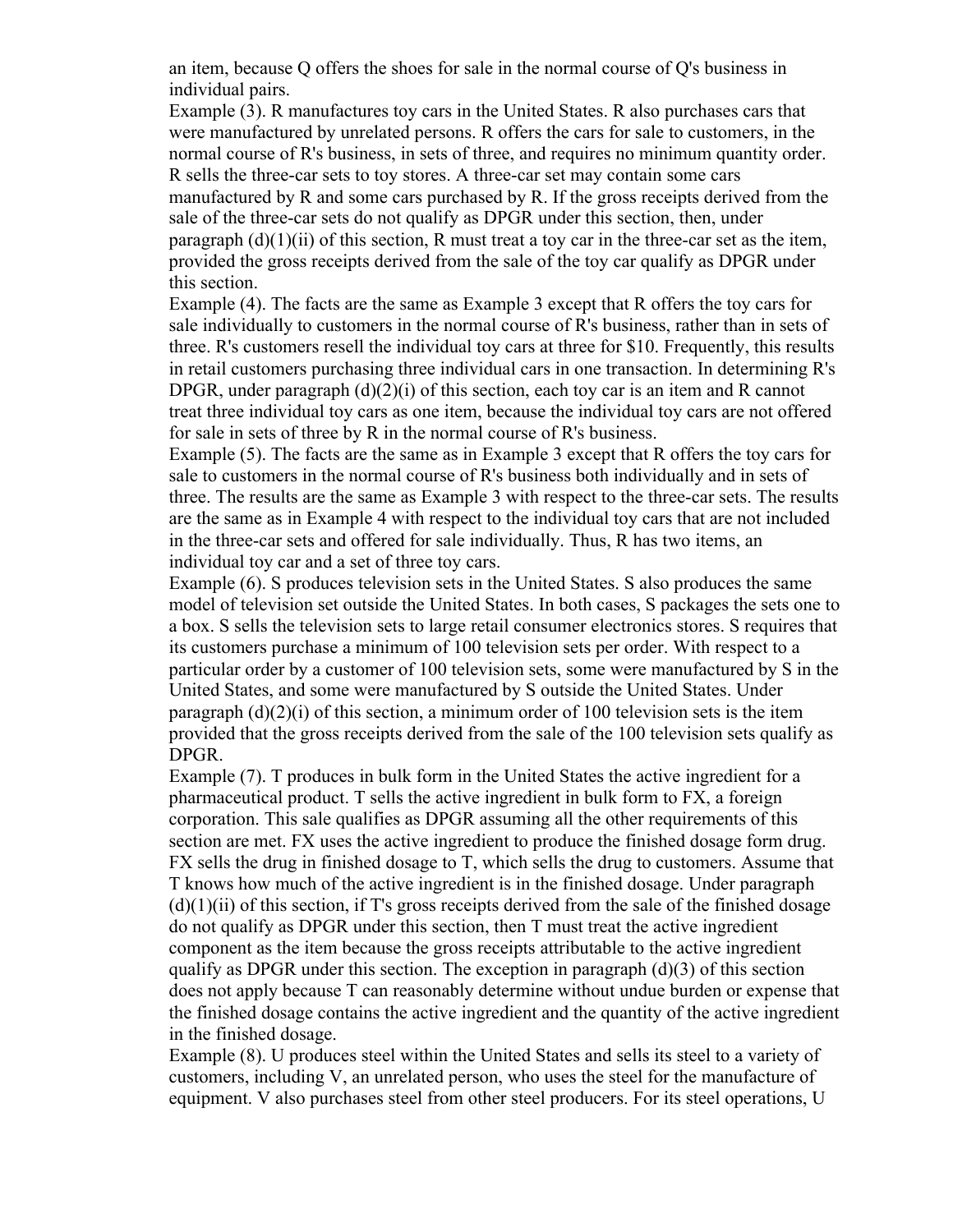purchases equipment from V that may contain steel produced by U. U sells the equipment after 5 years. If U cannot reasonably determine without undue burden and expense whether the equipment contains any steel produced by U, then, under paragraph  $(d)(3)$  of this section, U may treat the gross receipts derived from sale of the equipment as non-DPGR.

Example (9). The facts are the same as in Example 8 except that U knows that the equipment purchased from V does contain some amount of steel produced by U. If U cannot reasonably determine without undue burden and expense how much steel produced by U the equipment contains, then, under paragraph (d)(3) of this section, U may treat the gross receipts derived from sale of the equipment as non-DPGR. Example (10). W manufactures sunroofs, stereos, and tires within the United States. W purchases automobiles from unrelated persons and installs the manufactured components in the automobiles. W, in the normal course of W's business, sells the automobiles with the components to customers. If the gross receipts derived from the sale of the automobiles with the components do not qualify as DPGR under this section, then under paragraph (d)(1)(ii) of this section, W must treat each component (sunroofs, stereos, and tires) that it manufactures as a separate item if the gross receipts derived from the sale of each component qualify as DPGR under this section.

Example (11). X manufacturers leather soles within the United States. X purchases shoe uppers, metal eyelets, and laces. X manufactures shoes by sewing or otherwise attaching the soles to the uppers; attaching the metal eyelets to the shoes; and threading the laces through the eyelets. X, in the normal course of X's business, sells the shoes to customers. If the gross receipts derived from the sale of the shoes do not qualify as DPGR under this section, then under paragraph  $(d)(1)(ii)$  of this section, X must treat the sole as the item if the gross receipts derived from the sale of the sole qualify as DPGR under this section. X may not treat the shoe upper, metal eyelets or laces as part of the item because under paragraph  $(d)(1)(ii)$  of this section the sole is the component that is treated as the item. Example (12). Y manufactures glass windshields for automobiles within the United States. Y purchases automobiles from unrelated persons and installs the windshields in the automobiles. Y, in the normal course of Y's business, sells the automobiles with the windshields to customers. If the automobiles with the windshields do not meet the requirements for being an item, then, under paragraph  $(d)(1)(ii)$  of this section, Y must treat each windshield that it manufactures as an item if the gross receipts derived from the sale of the windshield qualify as DPGR under this section. Y may not treat any other portion of the automobile as part of the item because under paragraph  $(d)(1)(ii)$  of this section the windshield is the component.

(e)Definition of manufactured, produced, grown, or extracted.

(1)In general. Except as provided in paragraphs (e)(2) and (3) of this section, the term MPGE includes manufacturing, producing, growing, extracting, installing, developing, improving, and creating QPP; making QPP out of scrap, salvage, or junk material as well as from new or raw material by processing, manipulating, refining, or changing the form of an article, or by combining or assembling two or more articles; cultivating soil, raising livestock, fishing, and mining minerals. The term MPGE also includes storage, handling, or other processing activities (other than transportation activities) within the United States related to the sale, exchange, or other disposition of agricultural products, provided the products are consumed in connection with or incorporated into the MPGE of QPP, whether or not by the taxpayer. Pursuant to paragraph  $(f)(1)$  of this section, the taxpayer must have the benefits and burdens of ownership of the QPP under Federal income tax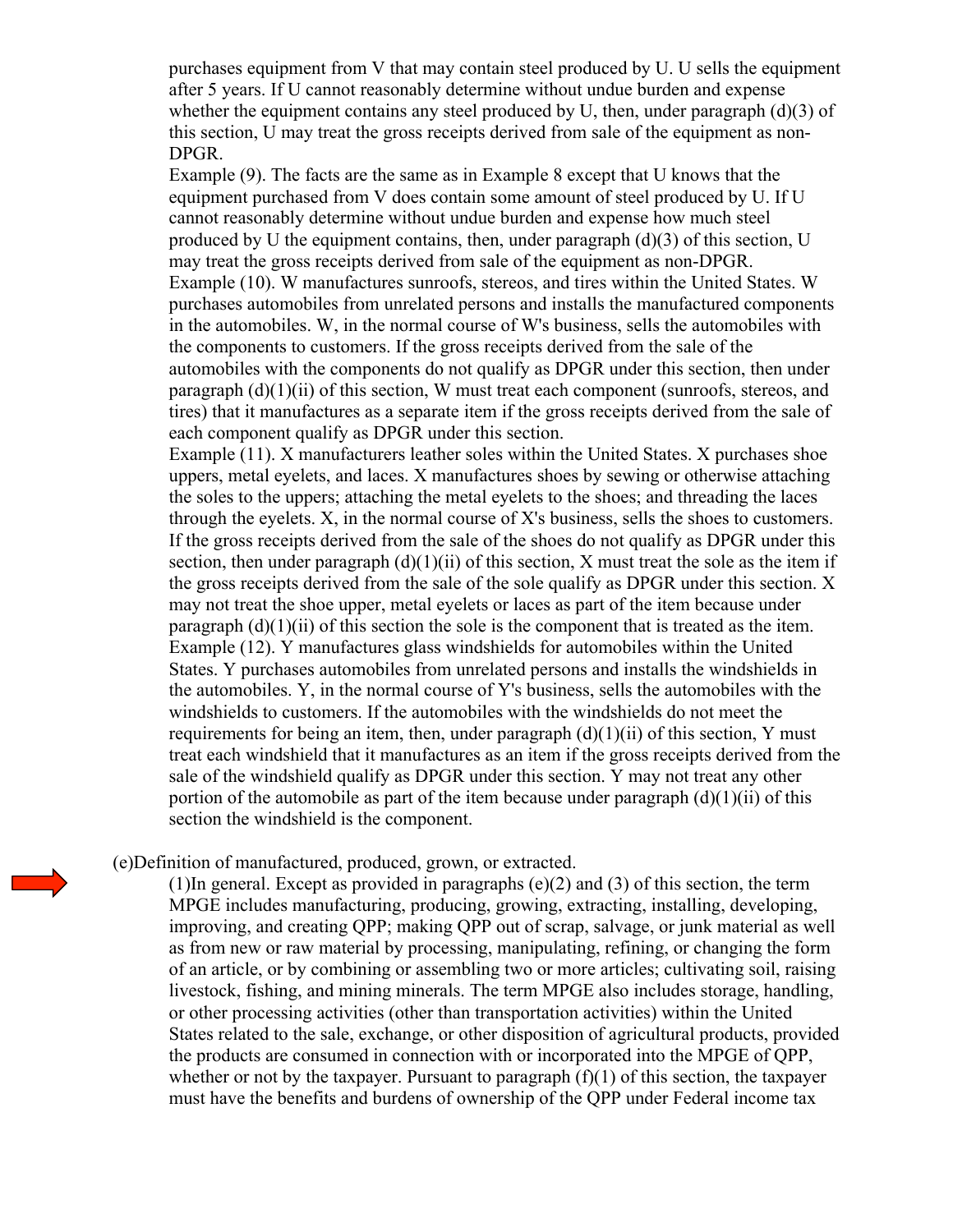principles during the period the MPGE activity occurs in order for gross receipts derived from the MPGE of QPP to qualify as DPGR.

(2)Packaging, repackaging, labeling, or minor assembly. If a taxpayer packages, repackages, labels, or performs minor assembly of QPP and the taxpayer engages in no other MPGE activity with respect to that QPP, the taxpayer's packaging, repackaging, labeling, or minor assembly does not qualify as MPGE with respect to that QPP.

(3)Installing. If a taxpayer installs QPP and engages in no other MPGE activity with respect to the QPP, the taxpayer's installing activity does not qualify as an MPGE activity. Notwithstanding paragraph  $(i)(4)(i)(B)(4)$  of this section, if the taxpayer installs QPP MPGE by the taxpayer and, except as provided in paragraph (f)(2) of this section, the taxpayer has the benefits and burdens of ownership of the QPP under Federal income tax principles during the period the installing activity occurs, then the portion of the installing activity that relates to the QPP is an MPGE activity.

(4)Consistency with section 263A. A taxpayer that has MPGE QPP for the taxable year should treat itself as a producer under section 263A with respect to the QPP unless the taxpayer is not subject to section 263A. A taxpayer that currently is not properly accounting for its production activities under section 263A, and wishes to change its method of accounting to comply with the producer requirements of section 263A, must follow the applicable administrative procedures issued under  $\S1.446-1(e)(3)(ii)$  for obtaining the Commissioner's consent to a change in accounting method (for further guidance, for example, see Rev. Proc. 97-27 (1997-1 C.B. 680), or Rev. Proc. 2002-9 (2002-1 C.B. 327), whichever applies (see  $\S601.601(d)(2)$  of this chapter)).

(5)Examples. The following examples illustrate the application of this paragraph (e): Example (1). A, B, and C are unrelated persons and are not cooperatives to which Part I of subchapter T of the Code applies. B grows agricultural products in the United States and sells them to A, who owns agricultural storage bins in the United States. A stores the agricultural products and has the benefits and burdens of ownership under Federal income tax principles of the agricultural products while they are being stored. A sells the agricultural products to C, who processes them into refined agricultural products in the United States. The gross receipts from A's, B's, and C's activities are DPGR from the MPGE of QPP.

Example (2). The facts are the same as in Example 1 except that B grows the agricultural products outside the United States and C processes them into refined agricultural products outside the United States. Pursuant to paragraph (e)(1) of this section, the gross receipts derived by A from its sale of the agricultural products to C are DPGR from the MPGE of QPP within the United States. B's and C's respective MPGE activities occur outside the United States and, therefore, their respective gross receipts are non-DPGR. Example (3). Y is hired to reconstruct and refurbish unrelated customers' tangible personal property. As part of the reconstruction and refurbishment, Y installs purchased replacement parts that constitute QPP in the customers' property. Y's installation of purchased replacement parts does not qualify as MPGE pursuant to paragraph (e)(3) of this section because Y did not MPGE the replacement parts.

Example (4). The facts are the same as in Example 3 except that Y manufactures the replacement parts it uses for the reconstruction and refurbishment of customers' tangible personal property. Y has the benefits and burdens of ownership under Federal income tax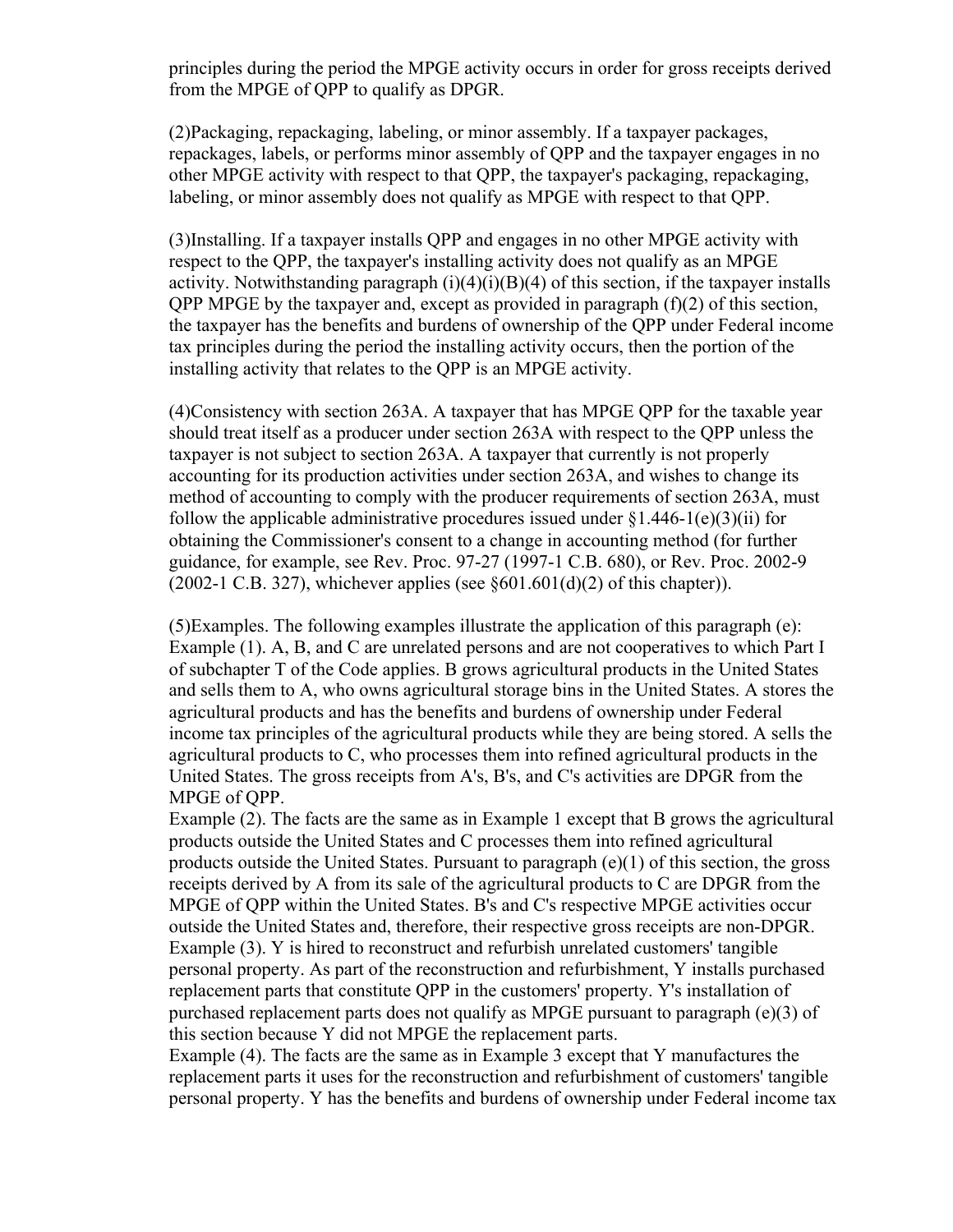principles of the replacement parts during the reconstruction and refurbishment activity and while installing the parts. Y's gross receipts derived from the MPGE of the replacement parts and Y's gross receipts derived from the installation of the replacement parts, which is an MPGE activity pursuant to paragraph (e)(3) of this section, are DPGR (assuming all the other requirements of this section are met).

Example (5). Z MPGE QPP within the United States. The following activities are performed by Z as part of the MPGE of the QPP while Z has the benefits and burdens of ownership under Federal income tax principles: materials analysis and selection, subcontractor inspections and qualifications, testing of component parts, assisting customers in their review and approval of the QPP, routine production inspections, product documentation, diagnosis and correction of system failure, and packaging for shipment to customers. Because Z MPGE the QPP, these activities performed by Z are part of the MPGE of the QPP.

Example (6). X purchases automobiles from unrelated persons and customizes them by adding ground effects, spoilers, custom wheels, specialized paint and decals, sunroofs, roof racks, and similar accessories. X does not manufacture any of the accessories. X's activity is minor assembly under paragraph (e)(2) of this section which is not an MPGE activity.

Example (7). Y manufactures furniture in the United States that it sells to unrelated persons. Y also engraves customers' names on pens and pencils purchased from unrelated persons and sells the pens and pencils to such customers. Although Y's sales of furniture qualify as DPGR if all the other requirements of this section are met, Y must determine whether its gross receipts derived from the sale of the pens and pencils qualify as DPGR. Y's status as a manufacturer of furniture in the United States does not carry over to its other activities.

Example (8). X produces computer software within the United States. In 2007, X enters into an agreement with Y, an unrelated person, under which X will manage Y's networks using computer software that X produced. Pursuant to the terms of the agreement, X also provides to Y for Y's use on Y's own hardware computer software that X produced (additional computer software). Assume that, based on all of the facts and circumstances, the transaction between X and Y relating to the additional computer software is a lease or sale of the additional computer software. Y pays X monthly fees of \$100 under the agreement during 2007. No separate charge for the additional computer software is stated in the agreement or in the monthly invoices that X provides to Y. The portion of X's gross receipts that is derived from the lease or sale of the additional computer software is DPGR (assuming all the other requirements of this section are met).

(f)Definition of by the taxpayer.

(1)In general. With the exception of the rules applicable to an expanded affiliated group  $(EAG)$  under §1.199-7, qualifying in-kind partnerships under paragraph (i)(7) of this section and §1.199-9(i), EAG partnerships under paragraph (i)(8) of this section and  $\S1.199-9(i)$ , and government contracts under paragraph (f)(2) of this section, only one taxpayer may claim the deduction under  $\S1.199-1(a)$  with respect to any qualifying activity under paragraphs (e)(1), (k)(1), and (l)(1) of this section performed in connection with the same QPP, or the production of a qualified film or utilities. If one taxpayer performs a qualifying activity under paragraph  $(e)(1)$ ,  $(k)(1)$ , or  $(l)(1)$  of this section pursuant to a contract with another party, then only the taxpayer that has the benefits and burdens of ownership of the QPP, qualified film, or utilities under Federal income tax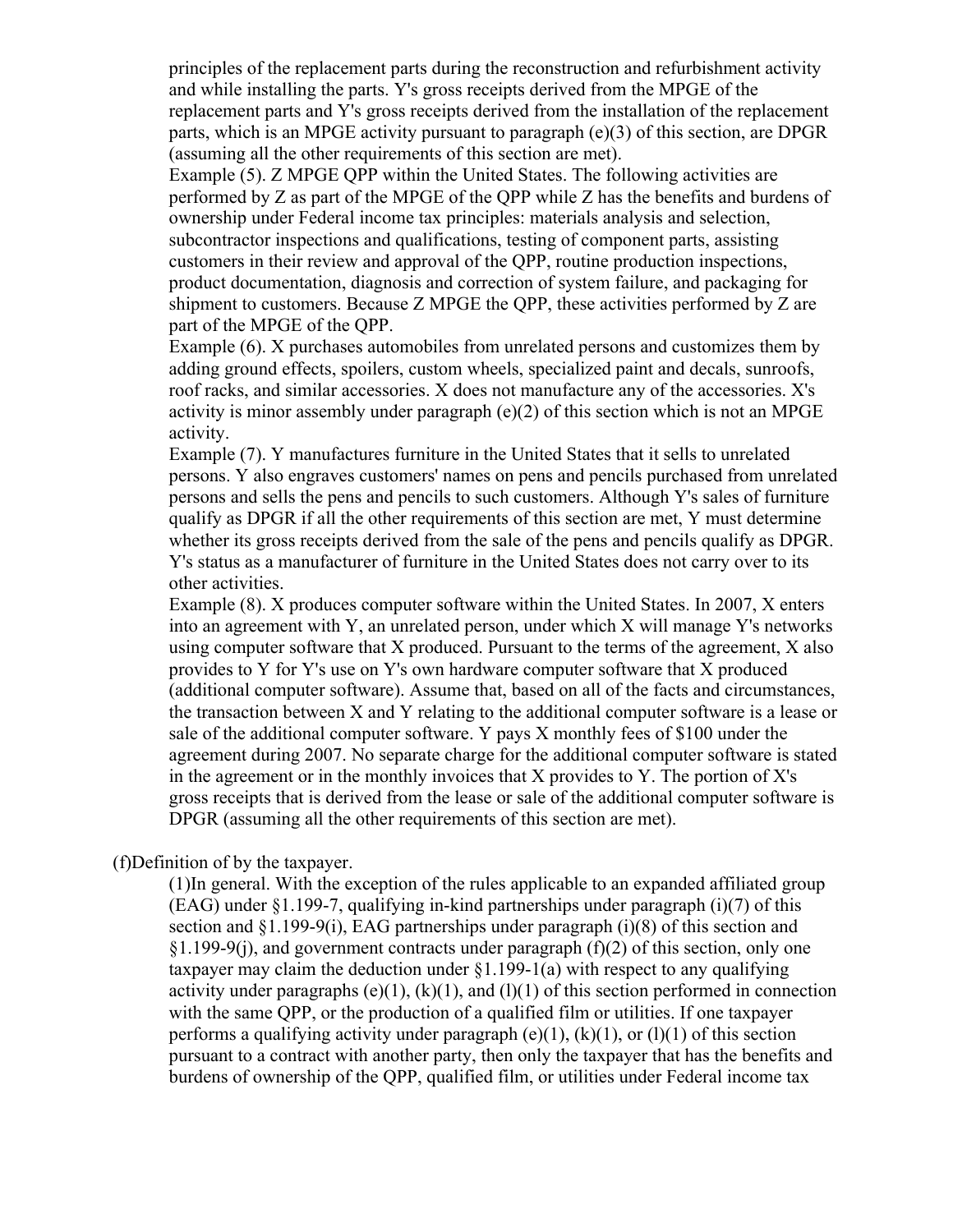principles during the period in which the qualifying activity occurs is treated as engaged in the qualifying activity.

(2)Special rule for certain government contracts. Gross receipts derived from the MPGE of QPP in whole or in significant part within the United States will be treated as gross receipts derived from the lease, rental, license, sale, exchange, or other disposition of QPP MPGE by the taxpayer in whole or in significant part within the United States notwithstanding the requirements of paragraph  $(f)(1)$  of this section if-

(i) The QPP is MPGE by the taxpayer within the United States pursuant to a contract with the Federal government; and

(ii) The Federal Acquisition Regulation (Title 48, Code of Federal Regulations) requires that title or risk of loss with respect to the QPP be transferred to the Federal government before the MPGE of the QPP is completed.

(3)Subcontractor. If a taxpayer (subcontractor) enters into a contract or agreement to MPGE QPP on behalf of a taxpayer to which paragraph (f)(2) of this section applies, and the QPP under the contract or agreement is subject to paragraph  $(f)(2)(ii)$  of this section, then, notwithstanding the requirements of paragraph  $(f)(1)$  of this section, the subcontractor's gross receipts derived from the MPGE of the QPP in whole or in significant part within the United States will be treated as gross receipts derived from the lease, rental, license, sale, exchange, or other disposition of QPP MPGE by the subcontractor in whole or in significant part within the United States.

(4)Examples. The following examples illustrate the application of this paragraph (f): Example (1). X designs machines that it uses in its trade or business. X contracts with Y, an unrelated person, for the manufacture of the machines. The contract between X and Y is a fixed-price contract. The contract specifies that the machines will be manufactured in the United States using X's design. X owns the intellectual property attributable to the design and provides it to Y with a restriction that Y may only use it during the manufacturing process and has no right to exploit the intellectual property. The contract specifies that Y controls the details of the manufacturing process while the machines are being produced; Y bears the risk of loss or damage during manufacturing of the machines; and Y has the economic loss or gain upon the sale of the machines based on the difference between Y's costs and the fixed price. Y has legal title during the manufacturing process and legal title to the machines is not transferred to X until final manufacturing of the machines has been completed. Based on all of the facts and circumstances, pursuant to paragraph  $(f)(1)$  of this section Y has the benefits and burdens of ownership of the machines under Federal income tax principles during the period the manufacturing occurs and, as a result, Y is treated as the manufacturer of the machines. Example (2). X designs and engineers machines that it sells to customers. X contracts with Y, an unrelated person, for the manufacture of the machines. The contract between X and Y is a cost-reimbursable type contract. Assume that X has the benefits and burdens of ownership of the machines under Federal income tax principles during the period the manufacturing occurs except that legal title to the machines is not transferred to X until final manufacturing of the machines is completed. Based on all of the facts and circumstances, X is treated as the manufacturer of the machines under paragraph  $(f)(1)$  of this section.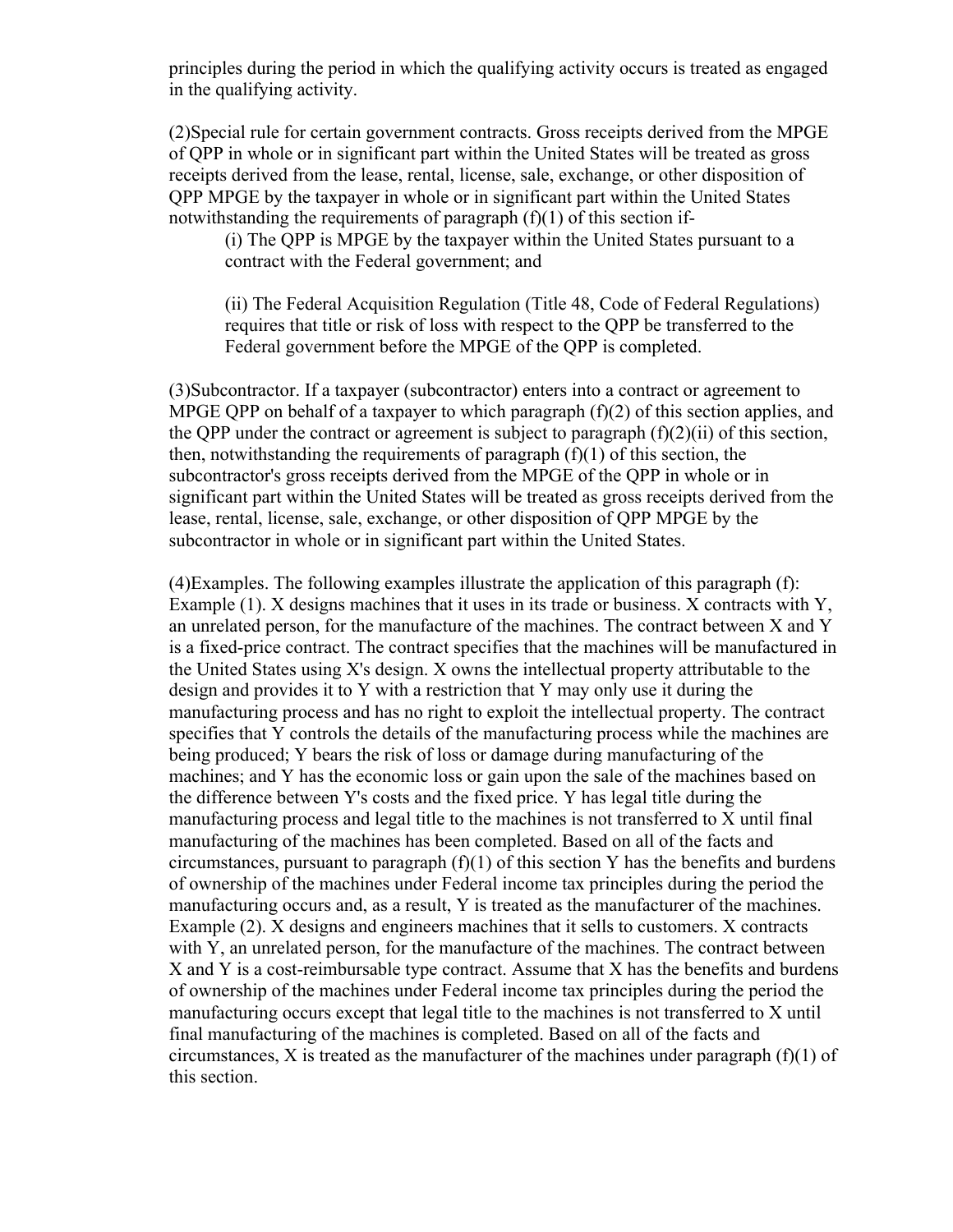Example (3). X manufactures machines within the United States pursuant to a contract with the Federal government and the Federal Acquisition Regulation requires that the title or risk of loss with respect to the machines be transferred to the Federal government before X completes manufacture of the machines. X subcontracts with Y, an unrelated person, for the manufacture of components for the machines that Y manufactures within the United States. Assume that the machines manufactured by X, and the components for the machines manufactured by Y, are QPP. Both the machines and components are subject to the Federal Acquisition Regulation that requires title or risk of loss with respect to the machines and components be transferred to the Federal government before manufacturing of the machines and components are complete. Under paragraph (f)(2) of this section, the gross receipts derived by X from the manufacture within the United States of the machines for the Federal government are treated as having been derived from the lease, rental, license, sale, exchange, or other disposition of the machines manufactured by X in whole or in significant part within the United States. Under paragraph (f)(3) of this section, the gross receipts derived by Y from the manufacture within the United States of the components for X are also treated as having been derived from the lease, rental, license, sale, exchange, or other disposition of the components manufactured by Y in whole or in significant part within the United States.

(g)Definition of in whole or in significant part.

(1)In general. QPP must be MPGE in whole or in significant part by the taxpayer and in whole or in significant part within the United States to qualify under section  $199(c)(4)(A)(i)(I)$ . If a taxpayer enters into a contract with an unrelated person for the unrelated person to MPGE QPP for the taxpayer and the taxpayer has the benefits and burdens of ownership of the QPP under applicable Federal income tax principles during the period the MPGE activity occurs, then, pursuant to paragraph  $(f)(1)$  of this section, the taxpayer is considered to MPGE the QPP under this section. The unrelated person must perform the MPGE activity on behalf of the taxpayer in whole or in significant part within the United States in order for the taxpayer to satisfy the requirements of this paragraph  $(g)(1)$ .

(2)Substantial in nature. QPP will be treated as MPGE in significant part by the taxpayer within the United States for purposes of paragraph  $(g)(1)$  of this section if the MPGE of the QPP by the taxpayer within the United States is substantial in nature taking into account all of the facts and circumstances, including the relative value added by, and relative cost of, the taxpayer's MPGE activity within the United States, the nature of the QPP, and the nature of the MPGE activity that the taxpayer performs within the United States. The MPGE of a key component of QPP does not, in itself, meet the substantial-innature requirement with respect to the OPP under this paragraph  $(g)(2)$ . In the case of tangible personal property (as defined in paragraph  $(j)(2)$  of this section), research and experimental activities under section 174 and the creation of intangible assets are not taken into account in determining whether the MPGE of QPP is substantial in nature for any OPP other than computer software (as defined in paragraph  $(i)(3)$  of this section) and sound recordings (as defined in paragraph (j)(4) of this section). Thus, for example, a taxpayer may take into account its design and development activities when determining whether its MPGE of computer software is substantial in nature.

(3)Safe harbor.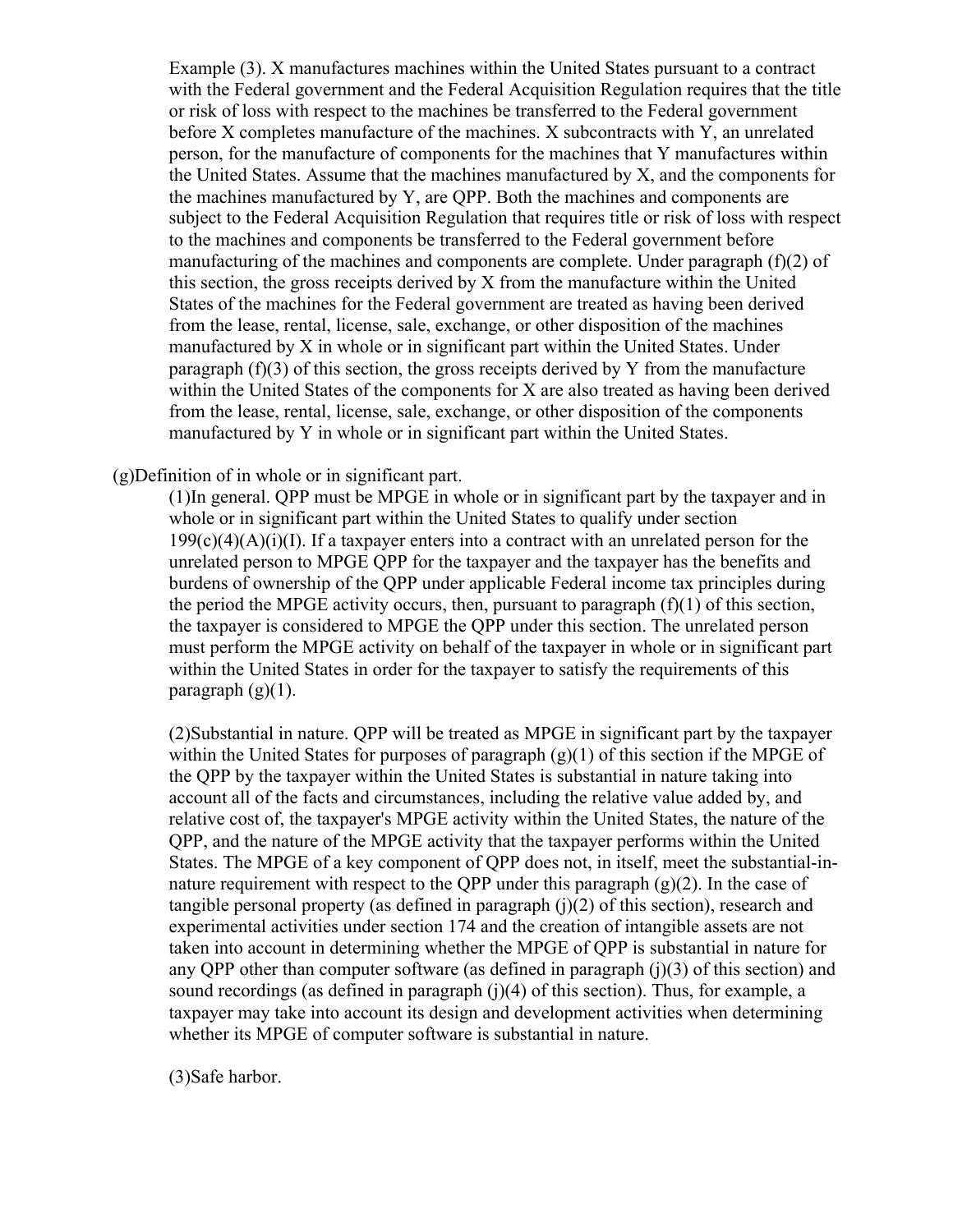(i) In general. A taxpayer will be treated as having MPGE QPP in whole or in significant part within the United States for purposes of paragraph  $(g)(1)$  of this section if, in connection with the QPP, the direct labor and overhead of such taxpayer to MPGE the QPP within the United States account for 20 percent or more of the taxpayer's CGS of the QPP, or in a transaction without CGS (for example, a lease, rental, or license) account for 20 percent or more of the taxpayer's unadjusted depreciable basis (as defined in paragraph  $(g)(3)(ii)$  of this section) in the QPP. For taxpayers subject to section 263A, overhead is all costs required to be capitalized under section 263A except direct materials and direct labor. For taxpayers not subject to section 263A, overhead may be computed using any reasonable method that is satisfactory to the Secretary based on all of the facts and circumstances, but may not include any cost, or amount of any cost, that would not be required to be capitalized under section 263A if the taxpayer were subject to section 263A. Research and experimental expenditures under section 174 and the costs of creating intangible assets are not taken into account in determining direct labor or overhead for any tangible personal property. However, for a special rule regarding computer software and sound recordings, see paragraph  $(g)(3)(iii)$  of this section. In the case of tangible personal property (as defined in paragraph  $(i)(2)$  of this section), research and experimental expenditures under section 174 and any other costs incurred in the creation of intangible assets may be excluded from CGS or unadjusted depreciable basis for purposes of determining whether the taxpayer meets the safe harbor under this paragraph  $(g)(3)$ .

(ii) Unadjusted depreciable basis. The term unadjusted depreciable basis means the basis of property for purposes of section 1011 without regard to any adjustments described in section  $1016(a)(2)$  and (3). This basis does not reflect the reduction in basis for-

(A) Any portion of the basis the taxpayer properly elects to treat as an expense under section 179 or 179C; or

(B) Any adjustments to basis provided by other provisions of the Code and the regulations under the Code (for example, a reduction in basis by the amount of the disabled access credit pursuant to section 44(d)(7)).

(iii) Computer software and sound recordings. In determining direct labor and overhead under paragraph  $(g)(3)(i)$  of this section, the costs of direct labor and overhead for developing computer software as described in Rev. Proc. 2000-50  $(2000-1 \text{ C.B. } 601)$  (see §601.601(d)(2) of this chapter), research and experimental expenditures under section 174, and any other costs of creating intangible assets for computer software and sound recordings are treated as direct labor and overhead. These costs must be included in the taxpayer's CGS or unadjusted depreciable basis of computer software and sound recordings for purposes of determining whether the taxpayer meets the safe harbor under paragraph  $(g)(3)(i)$ of this section. If the taxpayer expects to lease, rent, license, sell, exchange, or otherwise dispose of computer software or sound recordings over more than one taxable year, the costs of developing computer software as described in Rev. Proc. 2000-50 (2000-1 C.B. 601), research and experimental expenditures under section 174, and any other costs of creating intangible assets for computer software and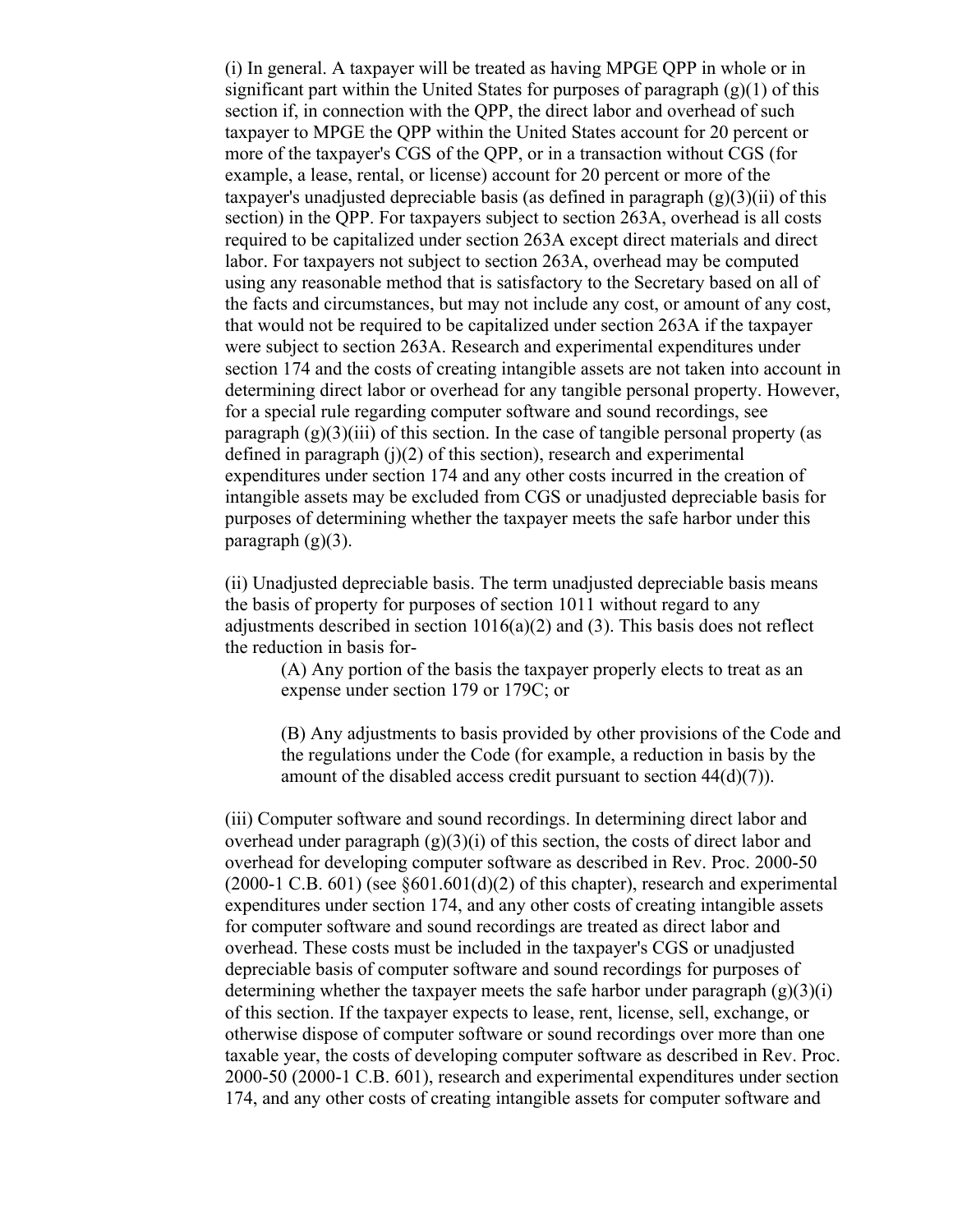sound recordings must be allocated over the estimated number of units that the taxpayer expects to lease, rent, license, sell, exchange, or otherwise dispose of.

(4)Special rules.

(i) Contract with an unrelated person. If a taxpayer enters into a contract with an unrelated person for the unrelated person to MPGE QPP within the United States for the taxpayer, and the taxpayer is considered to MPGE the QPP pursuant to paragraph  $(f)(1)$  of this section, then, for purposes of the substantial-in-nature requirement under paragraph  $(g)(2)$  of this section and the safe harbor under paragraph  $(g)(3)(i)$  of this section, the taxpayer's MPGE or production activities or direct labor and overhead shall include both the taxpayer's MPGE or production activities or direct labor and overhead to MPGE the QPP within the United States as well as the MPGE or production activities or direct labor and overhead of the unrelated person to MPGE the QPP within the United States under the contract.

(ii) Aggregation. In determining whether the substantial-in-nature requirement under paragraph (g)(2) of this section or the safe harbor under paragraph (g)(3)(i) of this section is met at the time the taxpayer disposes of an item of QPP-

(A) An EAG member must take into account all of the previous MPGE or production activities or direct labor and overhead of the other members of the EAG;

(B) An EAG partnership (as defined in paragraph (i)(8) of this section and §1.199-9(j)) must take into account all of the previous MPGE or production activities or direct labor and overhead of all members of the EAG in which the partners of the EAG partnership are members (as well as the previous MPGE or production activities of any other EAG partnerships owned by members of the same EAG);

(C) A member of an EAG in which the partners of an EAG partnership are members must take into account all of the previous MPGE or production activities or direct labor and overhead of the EAG partnership (as well as those of any other members of the EAG and any previous MPGE or production activities of any other EAG partnerships owned by members of the same EAG); and

(D) A partner of a qualifying in-kind partnership (as defined in paragraph  $(i)(7)$  of this section and  $(1.199-9(i))$  must take into account all of the previous MPGE or production activities or direct labor and overhead of the qualifying in-kind partnership.

(5)Examples. The following examples illustrate the application of this paragraph  $(g)$ : Example (1). X purchases from Y, an unrelated person, unrefined oil extracted outside the United States. X refines the oil in the United States. The refining of the oil by X is an MPGE activity that is substantial in nature.

Example (2). X purchases gemstones and precious metal from outside the United States and then uses these materials to produce jewelry within the United States by cutting and polishing the gemstones, melting and shaping the metal, and combining the finished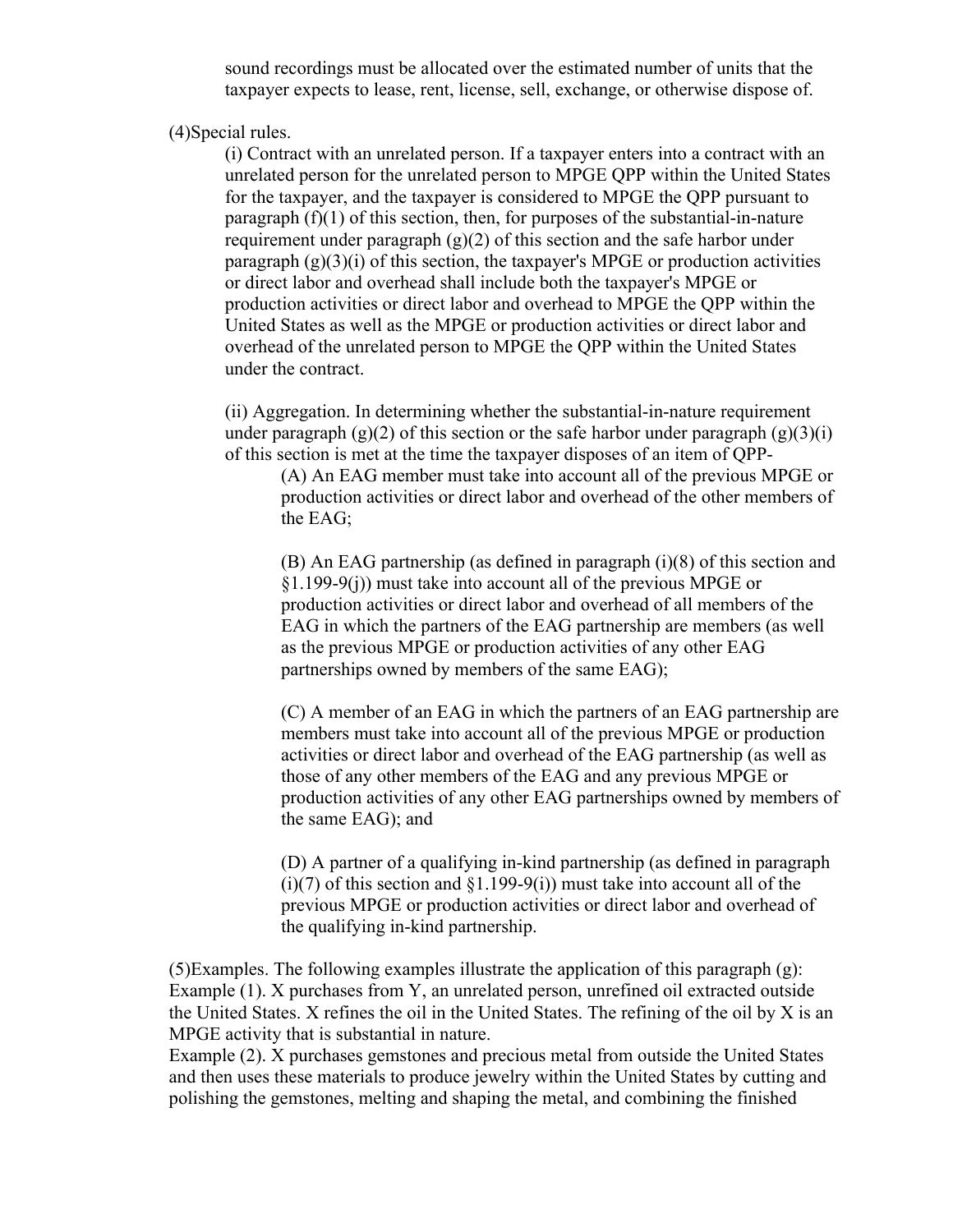materials. X's MPGE activities are substantial in nature under paragraph  $(g)(2)$  of this section. Therefore, X has MPGE the jewelry in significant part within the United States. Example (3).

(i) Facts. X operates an automobile assembly plant in the United States. In connection with such activity, X purchases assembled engines, transmissions, and certain other components from Y, an unrelated person, and X assembles all of the component parts into an automobile. X also conducts stamping, machining, and subassembly operations, and X uses tools, jigs, welding equipment, and other machinery and equipment in the assembly of automobiles. On a per-unit basis, X 's selling price and costs of such automobiles are as follows:

Selling price: \$2,500 Cost of goods sold: Material - Acquired from Y: \$1,475 Direct labor and overhead: \$325 Total cost of goods sold: \$1,800 Gross profit: \$700 Administrative and selling expenses: \$300 Taxable income: \$400

(ii) Analysis. Although X's direct labor and overhead are less than 20% of total CGS  $(\$325/\$1,800,$  or 18%) and X is not within the safe harbor under paragraph  $(g)(3)(i)$  of this section, the activities conducted by X in connection with the assembly of an automobile are substantial in nature under paragraph  $(g)(2)$  of this section taking into account the nature of X's activity and the relative value of X's activity. Therefore, X's automobiles will be treated as MPGE in significant part by X within the United States for purposes of paragraph  $(g)(1)$  of this section.

Example (4). X imports into the United States QPP that is partially manufactured. Assume that X completes the manufacture of the QPP within the United States and X's completion of the manufacturing of the QPP within the United States satisfies the inwhole-or-in-significant-part requirement under paragraph  $(g)(1)$  of this section. Therefore, X's gross receipts from the lease, rental, license, sale, exchange, or other disposition of the QPP qualify as DPGR if all other applicable requirements under this section are met.

Example (5). X manufactures QPP in significant part within the United States and exports the QPP for further manufacture outside the United States. X retains title to the QPP while the OPP is being further manufactured outside the United States. Assuming  $X$ meets all the requirements under this section for the QPP after the further manufacturing, X's gross receipts derived from the lease, rental, license, sale, exchange, or other disposition of the QPP will be considered DPGR, regardless of whether the QPP is imported back into the United States prior to the lease, rental, license, sale, exchange, or other disposition of the QPP.

Example (6). X is a retailer within the United States that sells cigars and pipe tobacco that X purchases from an unrelated person. While being displayed and offered for sale by X, the cigars and pipe tobacco age on X's shelves in a room with controlled temperature and humidity. Although X's cigars and pipe tobacco may become more valuable as they age, the gross receipts derived by X from the sale of the cigars and pipe tobacco are non-DPGR because the aging of the cigars and pipe tobacco while being displayed and offered for sale by X does not qualify as an MPGE activity that is substantial in nature.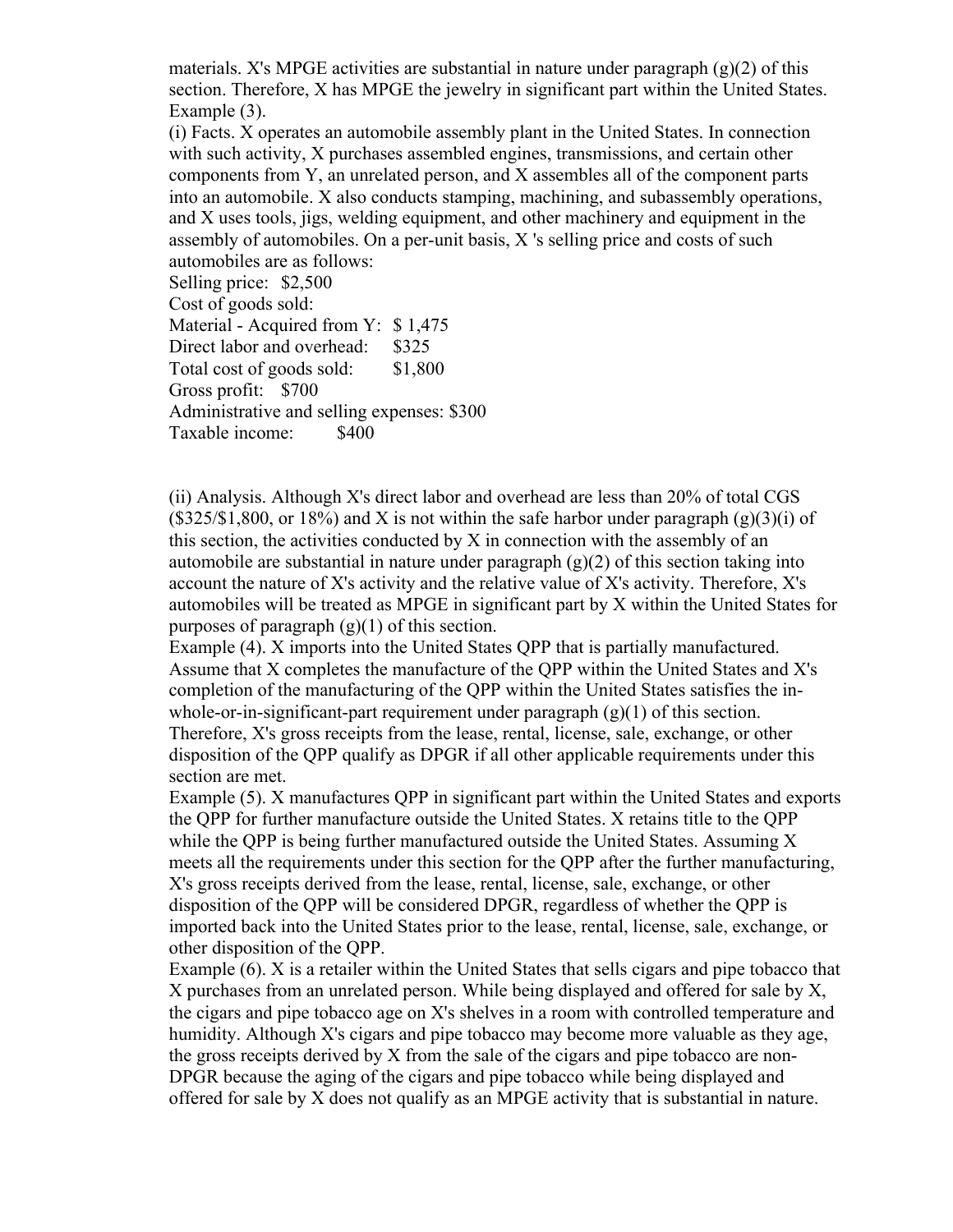Example (7). X incurs \$1,000,000 in computer software development costs in direct labor and overhead to develop computer software. X begins producing the computer software and expects to license one million copies of the computer software. In determining its direct labor and overhead for the computer software under paragraph  $(g)(3)(i)$  of this section, X must allocate under paragraph  $(g)(3)(iii)$  of this section the \$1,000,000 to the computer software X expects to produce. Thus, for each copy of the computer software produced by X, \$1 (\$1,000,000 in computer software development costs/one million estimated number of units to be licensed) in computer software development costs are treated as direct labor and overhead.

Example (8). X creates computer software for microwave ovens. X also manufactures the electric motors used in the ovens. X purchases the other components of the microwave ovens from unrelated persons. X sells each microwave oven individually to customers. Assume that X's assembly of the finished microwave ovens is not minor assembly. To determine whether the manufacture of the microwave ovens satisfies the safe harbor under paragraph  $(g)(3)(i)$  of this section, X's direct labor and overhead include X's direct labor and overhead for creating the computer software, manufacturing the electric motors, and assembling the finished microwave ovens that are offered for sale. Example (9). X designs shirts within the United States, but X cuts and sews the shirts outside of the United States. Because X's design activity is the creation of an intangible, its design activity is not taken into account in determining whether the manufacture of the shirts is substantial in nature under paragraph  $(g)(2)$  of this section, and the costs X incurs in creating the design of the shirts are not direct labor or overhead under paragraph  $(g)(3)(i)$  of this section. Therefore, X has not MPGE the shirts in significant part within the United States.

Example (10). X manufactures computer chips within the United States. X installs the computer chips that it manufactures in computers that X purchases from unrelated persons and sells the finished computers individually to customers. The computer chips are key components of the computers and the computers will not operate without them. The manufacture of the computer chips is not, in itself, substantial in nature with respect to the finished computers. Therefore, the taxpayer's MPGE activities must meet either the substantial-in-nature requirement under paragraph  $(g)(2)$  of this section, or the safe harbor under paragraph  $(g)(3)$  of this section, in order to qualify with respect to the finished computers.

(h)Definition of United States. For purposes of this section, the term United States includes the 50 states, the District of Columbia, the territorial waters of the United States, and the seabed and subsoil of those submarine areas that are adjacent to the territorial waters of the United States and over which the United States has exclusive rights, in accordance with international law, with respect to the exploration and exploitation of natural resources. The term United States does not include possessions and territories of the United States or the airspace or space over the United States and these areas.

(i)Derived from the lease, rental, license, sale, exchange, or other disposition.

(1)In general.

(i) Definition. The term derived from the lease, rental, license, sale, exchange, or other disposition is defined as, and limited to, the gross receipts directly derived from the lease, rental, license, sale, exchange, or other disposition of QPP, a qualified film, or utilities, even if the taxpayer has already recognized gross receipts from a previous lease, rental, license, sale, exchange, or other disposition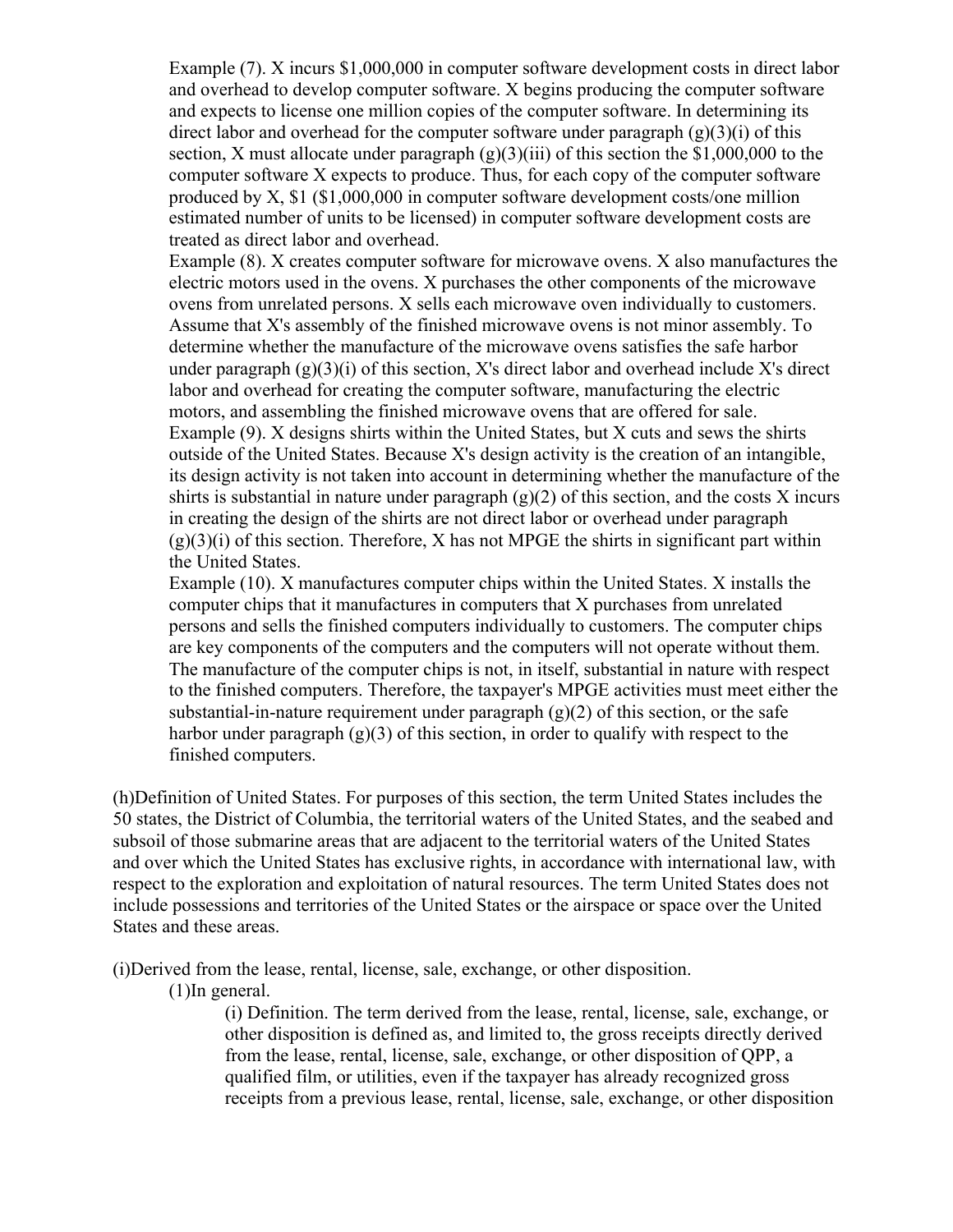of the same QPP, qualified film, or utilities. Applicable Federal income tax principles apply to determine whether a transaction is, in substance, a lease, rental, license, sale, exchange, or other disposition, whether it is a service, or whether it is some combination thereof.

(ii) Lease income. The financing and interest components of a lease of QPP or a qualified film are considered to be derived from the lease of such QPP or qualified film. However, any portion of the lease income that is attributable to services or non-qualified property as defined in paragraph (i)(4) of this section is not derived from the lease of QPP or a qualified film.

(iii) Income substitutes. The proceeds from business interruption insurance, governmental subsidies, and governmental payments not to produce are treated as gross receipts derived from the lease, rental, license, sale, exchange, or other disposition to the extent that they are substitutes for gross receipts that would qualify as DPGR.

(iv) Exchange of property.

(A) Taxable exchanges. Except as provided in paragraph  $(i)(1)(iv)(B)$  of this section, the value of property received by a taxpayer in a taxable exchange of QPP MPGE in whole or in significant part by the taxpayer within the United States, a qualified film produced by the taxpayer, or utilities produced by the taxpayer within the United States is DPGR for the taxpayer (assuming all the other requirements of this section are met). However, unless the taxpayer meets all of the requirements under this section with respect to any further MPGE by the taxpayer of the QPP or any further production by the taxpayer of the film or utilities received in the taxable exchange, any gross receipts derived from the sale by the taxpayer of the property received in the taxable exchange are non-DPGR, because the taxpayer did not MPGE or produce such property, even if the property was QPP, a qualified film, or utilities in the hands of the other party to the transaction.

(B) Safe harbor. For purposes of paragraph  $(i)(1)(iv)(A)$  of this section, the gross receipts derived by the taxpayer from the sale of eligible property (as defined in paragraph  $(i)(1)(iv)(C)$  of this section) received in a taxable exchange, net of any adjustments between the parties involved in the taxable exchange to account for differences in the eligible property exchanged (for example, location differentials and product differentials), may be treated as the value of the eligible property received by the taxpayer in the taxable exchange. For purposes of the preceding sentence, the taxable exchange is deemed to occur on the date of the sale of the eligible property received in the taxable exchange by the taxpayer, to the extent the sale occurs no later than the last day of the month following the month in which the exchanged eligible property is received by the taxpayer. In addition, if the taxpayer engages in any further MPGE or production activity with respect to the eligible property received in the taxable exchange, then, unless the taxpayer meets the in-whole-or-insignificant-part requirement under paragraph  $(g)(1)$  of this section with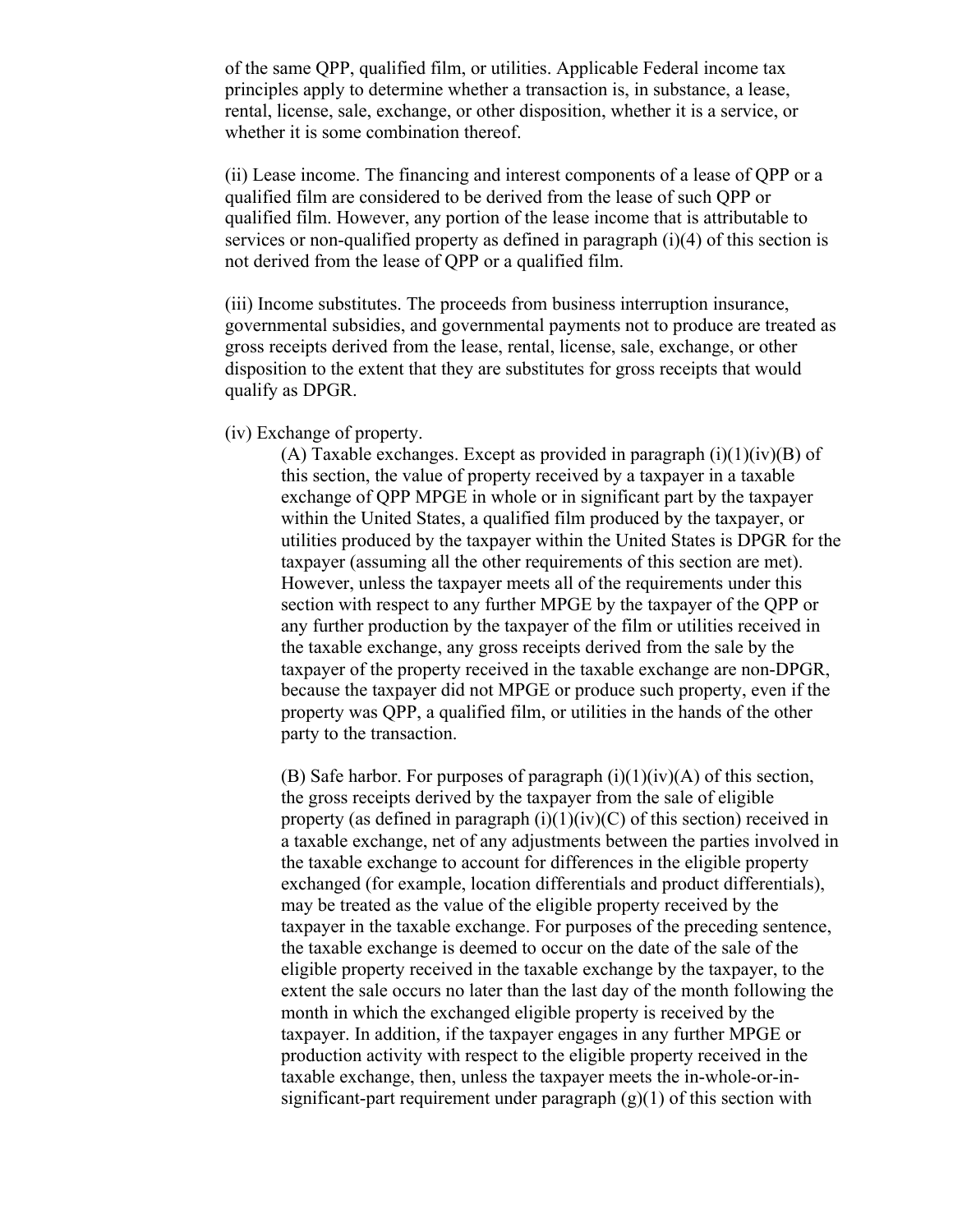respect to the property sold, for purposes of this paragraph  $(i)(1)(iv)(B)$ , the taxpayer must also value the property sold without taking into account the gross receipts attributable to the further MPGE or production activity.

(C) Eligible property. For purposes of paragraph  $(i)(1)(iv)(B)$  of this section, eligible property is-

> (1) Oil, natural gas (as described in paragraph  $(l)(2)$  of this section), or petrochemicals, or products derived from oil, natural gas, or petrochemicals; or

(2) Any other property or product designated by publication in the Internal Revenue Bulletin (see §601.601(d)(2)(ii)(b) of this chapter).

(2)Examples. The following examples illustrate the application of paragraph (i)(1) of this section:

Example (1). X MPGE QPP in whole or in significant part within the United States and uses the QPP in its business. After several years X sells the QPP that it MPGE to Y. The gross receipts derived from the sale of the QPP to Y are DPGR (assuming all the other requirements of this section are met).

Example (2). X MPGE QPP within the United States and sells the QPP to Y, an unrelated person. Y leases the QPP for 3 years to Z, a taxpayer unrelated to both X and Y, and shortly after Y enters into the lease with Z, X repurchases the QPP from Y subject to the lease. At the end of the lease term, Z purchases the QPP from X. X's proceeds derived from the sale of the QPP to Y, from the lease to Z (including any financing and interest components of the lease), and from the sale of the QPP to Z all qualify as DPGR (assuming all the other requirements of this section are met).

Example (3). X MPGE QPP within the United States and sells the QPP to Y, an unrelated person, for \$25,000. X finances Y's purchase of the QPP and receives total payments of \$35,000, of which \$10,000 relates to interest and finance charges. The \$25,000 qualifies as DPGR, but the \$10,000 in interest and finance charges do not qualify as DPGR because the \$10,000 is not derived from the MPGE of QPP within the United States, but rather from X's lending activity.

Example (4). Cable company X charges subscribers \$15 a month for its basic cable television. Y, an unrelated person, produces a qualified film within the meaning of paragraph  $(k)(1)$  of this section that it licenses to X for \$.10 per subscriber per month. The gross receipts derived by Y are derived from the license of a qualified film produced by Y and are DPGR (assuming all the other requirements of this section are met). Example (5). X manufactures cars within the United States. X also manufactures replacement parts within the United States. The replacement parts are QPP under paragraph  $(i)(1)$  of this section. X offers extended warranties to its customers. X sells a car to Y. Y purchases an extended warranty and brings the car to X's service department for maintenance. X repairs the car and replaces damaged parts with replacement parts that X manufactured within the United States. The portion of X's gross receipts derived from the sale of the extended warranty relating to the manufactured parts are DPGR.

(3)Hedging transactions.

(i) In general. For purposes of this section, provided that the risk being hedged relates to QPP described in section 1221(a)(1) or relates to property described in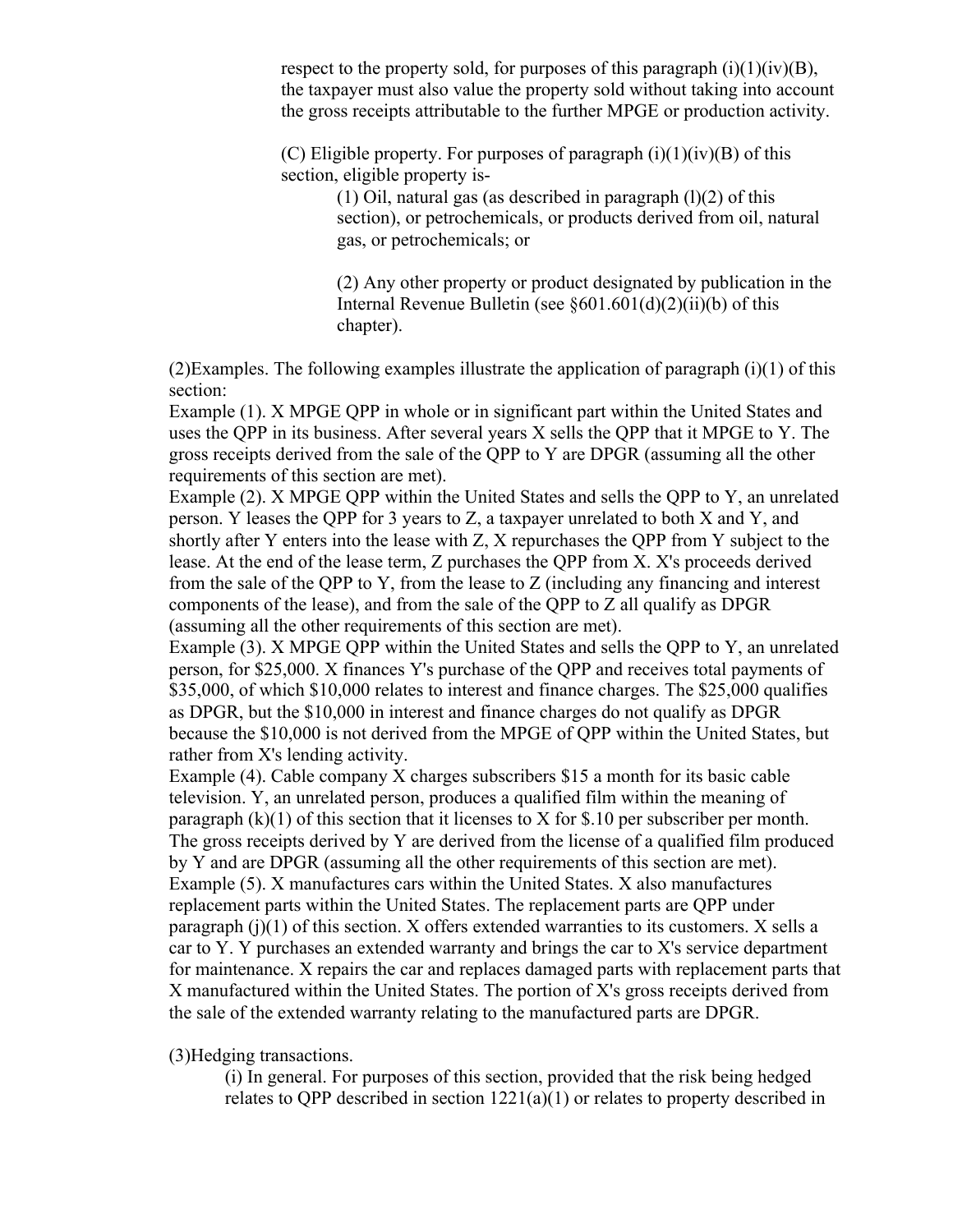section 1221(a)(8) consumed in an activity giving rise to DPGR, and provided that the transaction is a hedging transaction within the meaning of section  $1221(b)(2)(A)$  and  $\S1.1221-2(b)$  and is properly identified as a hedging transaction in accordance with §1.1221-2(f), then-

(A) In the case of a hedge of purchases of property described in section  $1221(a)(1)$ , gain or loss on the hedging transaction must be taken into account in determining CGS;

(B) In the case of a hedge of sales of property described in section  $1221(a)(1)$ , gain or loss on the hedging transaction must be taken into account in determining DPGR; and

(C) In the case of a hedge of purchases of property described in section  $1221(a)(8)$ , gain or loss on the hedging transaction must be taken into account in determining DPGR.

(ii) Currency fluctuations. For purposes of this section, in the case of a transaction that manages the risk of currency fluctuations, the determination of whether the transaction is a hedging transaction within the meaning of §1.1221-2(b) is made without regard to whether the transaction is a section 988 transaction. See  $\S1.1221-2(a)(4)$ . The preceding sentence applies only to the extent that  $\S1.988-$ 5(b) does not apply.

(iii) Effect of identification and nonidentification. If a taxpayer does not make an identification that satisfies all of the requirements of §1.1221-2(f) but the taxpayer has no reasonable grounds for treating the transaction as other than a hedging transaction, then a loss from the transaction is taken into account under this paragraph (i)(3). If the inadvertent identification rule of  $\S1.1221-2(g)(1)(ii)$  or the inadvertent error rule of  $\S1.1221-2(g)(2)(ii)$  applies, then the taxpayer is treated as not having identified the transaction as a hedging transaction or as having identified the transaction as a hedging transaction, as the case may be. If a taxpayer identifies a transaction as a hedging transaction in accordance with  $$1.1221-2(f)(1)$ , then-

(A) That identification is binding with respect to loss for purposes of this paragraph (i)(3), whether or not all of the requirements of  $\S1.1221-2(f)$  are satisfied and whether or not the transaction is in fact a hedging transaction within the meaning of section  $1221(b)(2)(A)$  and  $$1.1221-2(b)$ , and

(B) This paragraph (i)(3) does not apply to require gain to be taken into account in determining CGS or DPGR, if the transaction is not in fact a hedging transaction within the meaning of section 1221(b)(2)(A) and §1.1221-2(b).

(iv) Other rules. See  $\S1.1221-2(e)$  for rules applicable to hedging by members of a consolidated group and §1.446-4 for rules regarding the timing of income, deductions, gains, or losses with respect to hedging transactions.

(4)Allocation of gross receipts.

(i) Embedded services and non-qualified property.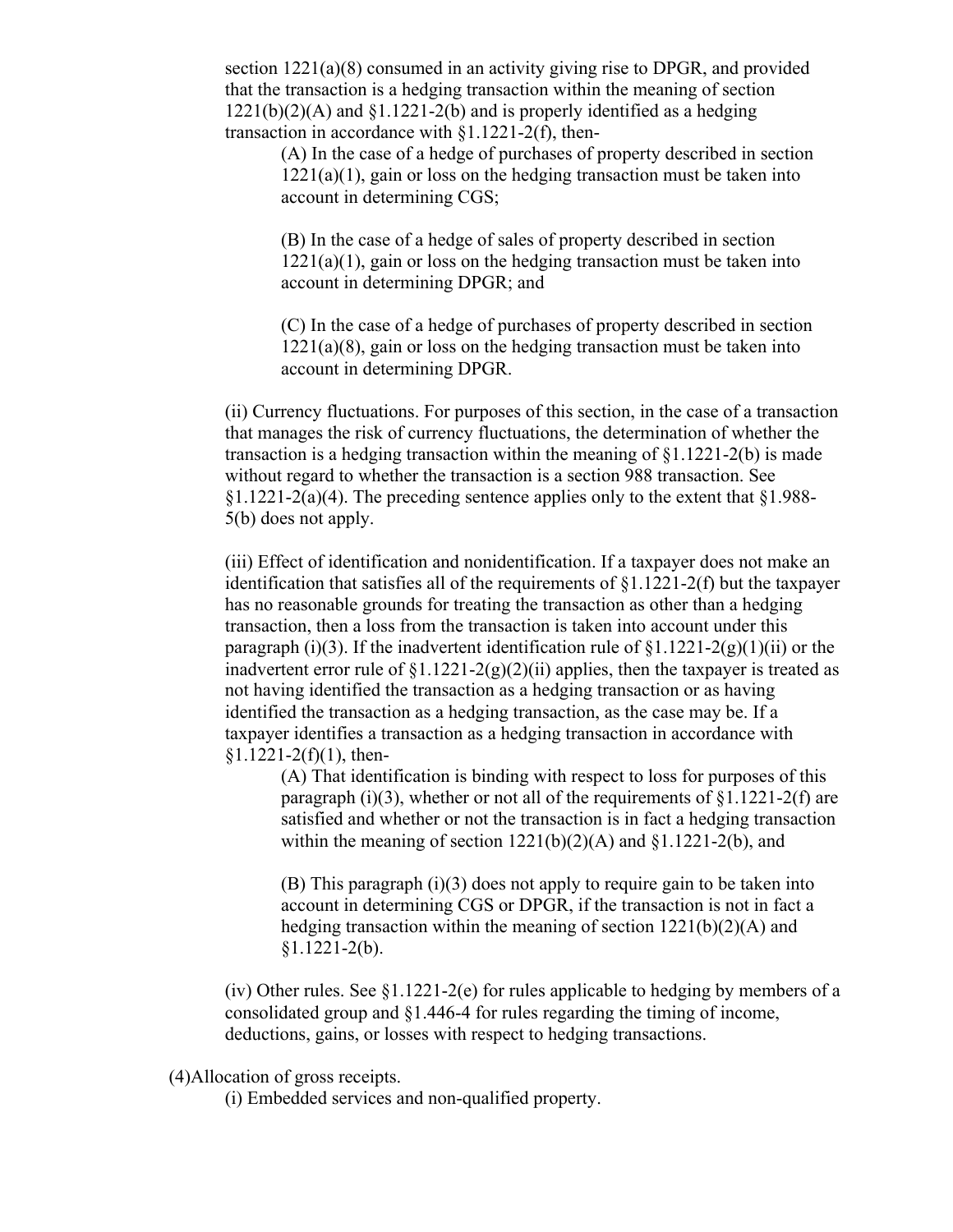(A) In general. Except as otherwise provided in paragraph  $(i)(4)(i)(B)$ , paragraph (m) (relating to construction), and paragraph (n) (relating to engineering and architectural services) of this section, gross receipts derived from the performance of services do not qualify as DPGR. In the case of an embedded service, that is, a service the price of which, in the normal course of the taxpayer's business, is not separately stated from the amount charged for the lease, rental, license, sale, exchange, or other disposition of QPP, a qualified film, or utilities, DPGR include only the gross receipts derived from the lease, rental, license, sale, exchange, or other disposition of QPP, a qualified film, or utilities (assuming all the other requirements of this section are met) and not any receipts attributable to the embedded service. In addition, DPGR does not include the gross receipts derived from the lease, rental, license, sale, exchange, or other disposition of property that does not meet all of the requirements under this section (non-qualified property). The allocation of the gross receipts attributable to the embedded services or nonqualified property will be deemed to be reasonable if the allocation reflects the fair market value of the embedded services or non-qualified property. For example, gross receipts derived from the lease, rental, license, sale, exchange, or other disposition of a replacement part that is non-qualified property does not qualify as DPGR. In addition, see  $\S1.199-1(e)$  for other instances when an allocation of gross receipts attributable to embedded services or non-qualified property will be deemed reasonable.

(B) Exceptions. There are six exceptions to the rules under paragraph  $(i)(4)(i)(A)$ of this section regarding embedded services and non-qualified property. A taxpayer may include in DPGR, if all the other requirements of this section are met with respect to the underlying item of QPP, qualified films, or utilities to which the embedded services or nonqualified property relate, the gross receipts derived from-

(1) A qualified warranty, that is, a warranty (other than a computer software maintenance agreement described in paragraph  $(i)(4)(i)(B)(5)$  of this section) that is provided in connection with the lease, rental, license, sale, exchange, or other disposition of QPP, a qualified film, or utilities if, in the normal course of the taxpayer's business-

> (i) The price for the warranty is not separately stated from the amount charged for the lease, rental, license, sale, exchange, or other disposition of the QPP, qualified film, or utilities; and

(ii) The warranty is neither separately offered by the taxpayer nor separately bargained for with customers (that is, a customer cannot purchase the QPP, qualified film, or utilities without the warranty);

(2) A qualified delivery, that is, a delivery or distribution service that is provided in connection with the lease, rental, license, sale, exchange, or other disposition of QPP if, in the normal course of the taxpayer's business-

> (i) The price for the delivery or distribution service is not separately stated from the amount charged for the lease, rental, license, sale, exchange, or other disposition of the QPP; and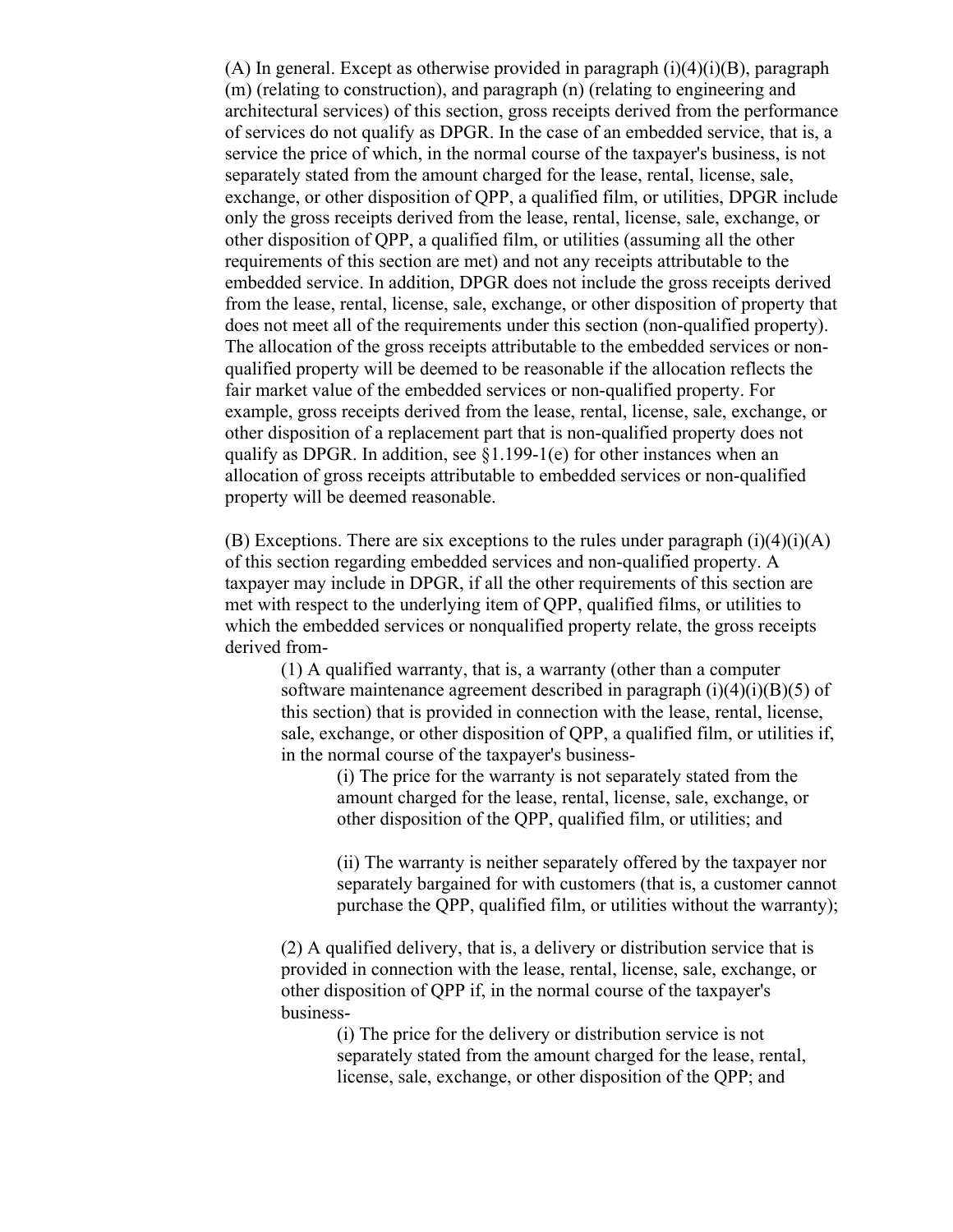(ii) The delivery or distribution service is neither separately offered by the taxpayer nor separately bargained for with customers (that is, a customer cannot purchase the QPP without the delivery or distribution service);

(3) A qualified operating manual, that is, a manual of instructions (including electronic instructions) that is provided in connection with the lease, rental, license, sale, exchange, or other disposition of QPP, a qualified film or utilities if, in the normal course of the taxpayer's business-

> (i) The price for the manual is not separately stated from the amount charged for the lease, rental, license, sale, exchange, or other disposition of the QPP, qualified film, or utilities;

(ii) The manual is neither separately offered by the taxpayer nor separately bargained for with customers (that is, a customer cannot purchase the QPP, qualified film, or utilities without the manual); and

(iii) The manual is not provided in connection with a training course for customers;

(4) A qualified installation, that is, an installation service (including minor assembly) for tangible personal property that is provided in connection with the lease, rental, license, sale, exchange, or other disposition of the tangible personal property if, in the normal course of the taxpayer's business-

> (i) The price for the installation service is not separately stated from the amount charged for the lease, rental, license, sale, exchange, or other disposition of the tangible personal property; and

> (ii) The installation is neither separately offered by the taxpayer nor separately bargained for with customers (that is, a customer cannot purchase the tangible personal property without the installation service);

(5) Services performed pursuant to a qualified computer software maintenance agreement. A qualified computer software maintenance agreement is an agreement provided in connection with the lease, rental, license, sale, exchange, or other disposition of the computer software that entitles the customer to receive future updates, cyclical releases, rewrites of the underlying software, or customer support services for the computer software if, in the normal course of the taxpayer's business-

> (i) The price for the agreement is not separately stated from the amount charged for the lease, rental, license, sale, exchange, or other disposition of the computer software; and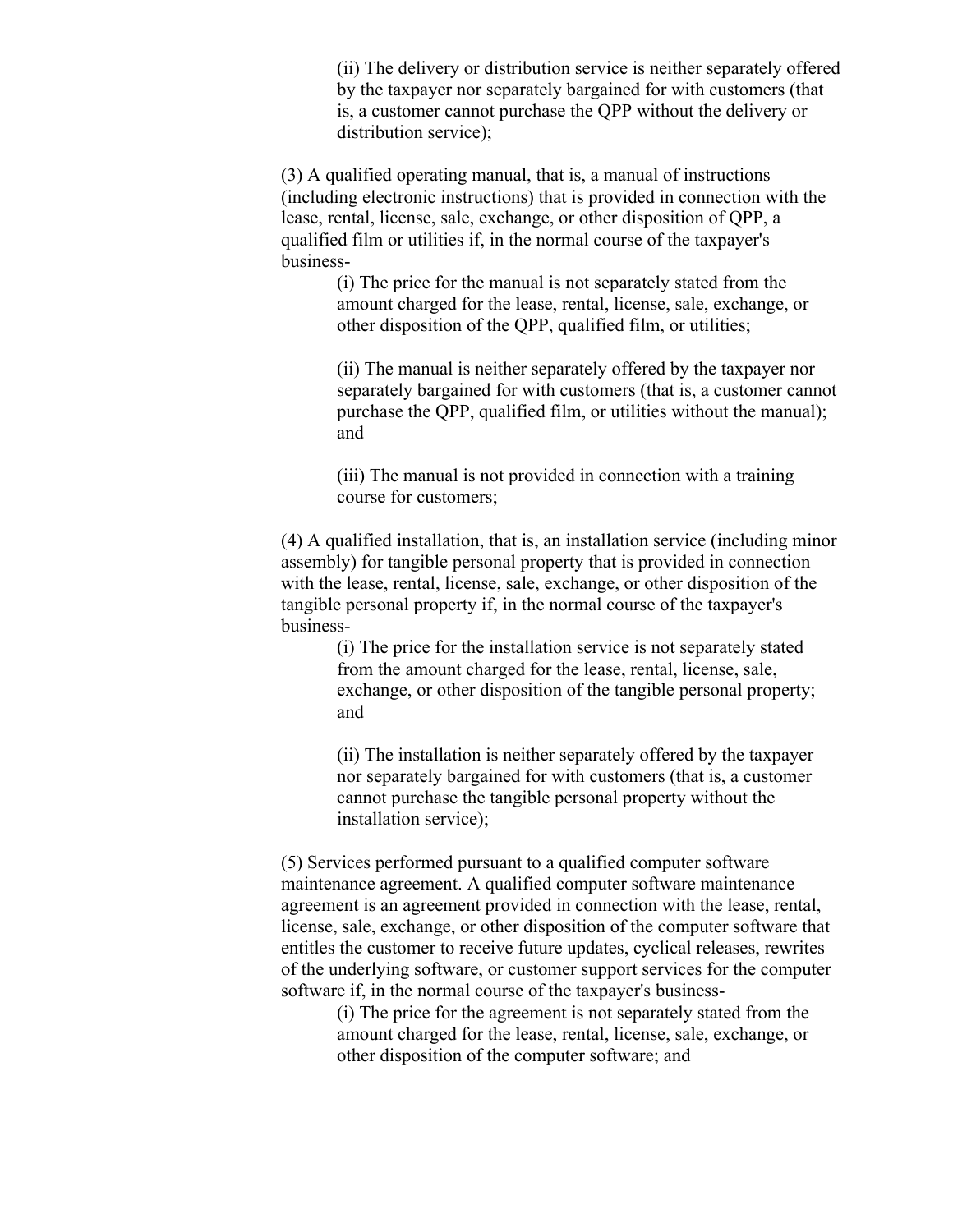(ii) The agreement is neither separately offered by the taxpayer nor separately bargained for with customers (that is, a customer cannot purchase the computer software without the agreement); and

(6) A de minimis amount of gross receipts from embedded services and nonqualified property for each item of QPP, qualified films, or utilities. For purposes of the preceding sentence, a de minimis amount of gross receipts from embedded services and non-qualified property is less than 5 percent of the total gross receipts derived from the lease, rental, license, sale, exchange, or other disposition of each item of QPP, qualified films, or utilities. In the case of gross receipts derived from the lease, rental, license, sale, exchange, or other disposition of QPP, a qualified film, or utilities that are received over a period of time (for example, a multi-year lease or installment sale), this de minimis exception is applied by taking into account the total gross receipts for the entire period derived (and to be derived) from the lease, rental, license, sale, exchange, or other disposition of the item of QPP, qualified films, or utilities. For purposes of the preceding sentence, if a taxpayer treats gross receipts as DPGR under this de minimis exception, then the taxpayer must treat the gross receipts recognized in each taxable year consistently as DPGR. The gross receipts that the taxpayer treats as DPGR under paragraphs  $(i)(4)(i)(B)(1)$ ,  $(2)$ ,  $(3)$ , (4), and (5) and (1)(4)(iv)(A) of this section are treated as DPGR for purposes of applying this de minimis exception. This de minimis exception does not apply if the price of a service or non-qualified property is separately stated by the taxpayer, or if the service or non-qualified property is separately offered or separately bargained for with the customer (that is, the customer can purchase the QPP, qualified film, or utilities without the service or non-qualified property).

(ii) Non-DPGR. All of a taxpayer's gross receipts derived from the lease, rental, license, sale, exchange or other disposition of an item of QPP, qualified films, or utilities may be treated as non-DPGR if less than 5 percent of the taxpayer's total gross receipts derived from the lease, rental, license, sale, exchange or other disposition of that item are DPGR. In the case of gross receipts derived from the lease, rental, license, sale, exchange, or other disposition of QPP, a qualified film, and utilities that are received over a period of time (for example, a multi-year lease or installment sale), this paragraph  $(i)(4)(ii)$  is applied by taking into account the total gross receipts for the entire period derived (and to be derived) from the lease, rental, license, sale, exchange, or other disposition of the item of QPP, qualified films, or utilities. For purposes of the preceding sentence, if a taxpayer treats gross receipts as non-DPGR under this de minimis exception, then the taxpayer must treat the gross receipts recognized in each taxable year consistently as non-DPGR.

(iii) Examples. The following examples illustrate the application of this paragraph  $(i)(4)$ :

Example (1). X MPGE QPP within the United States. As part of the sale of the QPP to Z, X trains Z's employees on how to use and operate the QPP. No other services or property are provided to Z in connection with the sale of the QPP to Z.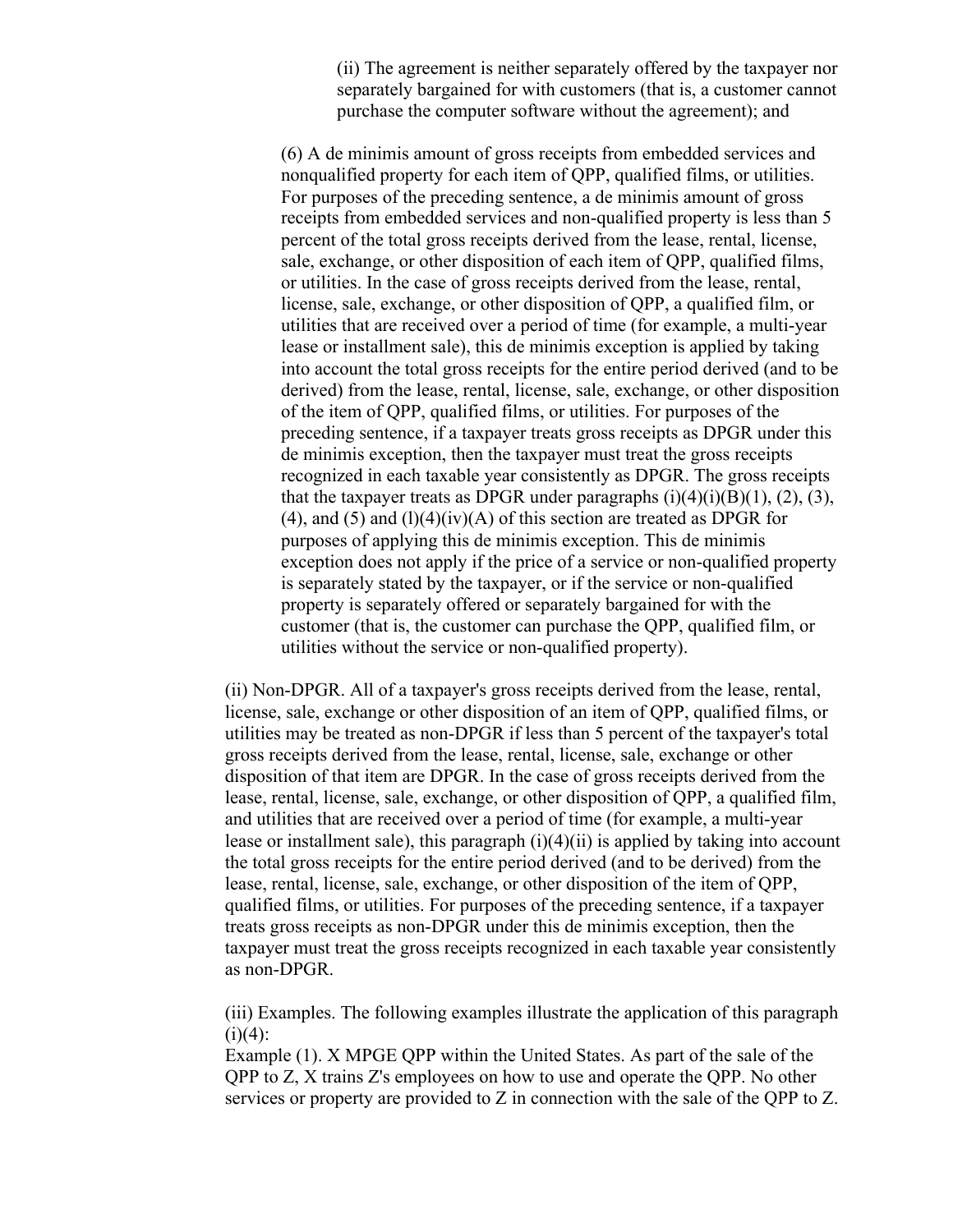In the normal course of  $X$ 's business, the QPP and training services are separately stated in the sales contract. Because, in the normal course of the X's business, the training services are separately stated, the training services are not treated as embedded services under the de minimis exception in paragraph  $(i)(4)(i)(B)(6)$  of this section.

Example (2). The facts are the same as in Example 1 except that, in the normal course of X's business, the training services are not separately stated in the sales contract and the customer cannot purchase the QPP without the training services. If the gross receipts for the embedded training services are less than 5% of the gross receipts derived from the sale of X's QPP to Z, after applying the exceptions under paragraphs  $(i)(4)(i)(B)(1)$  through (5) of this section, then the gross receipts may be included in DPGR under the de minimis exception in paragraph  $(i)(4)(i)(B)(6)$  of this section.

Example (3). X MPGE QPP within the United States. As part of the sale of the QPP to retailers, X charges a fee for delivering the QPP. In the normal course of X's business, the price of the QPP and the delivery fee are separately stated in X's sales contracts. Because, in the normal course of X's business, the delivery fee is separately stated, the delivery fee does not qualify as DPGR under the qualified delivery exception in paragraph  $(i)(4)(i)(B)(2)$  of this section or the de minimis exception under paragraph  $(i)(4)(i)(B)(6)$  of this section. The result would be the same even if the retailer's customers cannot purchase the QPP without paying the delivery fee.

Example (4).

(i) Facts. X manufactures industrial sewing machines within the United States that X offers for sale individually to customers. X enters into a single, lump-sum priced contract with Y, an unrelated person, and the contract has the following terms: X will manufacture industrial sewing machines within the United States for  $Y$ ; X will deliver the industrial sewing machines to  $Y$ ; X will provide a one-year warranty on the industrial sewing machines; X will provide operating manuals with the industrial sewing machines; X will provide 100 hours of training and training manuals to Y's employees on the use and maintenance of the industrial sewing machines; X will provide purchased spare parts for the industrial sewing machines; and X will provide a 3-year service agreement for the industrial sewing machines. In the normal course of X's business, none of the services or property described above are separately stated, separately offered or separately bargained for.

(ii) Analysis. The receipts for the manufacture of the industrial sewing machines are DPGR under paragraphs (e)(1) and (g) of this section (assuming all the other requirements of this section are met). X may include in DPGR the gross receipts derived from delivering the industrial sewing machines, which is a qualified delivery under paragraph  $(i)(4)(i)(B)(2)$  of this section; the gross receipts derived from the one-year warranty, which is a qualified warranty under paragraph  $(i)(4)(i)(B)(1)$  of this section; and the gross receipts derived from the operating manuals, which is a qualified operating manual under paragraph  $(i)(4)(i)(B)(3)$  of this section. If the gross receipts allocable to each industrial sewing machine for the embedded services consisting of the employee training and 3-year service agreement, and for the non-qualified property consisting of the purchased spare parts and the employee training manuals, which are not qualified operating manuals, are in total less than 5% of the gross receipts derived from the sale of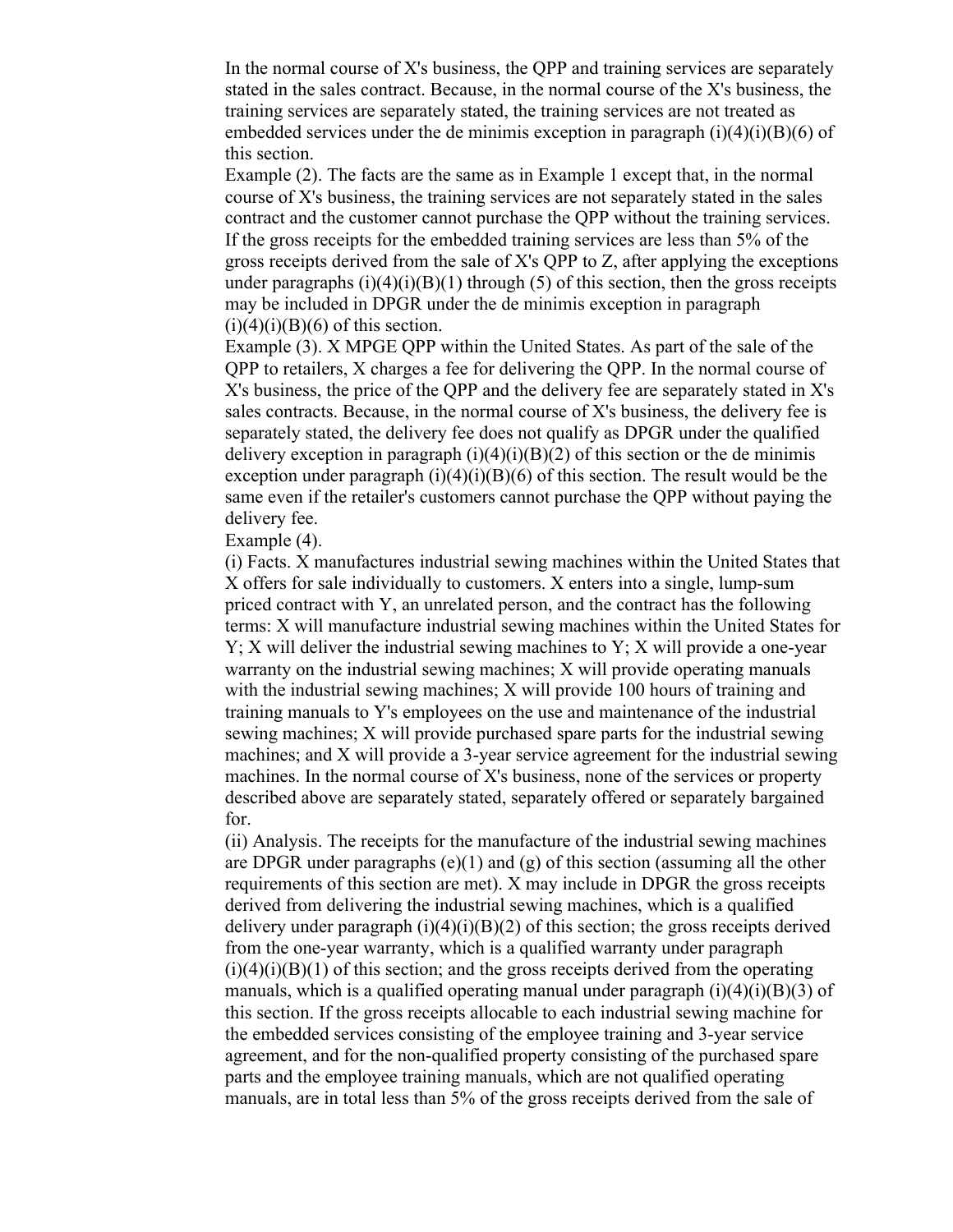each industrial sewing machine to Y (after applying the exceptions under paragraphs  $(i)(4)(i)(B)(1)$  through (5) of this section), then those gross receipts may be included in DPGR under the de minimis exception in paragraph  $(i)(4)(i)(B)(6)$  of this section. If, however, the gross receipts allocable to each industrial sewing machine for the embedded services and non-qualified property consisting of employee training, the 3-year service agreement, purchased spare parts, and employee training manuals equal or exceed, in total, 5% of the gross receipts derived from the sale of each industrial sewing machine to Y (after applying the exceptions under paragraphs  $(i)(4)(i)(B)(1)$  through (5) of this section), then those gross receipts do not qualify as DPGR under the de minimis exception in paragraph  $(i)(4)(i)(B)(6)$  of this section (and X must allocate gross receipts between DPGR and non-DPGR under §1.199-1(d)(1)).

(5)Advertising income.

(i) In general. Except as provided in paragraph  $(i)(5)(ii)$  of this section, gross receipts derived from the lease, rental, license, sale, exchange, or other disposition of QPP, a qualified film, or utilities do not include advertising income and product-placement income.

#### (ii) Exceptions.

(A) Tangible personal property. A taxpayer's gross receipts that are derived from the lease, rental, license, sale, exchange, or other disposition of newspapers, magazines, telephone directories, periodicals, and other similar printed publications that are MPGE in whole or in significant part within the United States include advertising income from advertisements placed in those media, but only if the gross receipts, if any, derived from the lease, rental, license, sale, exchange, or other disposition of the newspapers, magazines, telephone directories, or periodicals are (or would be) DPGR.

(B) Computer software. A taxpayer's gross receipts that are derived from the lease, rental, license, sale, exchange, or other disposition of computer software that is MPGE in whole or in significant part within the United States include advertising income and product-placement income with respect to that computer software, but only if the gross receipts, if any, derived from the lease, rental, license, sale, exchange, or other disposition of computer software are (or would be) DPGR. For this purpose, advertising income and product-placement income mean compensation for placing or integrating advertising or a product into the computer software. This paragraph  $(i)(5)(ii)(B)$  does not extend to the exceptions provided in paragraph (i)(6)(iii) of this section. See paragraph (i)(6)(iv)(F) of this section.

(C) Qualified film. A taxpayer's gross receipts that are derived from the lease, rental, license, sale, exchange, or other disposition of a qualified film include advertising income and product-placement income with respect to that qualified film, but only if the gross receipts, if any, derived from the lease, rental, license, sale, exchange, or other disposition of a qualified film are (or would be) DPGR. For this purpose, advertising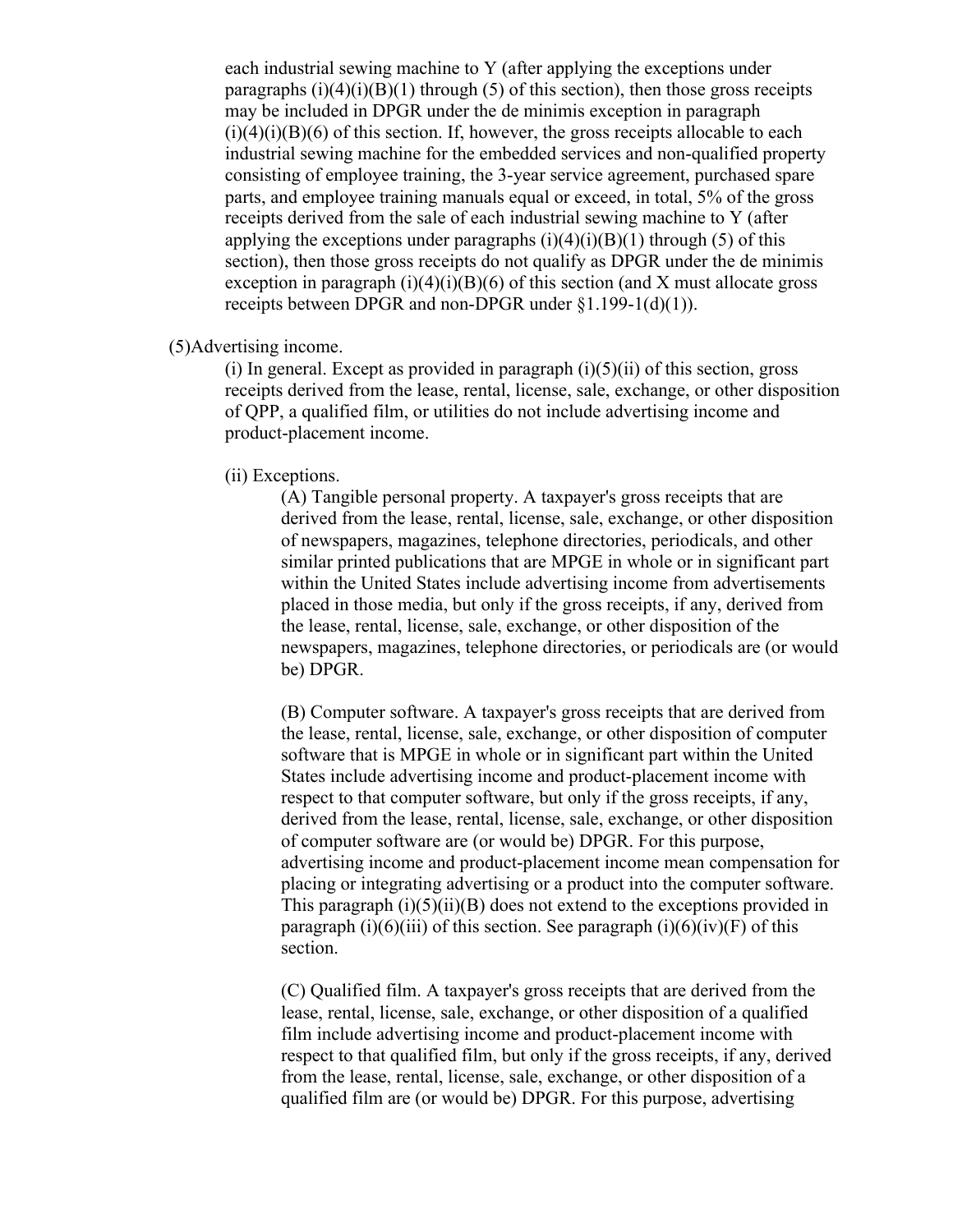income and product-placement income mean compensation for placing or integrating advertising or a product into the qualified film.

(iii) Examples. The following examples illustrate the application of this paragraph  $(i)(5)$ : Example (1). X MPGE, and sells, newspapers within the United States. X's gross receipts from the newspapers include gross receipts derived from the sale of newspapers to customers and payments from advertisers to publish display advertising or classified advertisements in X's newspapers. X's gross receipts described above are DPGR derived from the sale of X's newspapers.

Example (2). The facts are the same as in Example 1 except that X disposes of the newspapers free of charge to customers, rather than selling them. X's gross receipts from the display advertising or classified advertisements are DPGR.

Example (3). X produces two live television programs that are qualified films. X licenses the first television program to Y's television station and X licenses the second television program to Z's television station. Z broadcasts the second television program on its station. Both television programs contain product placements and advertising for which X received compensation. X and Y are unrelated persons. X and Z are non-consolidated members of an EAG. The gross receipts derived by X from licensing the first television program to Y are DPGR. As a result, pursuant to paragraph  $(i)(5)(ii)(C)$  of this section, all of X's product placement and advertising income for the first television program is treated as gross receipts that are derived from the license of the qualified film. The gross receipts derived by X from licensing the second television program to Z are non-DPGR under paragraph (b)(1) of this section. Paragraph (b)(2) of this section does not apply because Z's broadcast of the second television program on Z's television station is not a lease, rental, license, sale, exchange, or other disposition of the second television program. As a result, pursuant to paragraph  $(i)(5)(ii)(C)$  of this section, none of X's product placement and advertising income for the second television program is treated as gross receipts derived from the qualified film.

Example (4). The facts are the same as in Example 3 except that Z sublicenses to an unrelated person the television program instead of broadcasting the television program on its station. The gross receipts derived by X from licensing the television program to Z are DPGR under paragraph (b)(2) of this section. As a result, pursuant to paragraph  $(i)(5)(ii)(C)$  of this section, X's product placement and advertising income for the television program licensed to Z is treated as gross receipts derived from the qualified film. In addition, Z's receipts from the sublicense of the qualified film are DPGR under  $§1.199-7(a)(3)(i).$ 

Example (5). X produces television programs that are qualified films. X licenses the qualified films to Y, an unrelated person, and the license agreement provides that X will receive advertising time slots as part of its payments from Y under the license agreement. X's gross receipts derived from the license of the qualified films to Y include income attributable to the advertising time slots and are DPGR under paragraph (b)(2) of this section.

(6)Computer software.

(i) In general. DPGR include the gross receipts of the taxpayer that are derived from the lease, rental, license, sale, exchange, or other disposition of computer software MPGE by the taxpayer in whole or in significant part within the United States. Such gross receipts qualify as DPGR even if the customer provides the computer software to its employees or others over the Internet.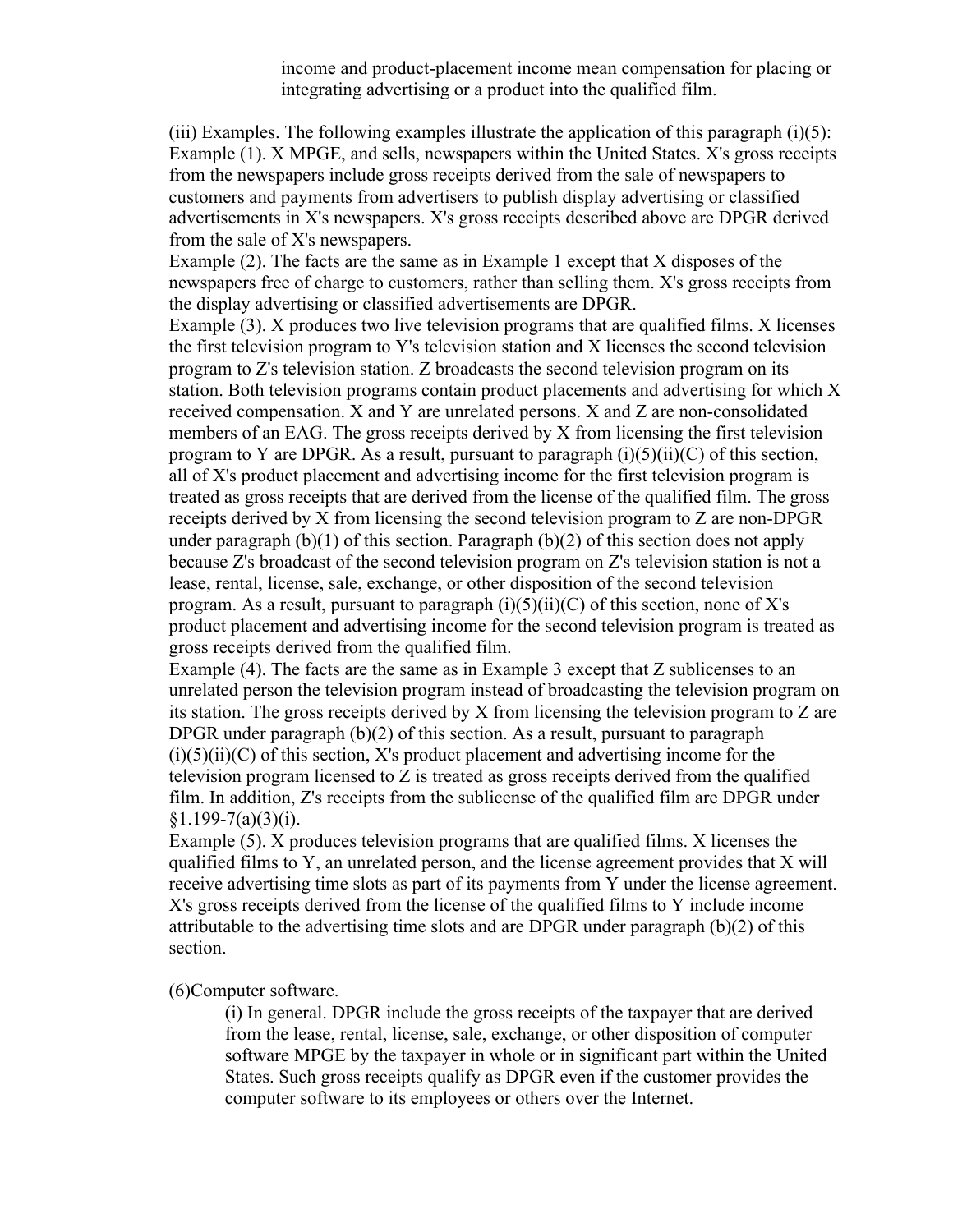(ii) Gross receipts derived from services. Gross receipts derived from customer and technical support, telephone and other telecommunication services, online services (such as Internet access services, online banking services, providing access to online electronic books, newspapers, and journals), and other similar services do not constitute gross receipts derived from a lease, rental, license, sale, exchange, or other disposition of computer software.

(iii) Exceptions. Notwithstanding paragraph  $(i)(6)(ii)$  of this section, if a taxpayer derives gross receipts from providing customers access to computer software MPGE in whole or in significant part by the taxpayer within the United States for the customers' direct use while connected to the Internet or any other public or private communications network (online software), then such gross receipts will be treated as being derived from the lease, rental, license, sale, exchange, or other disposition of computer software only if-

(A) The taxpayer also derives, on a regular and ongoing basis in the taxpayer's business, gross receipts from the lease, rental, license, sale, exchange, or other disposition to customers that are not related persons (as defined in paragraph (b)(1) of this section) of computer software that-

> (1) Has only minor or immaterial differences from the online software;

(2) Has been MPGE by the taxpayer in whole or in significant part within the United States; and

(3) Has been provided to such customers either affixed to a tangible medium (for example, a disk or DVD) or by allowing them to download the computer software from the Internet; or

(B) Another person derives, on a regular and ongoing basis in its business, gross receipts from the lease, rental, license, sale, exchange, or other disposition of substantially identical software (as described in paragraph  $(i)(6)(iv)(A)$  of this section) (as compared to the taxpayer's online software) to its customers pursuant to an activity described in paragraph  $(i)(6)(iii)(A)(3)$  of this section.

### (iv) Definitions and special rules.

(A) Substantially identical software. For purposes of paragraph  $(i)(6)(iii)(B)$  of this section, substantially identical software is computer software that-

> (1) From a customer's perspective, has the same functional result as the online software described in paragraph  $(i)(6)(iii)$  of this section; and

(2) Has a significant overlap of features or purpose with the online software described in paragraph (i)(6)(iii) of this section.

(B) Safe harbor for computer software games. For purposes of paragraph  $(i)(6)(iv)(A)$  of this section, all computer software games are deemed to be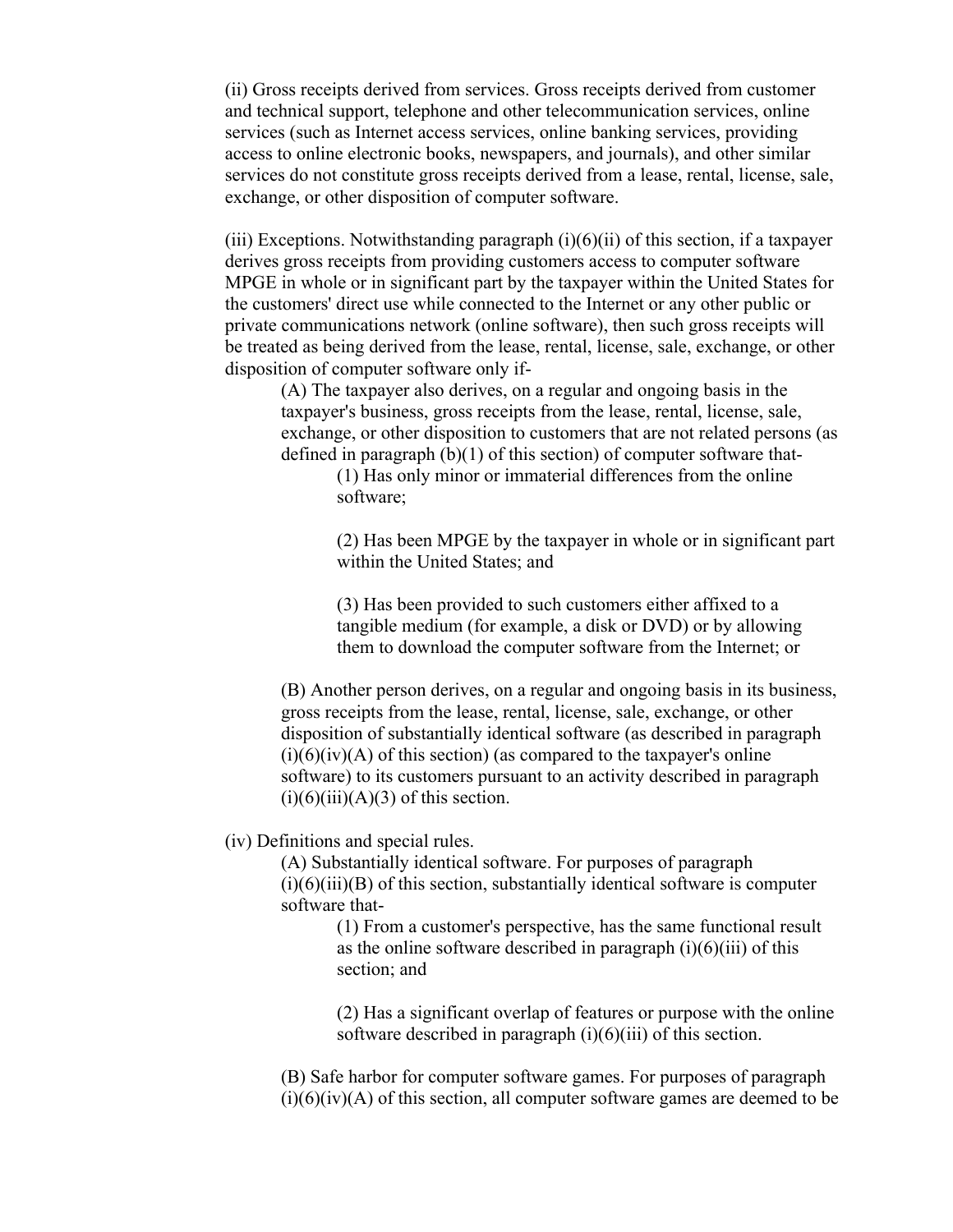substantially identical software. For example, computer software sports games are deemed to be substantially identical to computer software card games.

(C) Regular and ongoing basis. For purposes of paragraph (i)(6)(iii) of this section, in the case of a newly-formed trade or business or a taxpayer in its first taxable year, the taxpayer is considered to be engaged in an activity described in paragraph  $(i)(6)(iii)$  of this section on a regular and ongoing basis if the taxpayer reasonably expects that it will engage in the activity on a regular and ongoing basis.

(D) Attribution. For purposes of paragraph  $(i)(6)(iii)(A)$  of this section-(1) All members of an expanded affiliated group (as defined in  $\S1.199-7(a)(1)$  are treated as a single taxpayer; and

> (2) In the case of an EAG partnership (as defined in §1.199- 3T(i)(8)), the EAG partnership and all members of the EAG to which the EAG partnership's partners belong are treated as a single taxpayer.

(E) Qualified computer software maintenance agreements. Paragraph  $(i)(4)(i)(B)(5)$  of this section does not apply if the computer software is online software under paragraph (i)(6)(iii) of this section.

(F) Advertising income and product-placement income. Paragraph  $(i)(5)(ii)(B)$  of this section does not apply if the computer software is online software under paragraph  $(i)(6)(iii)$  of this section. If a taxpayer provides a customer with access to online software in conjunction with providing computer software to such customer either affixed to a tangible medium or by download, paragraph  $(i)(5)(ii)(B)$  of this section will only apply to compensation for the placement or integration of advertising or a product into the computer software transferred to such customer either affixed to the tangible medium or by download.

(v) Examples. The following examples illustrate the application of this paragraph  $(i)(6)$ :

Example (1). L is a bank and produces computer software within the United States that enables its customers to receive online banking services for a fee. Under paragraph  $(i)(6)(ii)$  of this section, gross receipts derived from online banking services are attributable to a service and do not constitute gross receipts derived from a lease, rental, license, sale, exchange, or other disposition of computer software. Therefore, L's gross receipts derived from the online banking services are non-DPGR.

Example (2). M is an Internet auction company that produces computer software within the United States that enables its customers to participate in Internet auctions for a fee. Under paragraph  $(i)(6)(ii)$  of this section, gross receipts derived from online auction services are attributable to a service and do not constitute gross receipts derived from a lease, rental, license, sale, exchange, or other disposition of computer software. M's activities constitute the provision of online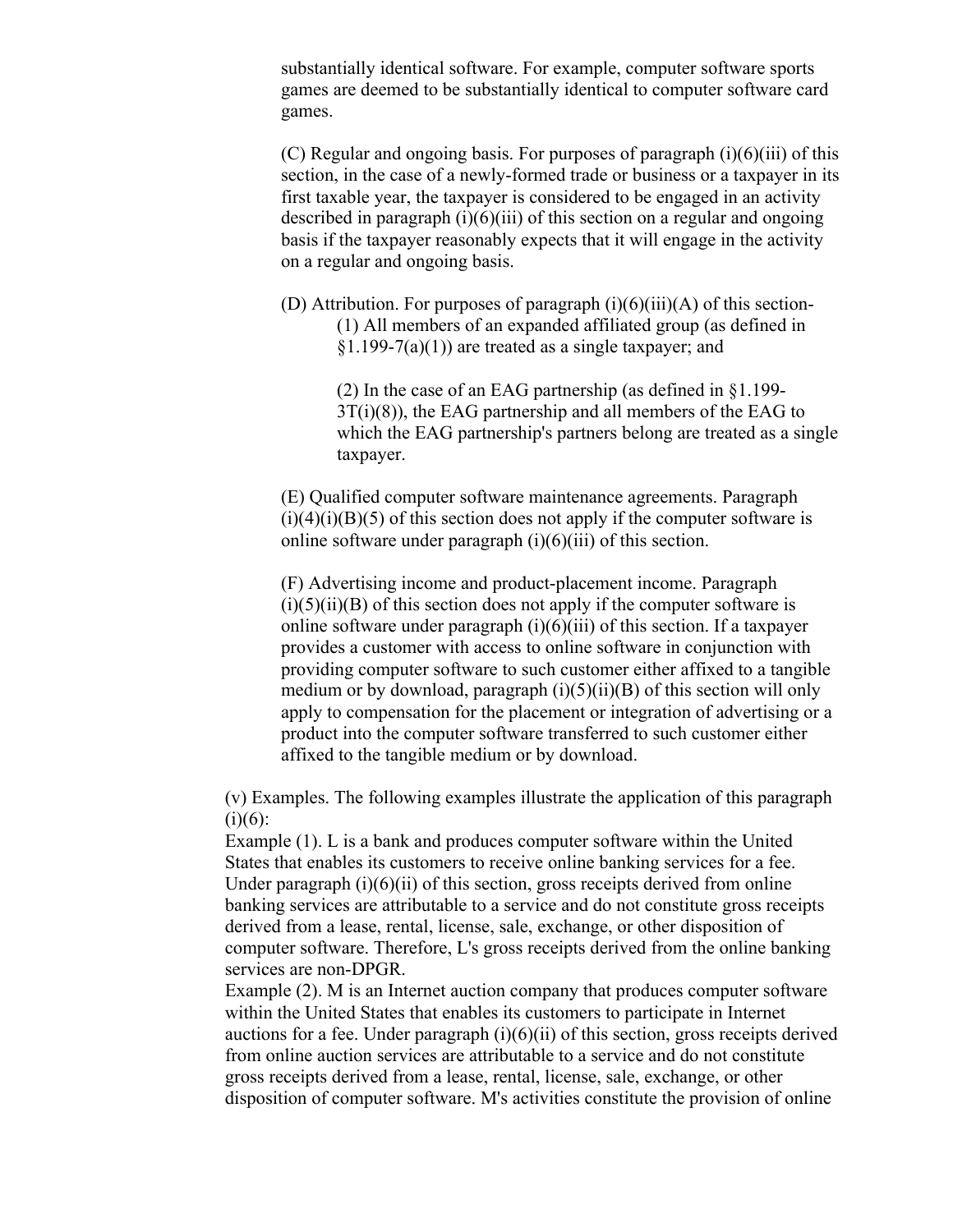services. Therefore, M's gross receipts derived from the Internet auction services are non-DPGR.

Example (3). N provides telephone services, voicemail services, and e-mail services. N produces computer software within the United States that runs all of these services. Under paragraph (i)(6)(ii) of this section, gross receipts derived from telephone and related telecommunication services are attributable to a service and do not constitute gross receipts derived from a lease, rental, license, sale, exchange, or other disposition of computer software. Therefore, N's gross receipts derived from the telephone and other telecommunication services are non-DPGR.

Example (4). O produces tax preparation computer software within the United States. O derives, on a regular and ongoing basis in its business, gross receipts from both the sale to customers that are unrelated persons of O's computer software that has been affixed to a compact disc as well as from the sale to customers of O's computer software that customers have downloaded from the Internet. O also derives gross receipts from providing customers access to the computer software for the customers' direct use while connected to the Internet. The computer software sold on compact disc or by download has only minor or immaterial differences from the online software, and O does not provide any other goods or services in connection with the online software. Under paragraph  $(i)(6)(iii)(A)$  of this section, O's gross receipts derived from providing access to the online software will be treated as derived from the lease, rental, license, sale, exchange, or other disposition of computer software and are DPGR (assuming all the other requirements of this section are met).

Example (5). The facts are the same as in Example 4, except that O does not sell the tax preparation computer software to customers affixed to a compact disc or by download. In addition, one of O's competitors, P, derives, on a regular and ongoing basis in its business, gross receipts from the sale to customers of P's substantially identical tax preparation computer software that has been affixed to a compact disc as well as from the sale to customers of P's substantially identical tax preparation computer software that customers have downloaded from the Internet. Under paragraph  $(i)(6)(iii)(B)$  of this section, O's gross receipts derived from providing access to its tax preparation online software will be treated as derived from the lease, rental, license, sale, exchange, or other disposition of computer software and are DPGR (assuming all the other requirements of this section are met).

Example (6). Q produces payroll management computer software within the United States. For a fee, Q provides customers access to the payroll management computer software for the customers' direct use while connected to the Internet. This is Q's sole method of providing access to its payroll management computer software to customers. In conjunction with the payroll management computer software, Q provides storage of customers' data and telephone support. One of Q's competitors, R, derives, on a regular and ongoing basis in its business, gross receipts from the sale to customers of R's substantially identical payroll management software that has been affixed to a compact disc as well as from the sale to customers of R's substantially identical payroll management software that customers have downloaded from the Internet. Under paragraph  $(i)(6)(iii)(B)$  of this section, Q's gross receipts derived from providing access to its payroll management online software will be treated as derived from the lease, rental,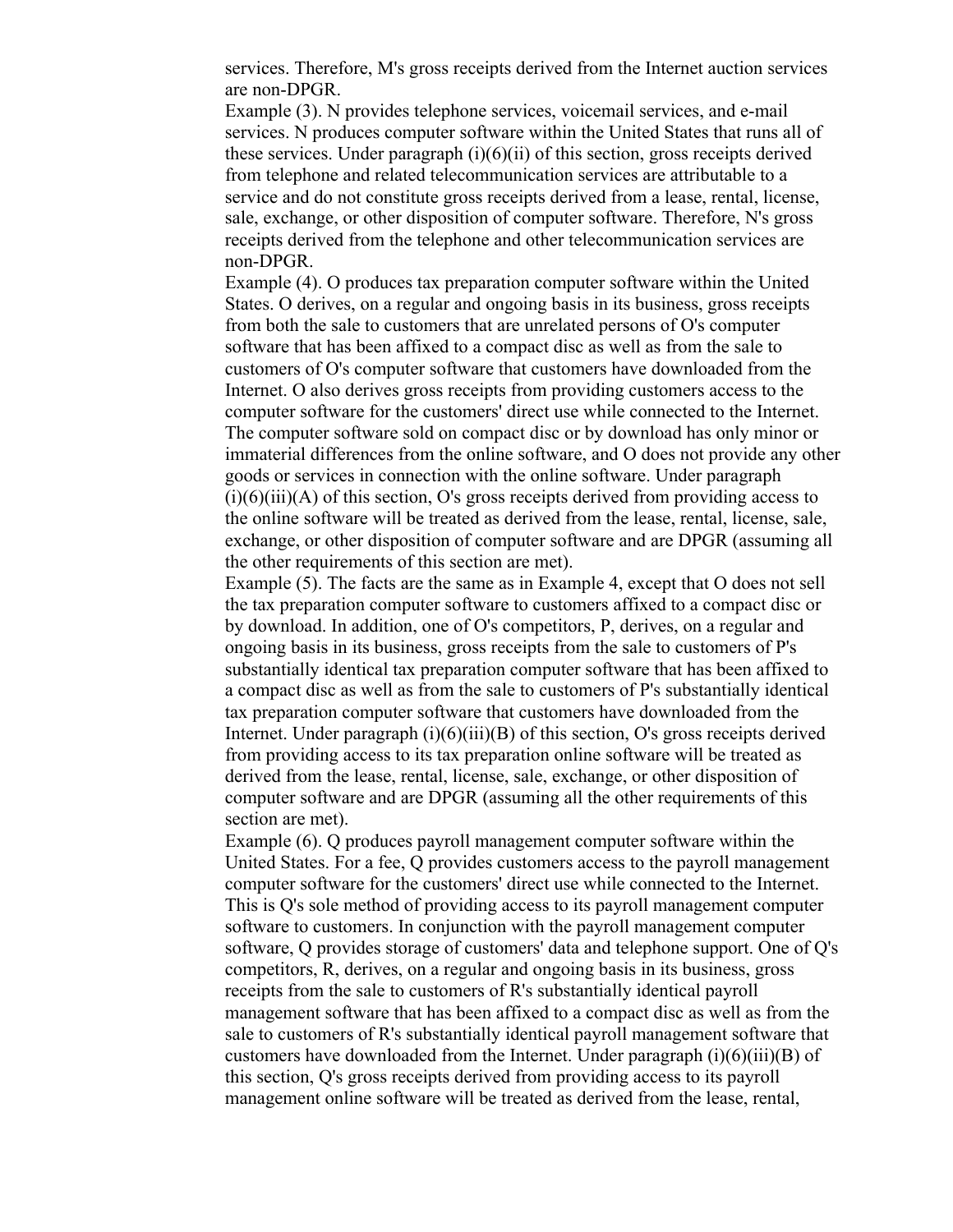license, sale, exchange, or other disposition of computer software and are DPGR (assuming all the other requirements of this section are met). However, Q's gross receipts derived from the fees that are properly allocable to the storage of customers' data and telephone support are non-DPGR.

Example (7). The facts are the same as in Example 6, except that R produces inventory computer software, not payroll management computer software. R's inventory computer software is not substantially identical software as defined in paragraph  $(i)(6)(iv)(A)$  of this section because R's inventory software, from a customer's perspective, does not have the same functional result as Q's payroll management computer software and does not have significant overlap of features or purpose with Q's payroll management computer software. No other person provides substantially identical software to customers affixed to a compact disc or by download. Under paragraph (i)(6)(ii) of this section, gross receipts derived from providing access to Q's payroll online software do not constitute gross receipts derived from a lease, rental, license, sale, exchange or other disposition of payroll computer software. Therefore, Q's gross receipts derived from the payroll management computer software are non-DPGR.

Example (8). S produces computer software games within the United States. S derives, on a regular and ongoing basis in its business, gross receipts from both the sale to customers that are not related to S of S's computer software games that have been affixed to a compact disc as well as from the sale to customers of S's computer software games that customers have downloaded from the Internet. S also derives gross receipts from providing customers access to the computer software games for the customers' direct use while connected to the Internet (online software games). The computer software games sold on compact disc or by download have only minor or immaterial differences from the online software games, and S does not provide any other goods or services in connection with the online software games. Under paragraph  $(i)(6)(iii)(A)$  of this section, S's gross receipts derived from providing customers access to its online software games will be treated as derived from the lease, rental, license, sale, exchange, or other disposition of computer software and are DPGR (assuming all the other requirements of this section are met).

Example (9). The facts are the same as in Example 8, except S's gross receipts also include advertising income from integrating advertisers' logos into the computer software games. Under paragraph  $(i)(5)(ii)(B)$  of this section, for S's computer software games sold affixed to a compact disc or by download, S's advertising income is treated as gross receipts derived from the sale of the computer software games and, therefore, is DPGR (assuming all the other requirements of this section are met). However, under paragraphs  $(i)(5)(i)$  and  $(i)(6)(iv)(F)$  of this section, for S's online software games, S's advertising income is not derived from the lease, rental, license, sale, exchange, or other disposition of computer software and, therefore, is non-DPGR.

(7)Qualifying in-kind partnership for taxable years beginning after May 17, 2006, the enactment date of the Tax Increase Prevention and Reconciliation Act of 2005

(i) In general. If a partnership is a qualifying in-kind partnership described in paragraph  $(i)(7)(ii)$  of this section, then each partner is treated as having MPGE or produced the property MPGE or produced by the partnership that is distributed to that partner. If a partner of a qualifying in-kind partnership derives gross receipts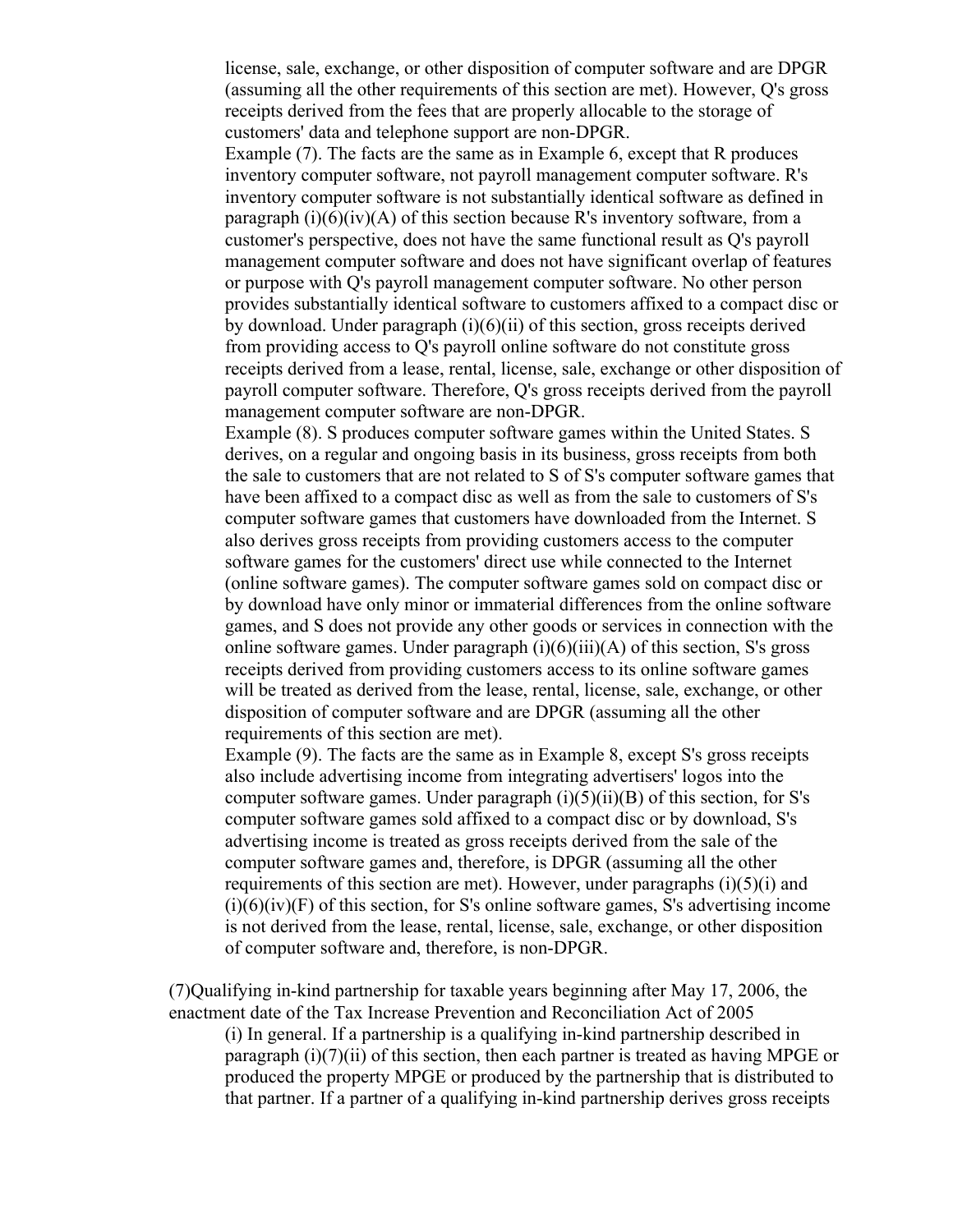from the lease, rental, license, sale, exchange, or other disposition of the property that was MPGE or produced by the qualifying in-kind partnership and distributed to that partner, then, provided such partner is a partner of the qualifying in-kind partnership at the time the partner disposes of the property, the partner is treated as conducting the MPGE or production activities previously conducted by the qualifying in-kind partnership with respect to that property. With respect to a lease, rental, or license, the partner is treated as having disposed of the property on the date or dates on which it takes into account its gross receipts derived from the lease, rental, or license under its method of accounting. With respect to a sale, exchange, or other disposition, the partner is treated as having disposed of the property on the date it ceases to own the property for Federal income tax purposes, even if no gain or loss is taken into account.

(ii) Definition of qualifying in-kind partnership. For purposes of this paragraph  $(i)(7)$ , a qualifying in-kind partnership is a partnership engaged solely in-

(A) The extraction, refining, or processing of oil, natural gas (as described in paragraph (l)(2) of this section), petrochemicals, or products derived from oil, natural gas, or petrochemicals in whole or in significant part within the United States;

(B) The production or generation of electricity in the United States; or

(C) An activity or industry designated by the Secretary by publication in the Internal Revenue Bulletin (see  $\S 601.601(d)(2)(ii)(b)$  of this chapter).

(iii) Other rules. Except as provided in this paragraph (i)(7), a qualifying in-kind partnership is treated the same as other partnerships for purposes of section 199. Accordingly, a qualifying in-kind partnership is subject to the rules of this section regarding the application of section 199 to pass-thru entities, including application of the section  $199(d)(1)(A)(iii)$  rule for determining a partner's share of the amounts described in  $\S1.199-2(e)(1)$  (paragraph (e)(1) wages) from the partnership under §1.199-5(b)(3). In determining whether a qualifying in-kind partnership or its partners MPGE QPP in whole or in significant part within the United States, see paragraphs (g)(2) and (3) of this section.

(iv) Example. The following example illustrates the application of this paragraph (i)(7). Assume that PRS and X are calendar year taxpayers. The example reads as follows:

Example. X, Y, and Z are partners in PRS, a qualifying in-kind partnership described in paragraph  $(i)(7)(ii)$  of this section. X, Y, and Z are corporations. In 2007, PRS distributes oil to X that PRS derived from its oil extraction. PRS incurred \$600 of CGS extracting the oil distributed to X, and X's adjusted basis in the distributed oil is \$600. X incurs \$200 of CGS in refining the oil within the United States. In 2007, X, while it is a partner in PRS, sells the oil to a customer for \$1,500. X is treated as having disposed of the property on the date it ceases to own the property for Federal income tax purposes. Under paragraph  $(i)(7)(i)$  of this section, X is treated as having extracted the oil. The extraction and refining of the oil each qualify as an MPGE activity under paragraph (e)(1) of this section. Therefore, X's \$1,500 of gross receipts qualify as DPGR. X subtracts from the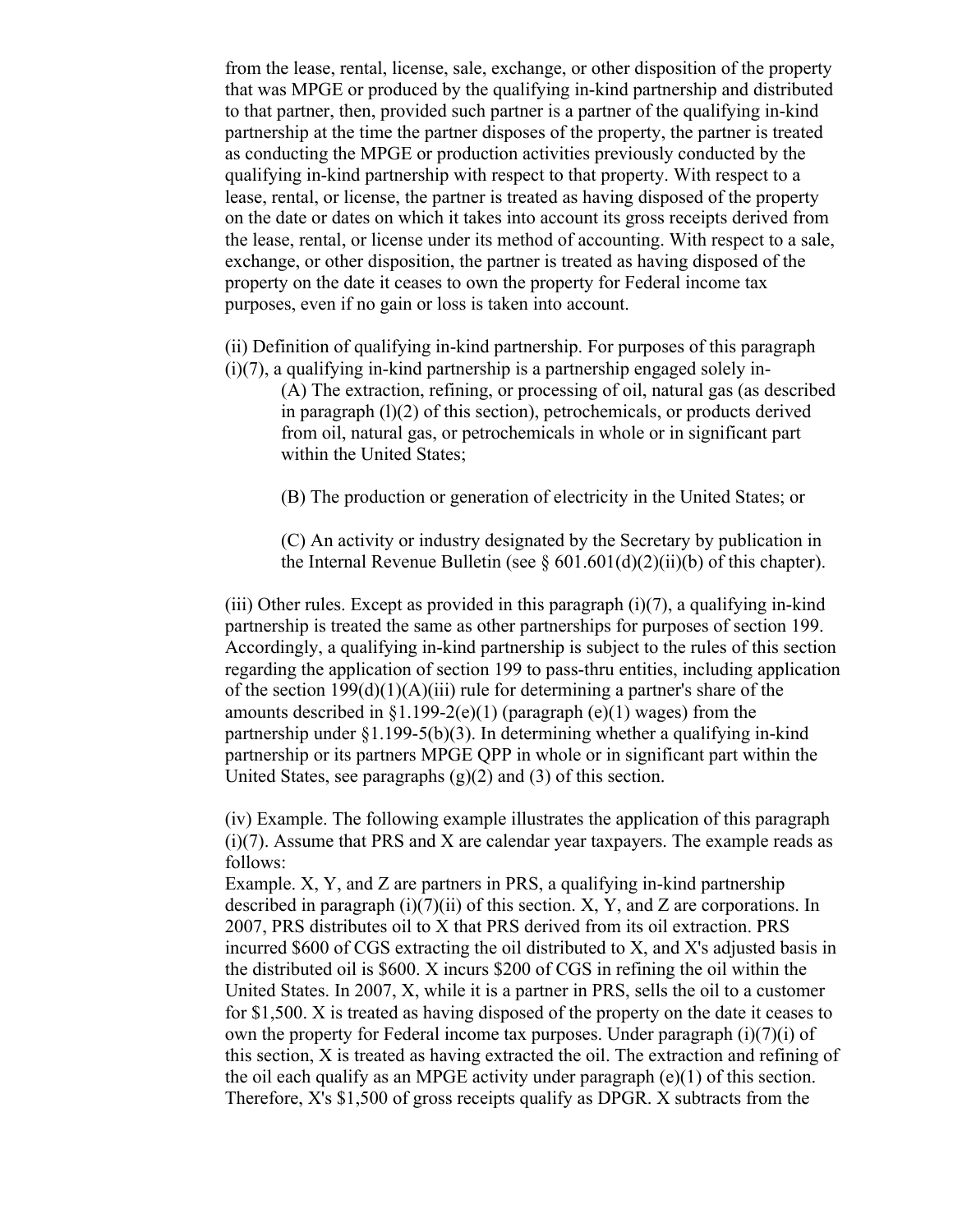\$1,500 of DPGR the \$600 of CGS incurred by PRS and the \$200 of refining costs it incurred. Thus, X's QPAI is \$700 for 2007.

(8)Partnerships owned by members of a single expanded affiliated group for taxable years beginning after May 17, 2006, the enactment date of the Tax Increase Prevention and Reconciliation Act of 2005.

(i) In general. For purposes of this section, if all of the interests in the capital and profits of a partnership are owned by members of a single EAG at all times during the taxable year of the partnership (EAG partnership), then the EAG partnership and all members of that EAG are treated as a single taxpayer for purposes of section  $199(c)(4)$  during that taxable year.

(ii) Attribution of activities.

(A) In general. If a member of an EAG (disposing member) derives gross receipts from the lease, rental, license, sale, exchange, or other disposition of property that was MPGE or produced by an EAG partnership, all the partners of which are members of the same EAG to which the disposing member belongs at the time that the disposing member disposes of such property, then the disposing member is treated as conducting the MPGE or production activities previously conducted by the EAG partnership with respect to that property. The previous sentence applies only for those taxable years in which the disposing member is a member of the EAG of which all the partners of the EAG partnership are members for the entire taxable year of the EAG partnership. With respect to a lease, rental, or license, the disposing member is treated as having disposed of the property on the date or dates on which it takes into account its gross receipts from the lease, rental, or license under its method of accounting. With respect to a sale, exchange, or other disposition, the disposing member is treated as having disposed of the property on the date it ceases to own the property for Federal income tax purposes, even if no gain or loss is taken into account. Likewise, if an EAG partnership derives gross receipts from the lease, rental, license, sale, exchange, or other disposition of property that was MPGE or produced by a member (or members) of the same EAG (the producing member) to which all the partners of the EAG partnership belong at the time that the EAG partnership disposes of such property, then the EAG partnership is treated as conducting the MPGE or production activities previously conducted by the producing member with respect to that property. The previous sentence applies only for those taxable years in which the producing member is a member of the EAG of which all the partners of the EAG partnership are members for the entire taxable year of the EAG partnership. With respect to a lease, rental, or license, the EAG partnership is treated as having disposed of the property on the date or dates on which it takes into account its gross receipts derived from the lease, rental, or license under its method of accounting. With respect to a sale, exchange, or other disposition, the EAG partnership is treated as having disposed of the property on the date it ceases to own the property for Federal income tax purposes, even if no gain or loss is taken into account. See paragraph  $(i)(8)(iv)$  Example 3 of this section.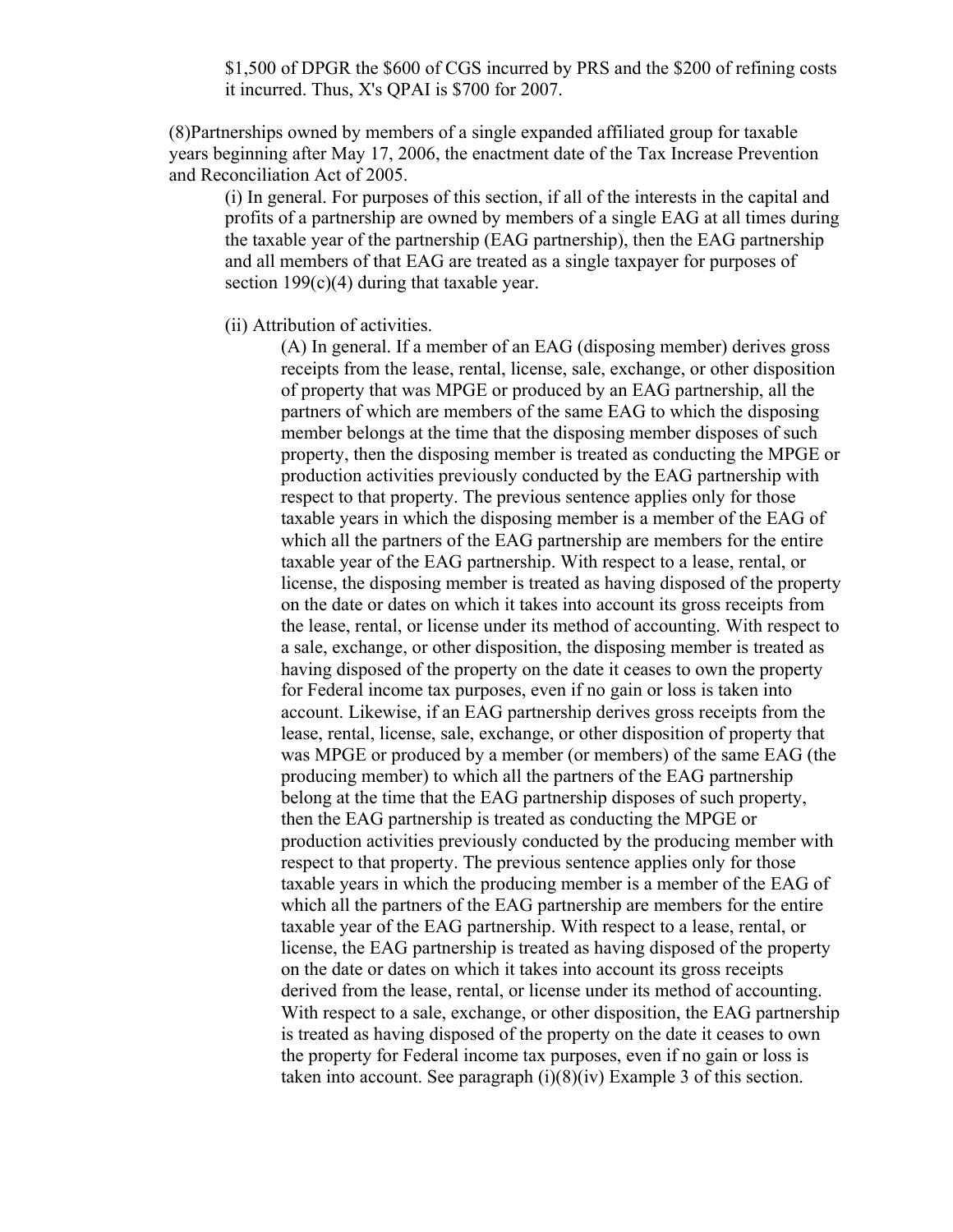(B) Attribution between EAG partnerships. If an EAG partnership (disposing partnership) derives gross receipts from the lease, rental, license, sale, exchange, or other disposition of property that was MPGE or produced by another EAG partnership (producing partnership), then the disposing partnership is treated as conducting the MPGE or production activities previously conducted by the producing partnership with respect to that property, provided that each of these partnerships (the producing partnership and the disposing partnership) is owned for its entire taxable year in which the disposing partnership disposes of such property by members of the same EAG. With respect to a lease, rental, or license, the disposing partnership is treated as having disposed of the property on the date or dates on which it takes into account its gross receipts from the lease, rental, or license under its method of accounting. With respect to a sale, exchange, or other disposition, the disposing partnership is treated as having disposed of the property on the date it ceases to own the property for Federal income tax purposes, even if no gain or loss is taken into account.

(C) Exceptions to attribution. Attribution of activities does not apply for purposes of the construction of real property under paragraph (m)(1) of this section and the performance of engineering and architectural services under paragraphs (n)(2) and (3) of this section, respectively.

(iii) Other rules. Except as provided in this paragraph  $(i)(8)$ , an EAG partnership is treated the same as other partnerships for purposes of section 199. Accordingly, an EAG partnership is subject to the rules of this section regarding the application of section 199 to pass-thru entities, including the section  $199(d)(1)(A)(iii)$  rule under  $\S 1.199-5(b)(3)$ . In determining whether a member of an EAG or an EAG partnership MPGE QPP in whole or in significant part within the United States or produced a qualified film or produced utilities within the United States, see paragraphs  $(g)(2)$  and  $(3)$  of this section and Example 5 of paragraph  $(i)(8)(iv)$  of this section.

(iv) Examples. The following examples illustrate the rules of this paragraph (i)(8). Assume that PRS, X, Y, and Z all are calendar year taxpayers. The examples read as follows:

Example (1). Contribution. X and Y are the only partners in PRS, a partnership, for PRS's entire 2007 taxable year. X and Y are both members of a single EAG for the entire 2007 year. In 2007, X MPGE QPP within the United States and contributes the QPP to PRS. In 2007, PRS sells the QPP for \$1,000. Under this paragraph (i)(8), PRS is treated as having MPGE the QPP within the United States, and PRS's \$1,000 gross receipts constitute DPGR. PRS, X, and Y must apply the rules of this section regarding the application of section 199 to pass-thru entities with respect to the activity of PRS, including the section  $199(d)(1)(A)(iii)$ rule for determining a partner's share of the paragraph (e)(1) wages from the partnership under §1.199-5(b)(3).

Example (2). Sale. X, Y, and Z are the only members of a single EAG for the entire 2007 year. X and Y each own 50% of the capital and profits interests in PRS, a partnership, for PRS's entire 2007 taxable year. In 2007, PRS MPGE QPP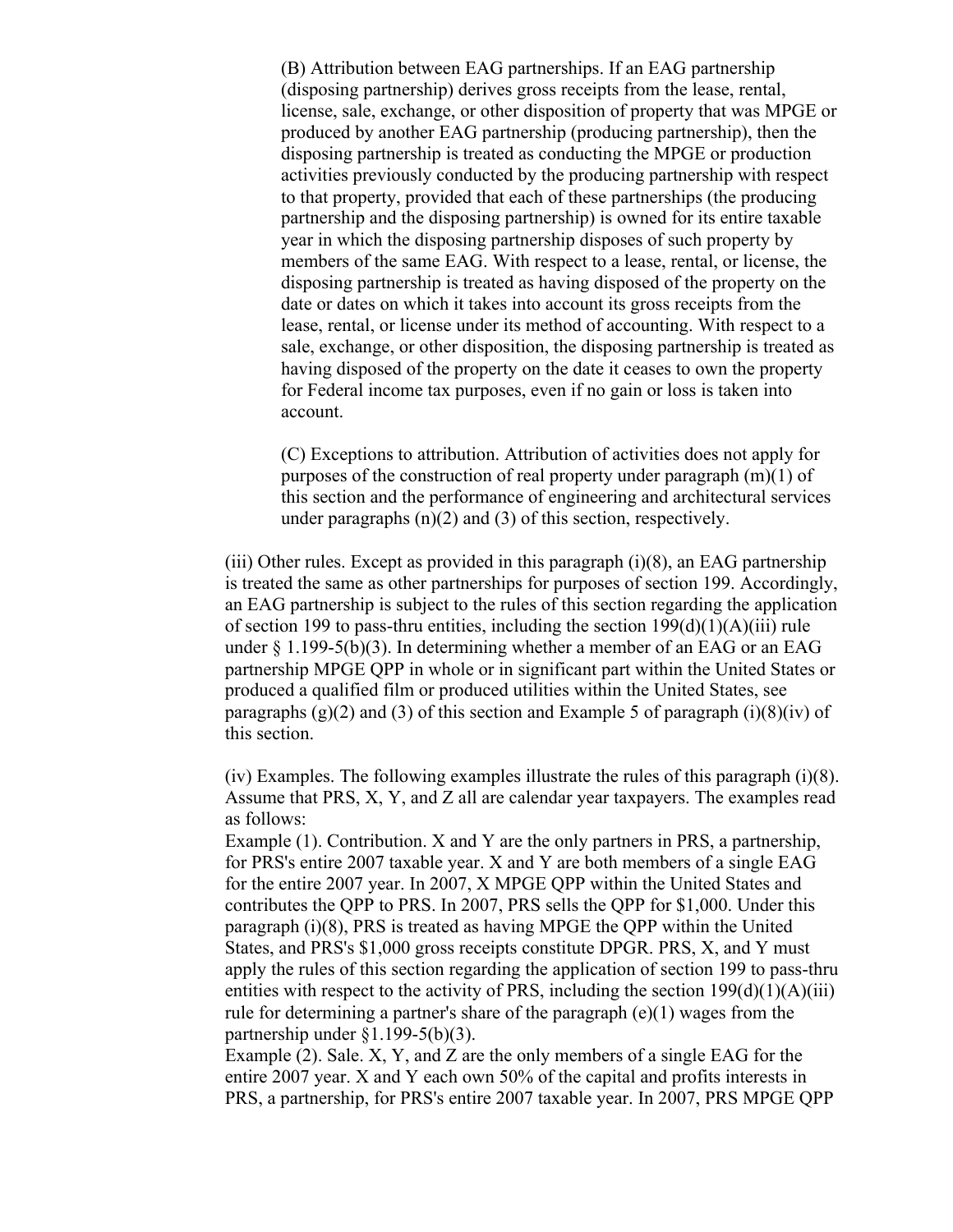within the United States and then sells the QPP to X for \$6,000, its fair market value at the time of the sale. PRS's gross receipts of \$6,000 qualify as DPGR. In 2007, X sells the QPP to customers for \$10,000, incurring selling expenses of \$2,000. Under paragraph  $(i)(8)(ii)(A)$  of this section, X is treated as having MPGE the QPP within the United States, and X's \$10,000 of gross receipts qualify as DPGR. PRS, X and Y must apply the rules of this section regarding the application of section 199 to pass-thru entities with respect to the activity of PRS, including application of the section  $199(d)(1)(A)(iii)$  rule for determining a partner's share of the paragraph  $(e)(1)$  wages from the partnership under §1.199- $5(b)(3)$ . The results would be the same if PRS sold the QPP to Z rather than to X. However, if PRS did sell the QPP to Z, and Z was not a member of the EAG for PRS's entire taxable year, the activities previously conducted by PRS with respect to the QPP would not be attributed to Z, and none of Z's \$10,000 of gross receipts would qualify as DPGR.

Example (3). Lease. X, Y, and Z are the only members of a single EAG for the entire 2007 year. X and Y each own 50% of the capital and profits interests in PRS, a partnership, for PRS's entire 2007 taxable year. In 2007, PRS MPGE QPP within the United States and then sells the QPP to X for \$6,000, its fair market value at the time of the sale. PRS's gross receipts of \$6,000 qualify as DPGR. In 2007, X rents the QPP it acquired from PRS to customers unrelated to X. X takes the gross receipts attributable to the rental of the QPP into account under its method of accounting in 2007 and 2008. On July 1, 2008, X ceases to be a member of the same EAG to which Y, the other partner in PRS, belongs. For 2007, X is treated as having MPGE the QPP within the United States under paragraph  $(i)(8)(ii)(A)$  of this section, and its gross receipts derived from the rental of the QPP qualify as DPGR. For 2008, however, because X and Y, partners in PRS, are no longer members of the same EAG for the entire year, the gross rental receipts X takes into account in 2008 do not qualify as DPGR. Example (4). Distribution. X and Y are the only partners in PRS, a partnership, for PRS's entire 2007 taxable year. X and Y are both members of a single EAG for the entire 2007 year. In 2007, PRS MPGE QPP within the United States, incurring \$600 of CGS, and then distributes the QPP to X. X's adjusted basis in the QPP is \$600. X incurs \$200 of CGS to further MPGE the QPP within the United States. In 2007, X sells the QPP for \$1,500 to an unrelated customer. X is treated as having disposed of the QPP on the date it ceases to own the QPP for Federal income tax purposes. Under paragraph  $(i)(8)(ii)(A)$  of this section, X is treated as having MPGE the QPP within the United States, and X's \$1,500 of gross receipts qualify as DPGR.

Example (5). Multiple sales.

(i) Facts. X and Y are the only partners in PRS, a partnership, for PRS's entire 2007 taxable year. X and Y are both non-consolidated members of a single EAG for the entire 2007 year. PRS produces in bulk form in the United States the active ingredient for a drug. Assume that PRS's own MPGE activity with respect to the active ingredient is not substantial in nature, taking into account all of the facts and circumstances, and PRS's direct labor and overhead to MPGE the active ingredient within the United States are \$15 and account for 15% of PRS's \$100 CGS of the active ingredient. In 2007, PRS sells the active ingredient in bulk form to X. X uses the active ingredient to produce the finished dosage form drug. Assume that X's own MPGE activity with respect to the finished dosage form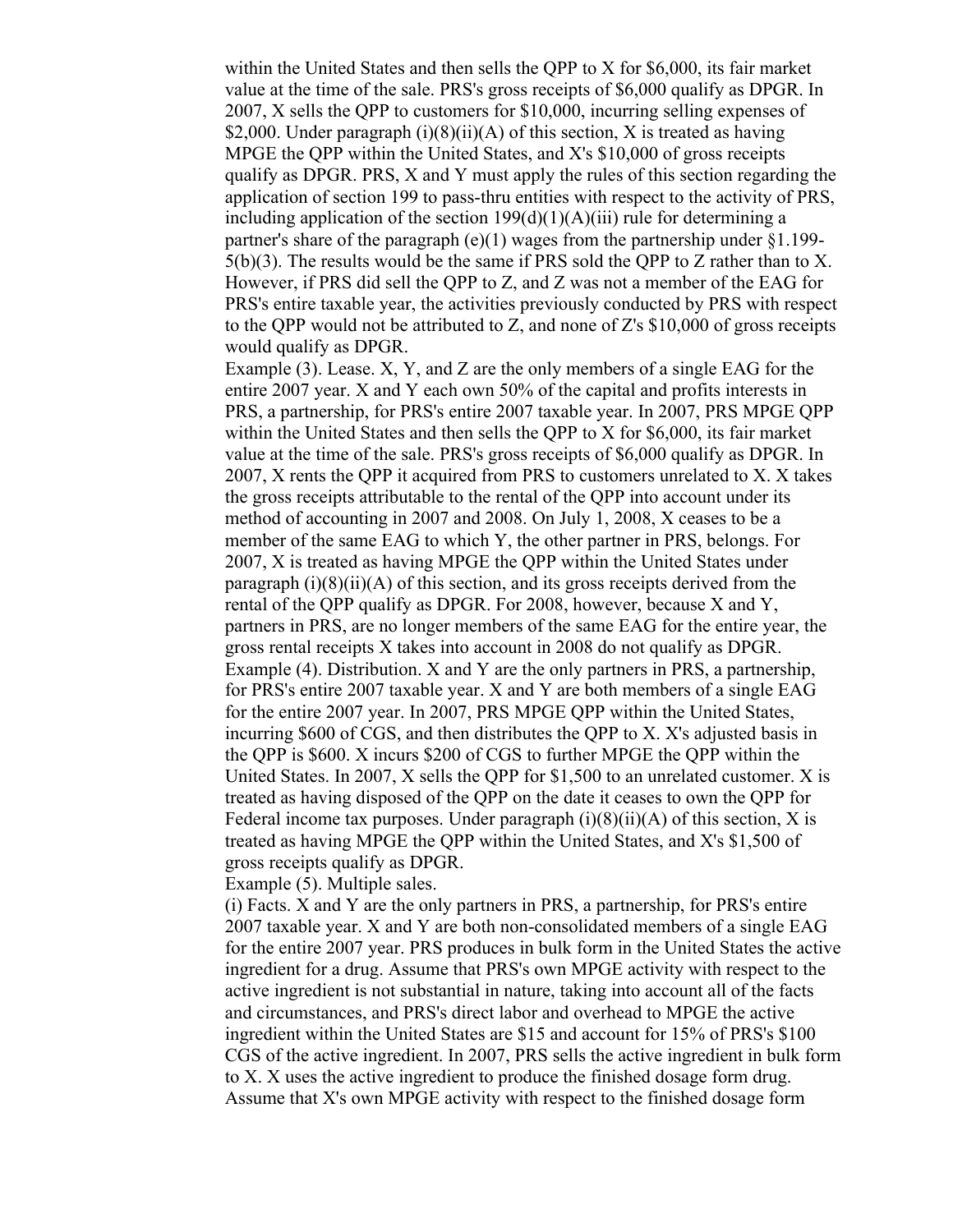drug is not substantial in nature, taking into account all of the facts and circumstances, and X's direct labor and overhead to MPGE the finished dosage form drug within the United States are \$12 and account for 10% of X's \$120 CGS of the drug. In 2007, X sells the finished dosage form drug to Y and Y sells the finished dosage form drug to customers. Assume that Y's own MPGE activity with respect to the finished dosage form drug is not substantial in nature, taking into account all of the facts and circumstances, and Y incurs \$2 of direct labor and overhead and Y's CGS in selling the finished dosage form drug to customers is \$130.

(ii) Analysis. PRS's gross receipts from the sale of the active ingredient to X are non-DPGR because PRS's MPGE activity is not substantial in nature and PRS does not satisfy the safe harbor described in paragraph (g)(3) of this section because PRS's direct labor and overhead account for less than 20% of PRS's CGS of the active ingredient. X's gross receipts from the sale of the finished dosage form drug to Y are DPGR because X is considered to have MPGE the finished dosage form drug in significant part in the United States pursuant to the safe harbor described in paragraph (g)(3) of this section because the \$27 (\$15 + \$12) of direct labor and overhead incurred by PRS and X equals or exceeds 20% of X's total CGS (\$120) of the finished dosage form drug at the time X disposes of the finished dosage form drug to Y. Similarly, Y's gross receipts from the sale of the finished dosage form drug to customers are DPGR because Y is considered to have MPGE the finished dosage form drug in significant part in the United States pursuant to the safe harbor described in paragraph (g)(3) of this section because the  $$29 ($15 + $12 + $2)$  of direct labor and overhead incurred by PRS, X, and Y equals or exceeds 20% of Y's total CGS (\$130) of the finished dosage form drug at the time Y disposes of the finished dosage form drug to Y's customers.

(9)Non-operating mineral interests. DPGR does not include gross receipts derived from non-operating mineral interests (for example, interests other than operating mineral interests within the meaning of §1.614-2(b)).

(j)Definition of qualifying production property.

(1)In general. QPP means-

(i) Tangible personal property (as defined in paragraph  $(j)(2)$  of this section);

(ii) Computer software (as defined in paragraph  $(i)(3)$  of this section); and

(iii) Sound recordings (as defined in paragraph  $(i)(4)$  of this section).

(2)Tangible personal property.

(i) In general. The term tangible personal property is any tangible property other than land, real property described in paragraph (m)(3) of this section, and any property described in paragraph  $(i)(3)$ ,  $(i)(4)$ ,  $(k)(1)$ , or  $(l)$  of this section. For purposes of the preceding sentence, tangible personal property also includes any gas (other than natural gas described in paragraph (l)(2) of this section), chemical, and similar property, for example, steam, oxygen, hydrogen, and nitrogen. Property such as machinery, printing presses, transportation and office equipment, refrigerators, grocery counters, testing equipment, display racks and shelves, and neon and other signs that are contained in or attached to a building constitutes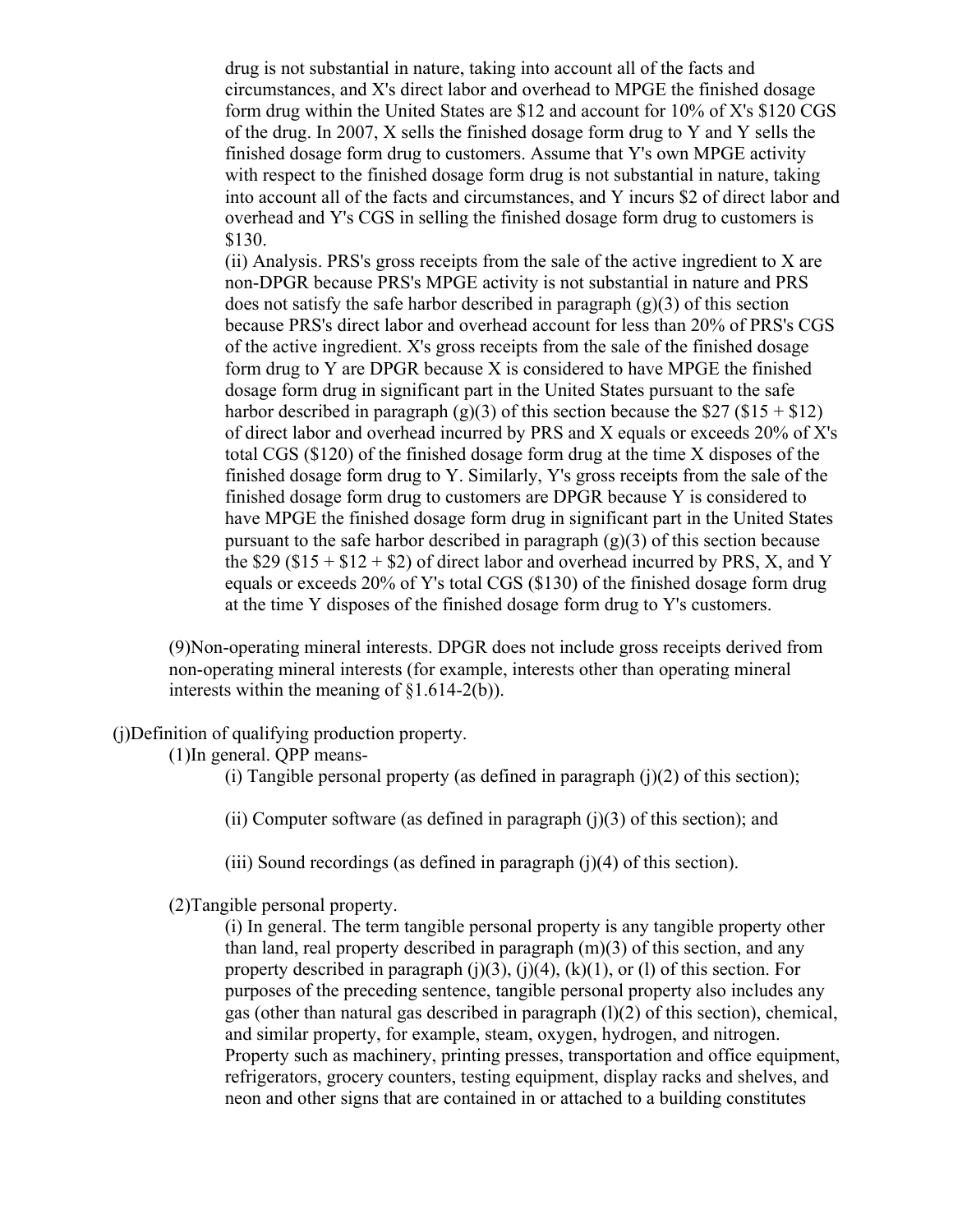tangible personal property for purposes of this paragraph  $(i)(2)(i)$ . Except as provided in paragraphs  $(i)(5)(ii)$  and  $(k)(2)(i)$  of this section, computer software, sound recordings, and qualified films are not treated as tangible personal property regardless of whether they are affixed to a tangible medium. However, the tangible medium to which such property may be affixed (for example, a videocassette, a computer diskette, or other similar tangible item) is tangible personal property.

(ii) Local law. In determining whether property is tangible personal property, local law is not controlling.

(iii) Intangible property. The term tangible personal property does not include property in a form other than in a tangible medium. For example, mass-produced books are tangible personal property, but neither the rights to the underlying manuscript nor an online version of the book is tangible personal property.

## (3)Computer software.

(i) In general. The term computer software means any program or routine or any sequence of machine-readable code that is designed to cause a computer to perform a desired function or set of functions, and the documentation required to describe and maintain that program or routine. Thus, for example, an electronic book available online or for download is not computer software. For purposes of this paragraph  $(i)(3)$ , computer software also includes the machine-readable code for video games and similar programs, for equipment that is an integral part of other property, and for typewriters, calculators, adding and accounting machines, copiers, duplicating equipment, and similar equipment, regardless of whether the code is designed to operate on a computer (as defined in section  $168(i)(2)(B)$ ). Computer programs of all classes, for example, operating systems, executive systems, monitors, compilers and translators, assembly routines, and utility programs, as well as application programs, are included. Except as provided in paragraph  $(i)(5)$  of this section, if the medium in which the software is contained, whether written, magnetic, or otherwise, is tangible, then such medium is considered tangible personal property for purposes of this section.

(ii) Incidental and ancillary rights. Computer software also includes any incidental and ancillary rights that are necessary to effect the acquisition of the title to, the ownership of, or the right to use the computer software, and that are used only in connection with that specific computer software. Such incidental and ancillary rights are not included in the definition of trademark or trade name under §1.197-  $2(b)(10)(i)$ . For example, a trademark or trade name that is ancillary to the ownership or use of a specific computer software program in the taxpayer's trade or business and is not acquired for the purpose of marketing the computer software is included in the definition of computer software and is not included in the definition of trademark or trade name.

(iii) Exceptions. Computer software does not include any data or information base unless the data or information base is in the public domain and is incidental to a computer program. For this purpose, a copyrighted or proprietary data or information base is treated as in the public domain if its availability through the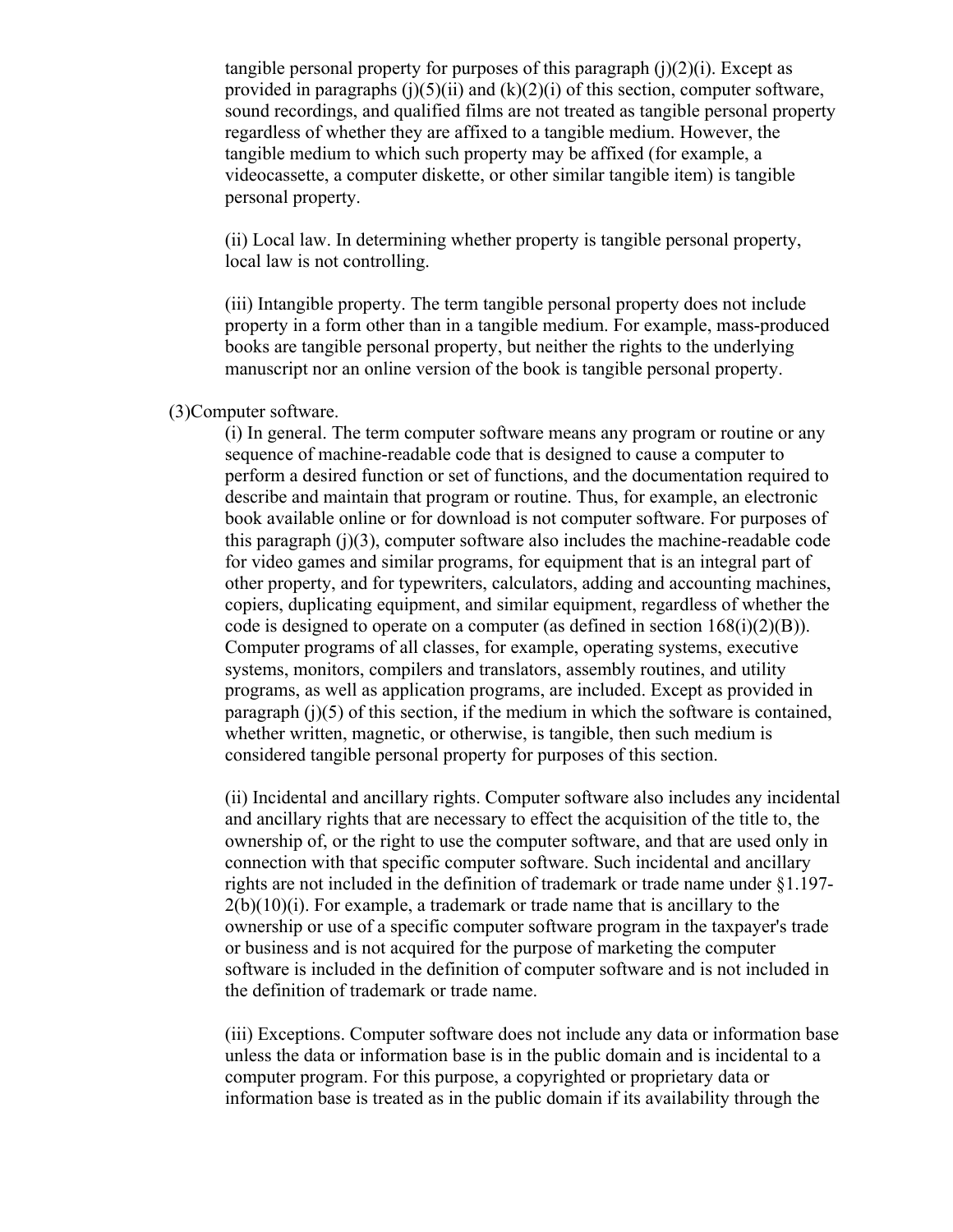computer program does not contribute significantly to the cost of the program. For example, if a word-processing program includes a dictionary feature that may be used to spell-check a document or any portion thereof, then the entire program (including the dictionary feature) is computer software regardless of the form in which the dictionary feature is maintained or stored.

# (4)Sound recordings.

(i) In general. The term sound recordings means any works that result from the fixation of a series of musical, spoken, or other sounds under section 168(f)(4). The definition of sound recordings is limited to the master copy of the recordings (or other copy from which the holder is licensed to make and produce copies), and, except as provided in paragraph  $(j)(5)$  of this section, if the medium (such as compact discs, tapes, or other phonorecordings) in which the sounds may be embodied is tangible, then the medium is considered tangible personal property for purposes of paragraph  $(i)(2)$  of this section.

(ii) Exception. The term sound recordings does not include the creation of copyrighted material in a form other than a sound recording, such as lyrics or music composition.

(5)Tangible personal property with computer software or sound recordings.

(i) Computer software and sound recordings. If a taxpayer MPGE in whole or in significant part computer software or sound recordings within the United States that is affixed or added to tangible personal property (for example, a computer diskette, or an appliance), whether or not the taxpayer MPGE such tangible personal property in whole or in significant part within the United States, then for purposes of this section-

> (A) The computer software and the tangible personal property may be treated by the taxpayer as computer software. If the taxpayer treats the computer software and the tangible personal property as computer software, activities the cost of which are described in Rev. Proc. 2000-50 (2000-1 C.B. 601), activities giving rise to research and experimental expenditures under section 174, and the creation of intangible assets for computer software are considered in determining whether the taxpayer's MPGE activity is substantial in nature under paragraph  $(g)(2)$  of this section. In determining direct labor and overhead under paragraph  $(g)(3)(i)$ of this section, the costs of direct labor and overhead for developing the computer software as described in Rev. Proc. 2000-50 (2000-1 C.B. 601), research and experimental expenditures under section 174, and any other costs of creating intangible assets for the computer software are treated as direct labor and overhead. These costs must be included in the taxpayer's CGS of the computer software for purposes of determining whether the taxpayer meets the safe harbor under paragraph  $(g)(3)(i)$  of this section. However, any costs under section 174, and the costs to create intangible assets, attributable to the tangible personal property are not considered in determining whether the taxpayer's activity is substantial in nature under paragraph  $(g)(2)$  of this section and are not direct labor and overhead under paragraph  $(g)(3)(i)$  of this section; and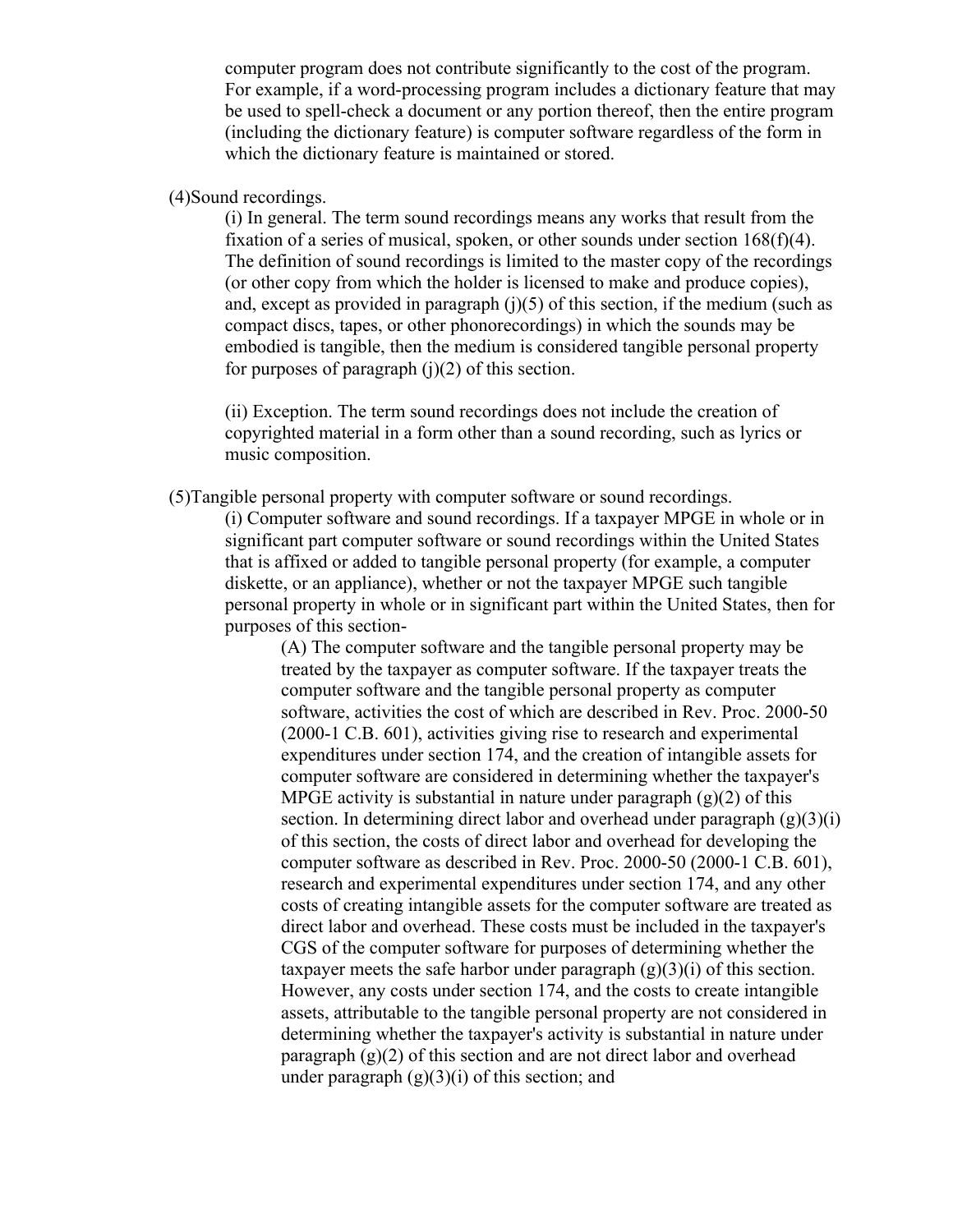(B) The sound recordings and the tangible personal property with the sound recordings may be treated by the taxpayer as sound recordings. If the taxpayer treats the sound recordings and the tangible personal property as sound recordings, activities giving rise to research and experimental expenditures under section 174 and the creation of intangible assets for sound recordings are considered in determining whether the taxpayer's MPGE activity is substantial in nature under paragraph  $(g)(2)$  of this section. In determining direct labor and overhead under paragraph  $(g)(3)(i)$ of this section, research and experimental expenditures under section 174 and any other costs of creating intangible assets for sound recordings are treated as direct labor and overhead. These costs must be included in the taxpayer's CGS of sound recordings for purposes of determining whether the taxpayer meets the safe harbor under paragraph  $(g)(3)(i)$  of this section. However, any costs under section 174, and the costs to create intangible assets, attributable to the tangible personal property are not considered in determining whether the taxpayer's activity is substantial in nature under paragraph  $(g)(2)$  of this section and are not direct labor and overhead under paragraph  $(g)(3)(i)$  of this section.

(ii) Tangible personal property. If a taxpayer MPGE tangible personal property (for example, a computer diskette or an appliance) in whole or in significant part within the United States but not the computer software or sound recordings that is affixed or added to such tangible personal property, then for purposes of this section the tangible personal property with the computer software or sound recordings may be treated by the taxpayer as tangible personal property under paragraph  $(i)(2)$  of this section. Any costs under section 174, and the costs to create intangible assets, attributable to the tangible personal property are not considered in determining whether the taxpayer's activity is substantial in nature under paragraph  $(g)(2)$  of this section and are not direct labor or overhead under paragraph  $(g)(3)(i)$  of this section. For purposes of paragraph  $(g)(3)$  of this section, the taxpayer's CGS (or unadjusted depreciable basis, if applicable) for each item of tangible personal property includes the taxpayer's cost of leasing, renting, licensing, buying, or otherwise acquiring the computer software or sound recordings.

#### (k)Definition of qualified film.

(1)In general. The term qualified film means any motion picture film or video tape under section  $168(f)(3)$ , or live or delayed television programming (film), if not less than 50 percent of the total compensation relating to the production of such film is compensation for services performed in the United States by actors, production personnel, directors, and producers. For purposes of this paragraph (k), the term actors includes players, newscasters, or any other persons who are compensated for their performance or appearance in a film. For purposes of this paragraph (k), the term production personnel includes writers, choreographers and composers who are compensated for providing services during the production of a film, as well as casting agents, camera operators, set designers, lighting technicians, make-up artists, and other persons who are compensated for providing services that are directly related to the production of the film. Except as provided in paragraph (k)(2) of this section, the definition of a qualified film does not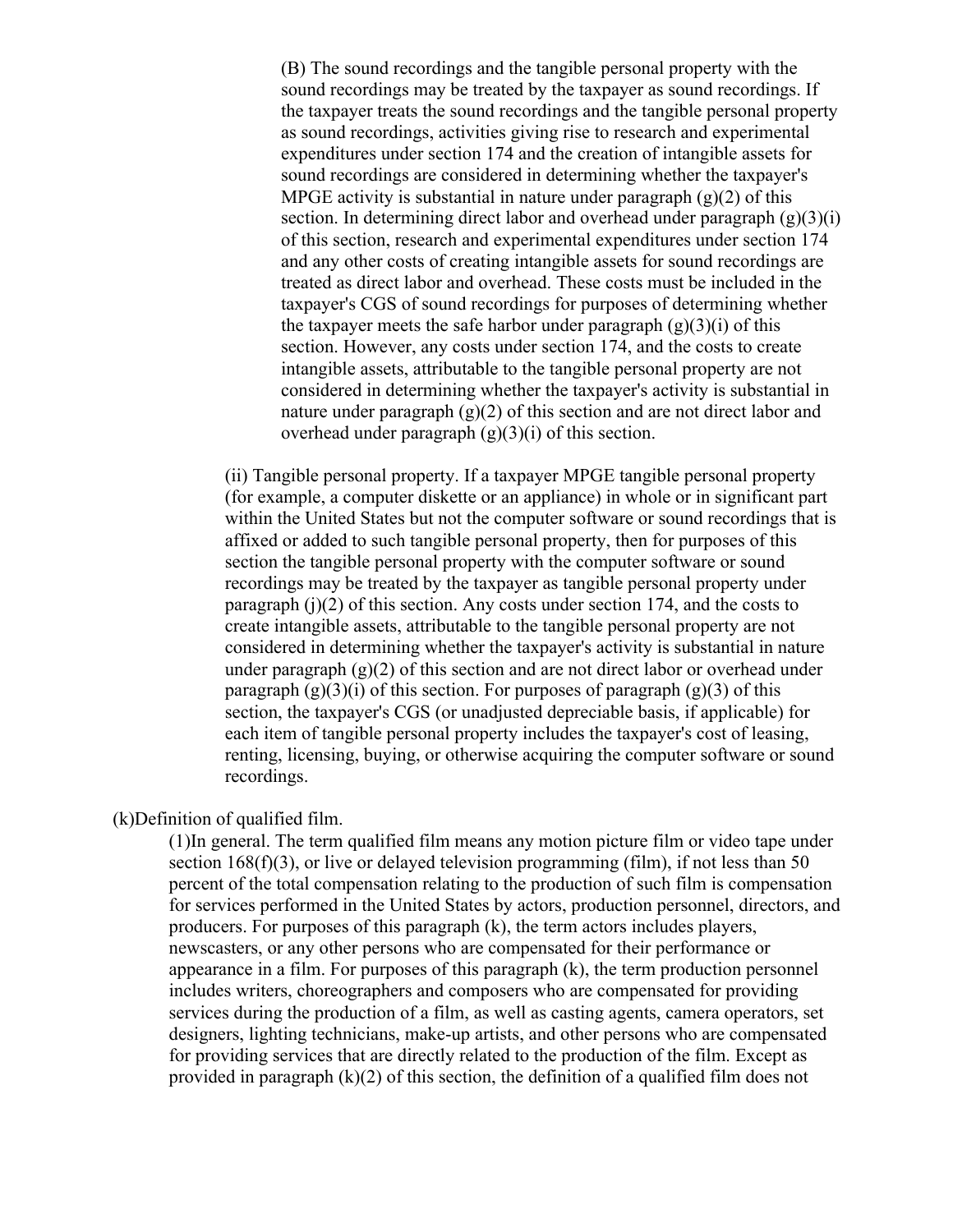include tangible personal property embodying the qualified film, such as DVDs or videocassettes.

(2)Tangible personal property with a film.

(i) Film not produced by a taxpayer. If a taxpayer MPGE tangible personal property (for example, a DVD) in whole or in significant part in the United States and a film not produced by a taxpayer is affixed to the tangible personal property, then the taxpayer may treat the tangible personal property with the affixed film as tangible personal property, regardless of whether the film is a qualified film. The determination of whether the gross receipts of such a taxpayer derived from the lease, rental, license, sale, exchange, or other disposition of the tangible personal property with the affixed film are DPGR is made under the rules of this section. For purposes of paragraph  $(g)(2)$  of this section, in determining whether the taxpayer's MPGE activity is substantial in nature, the taxpayer must consider the value of the licensed film. For purposes of paragraph  $(g)(3)$  of this section, the taxpayer's CGS (or unadjusted depreciable basis, as applicable) for each item of tangible personal property includes the taxpayer's cost of leasing, renting, licensing, buying, or otherwise acquiring the film.

(ii) Film produced by a taxpayer. If a taxpayer produces a film and the film is affixed to tangible personal property (for example, a DVD), then for purposes of this section-

(A) Qualified film. If the film is a qualified film, the taxpayer may treat the tangible personal property, whether or not the taxpayer MPGE such tangible personal property, to which the qualified film is affixed as part of the qualified film; and

(B) Nonqualified film. If the film is not a qualified film (nonqualified film), a taxpayer cannot treat the tangible personal property to which the nonqualified film is affixed as part of the nonqualified film.

(3)Derived from a qualified film.

(i) In general. DPGR include the gross receipts of a taxpayer that are derived from any lease, rental, license, sale, exchange, or other disposition of any qualified film produced by such taxpayer.

(ii) Exceptions. The showing of a qualified film (for example, in a movie theater or by broadcast on a television station) by a taxpayer is not a lease, rental, license, sale, exchange, or other disposition of the qualified film by such taxpayer. Ticket sales for viewing a qualified film do not constitute DPGR because the gross receipts are not derived from the lease, rental, license, sale, exchange, or other disposition of a qualified film. Because a taxpayer that merely writes a screenplay or other similar material is not considered to have produced a qualified film under paragraph  $(k)(1)$  of this section, the amounts that the taxpayer receives from the sale of the script or screenplay, even if the script is developed into a qualified film, are not gross receipts derived from a qualified film. In addition, revenue from the sale of film-themed merchandise is revenue from the sale of tangible personal property and not gross receipts derived from a qualified film. Gross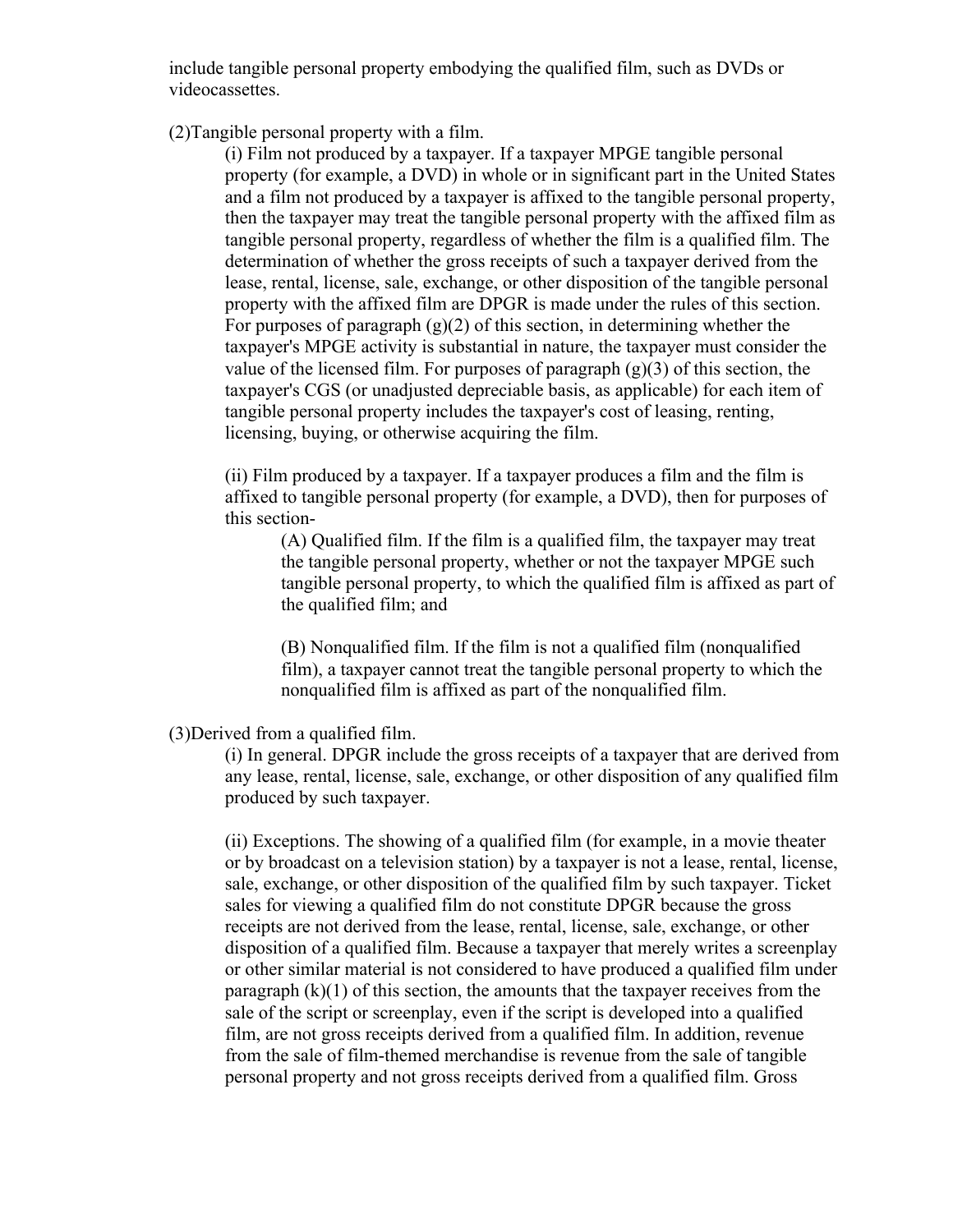receipts derived from a license of the right to use or exploit the film characters are not gross receipts derived from a qualified film.

(4)Compensation for services. For purposes of this paragraph (k), the term compensation for services means all payments for services performed by actors, production personnel, directors, and producers relating to the production of the film, including participations and residuals. Payments for services include all elements of compensation as provided for in  $\S1.263A-1(e)(2)(i)(B)$  and  $(S)(ii)(D)$ . Compensation for services is not limited to W-2 wages and includes compensation paid to independent contractors. In the case of a taxpayer that uses the income forecast method of section  $167(g)$  and capitalizes participations and residuals into the adjusted basis of the qualified film, the taxpayer must use the same estimate of participations and residuals in determining compensation for services. In the case of a taxpayer that excludes participations and residuals from the adjusted basis of the qualified film under section  $167(g)(7)(D)(i)$ , the taxpayer must use the amount expected to be paid as participations and residuals based on the total forecasted income used in determining income

(5)Determination of 50 percent. The not-less-than-50-percent-of-the-total-compensation requirement under paragraph  $(k)(1)$  of this section is calculated using a fraction. The numerator of the fraction is the compensation for services performed in the United States and the denominator is the total compensation for services regardless of where the production activities are performed. A taxpayer may use any reasonable method that is satisfactory to the Secretary based on all of the facts and circumstances, including all historic information available, to determine the compensation for services performed in the United States and the total compensation for services regardless of where the production activities are performed. Among the factors to be considered in determining whether a taxpayer's method of allocating compensation is reasonable is whether the taxpayer uses that method consistently from one taxable year to another.

(6)Produced by the taxpayer. A qualified film will be treated as produced by the taxpayer for purposes of  $\S 199(c)(4)(A)(i)(II)$  if the production activity performed by the taxpayer is substantial in nature within the meaning of paragraph  $(g)(2)$  of this section. The special rules of paragraph (g)(4) of this section regarding a contract with an unrelated person and aggregation apply in determining whether the taxpayer's production activity is substantial in nature. Paragraphs  $(g)(2)$  and  $(4)$  of this section are applied by substituting the term qualified film for QPP and disregarding the requirement that the production activity must be within the United States. The production activity of the taxpayer must consist of more than the minor or immaterial combination or assembly of two or more components of a film. For purposes of paragraph  $(g)(2)$  of this section, the relative value added by affixing trademarks or trade names as defined in  $\S1.197-2(b)(10)(i)$  will be treated as zero.

(7)Qualified film produced by the taxpayer--safe harbor. A film will be treated as a qualified film under paragraph  $(k)(1)$  of this section and produced by the taxpayer under paragraph (k)(6) of this section (qualified film produced by the taxpayer) if the taxpayer meets the requirements of paragraphs  $(k)(7)(i)$  and  $(ii)$  of this section. A taxpayer that chooses to use this safe harbor must apply all the provisions of this paragraph  $(k)(7)$ .

(i) Safe harbor. A film will be treated as a qualified film produced by the taxpayer if not less than 50 percent of the total compensation for services paid by the taxpayer is compensation for services performed in the United States and the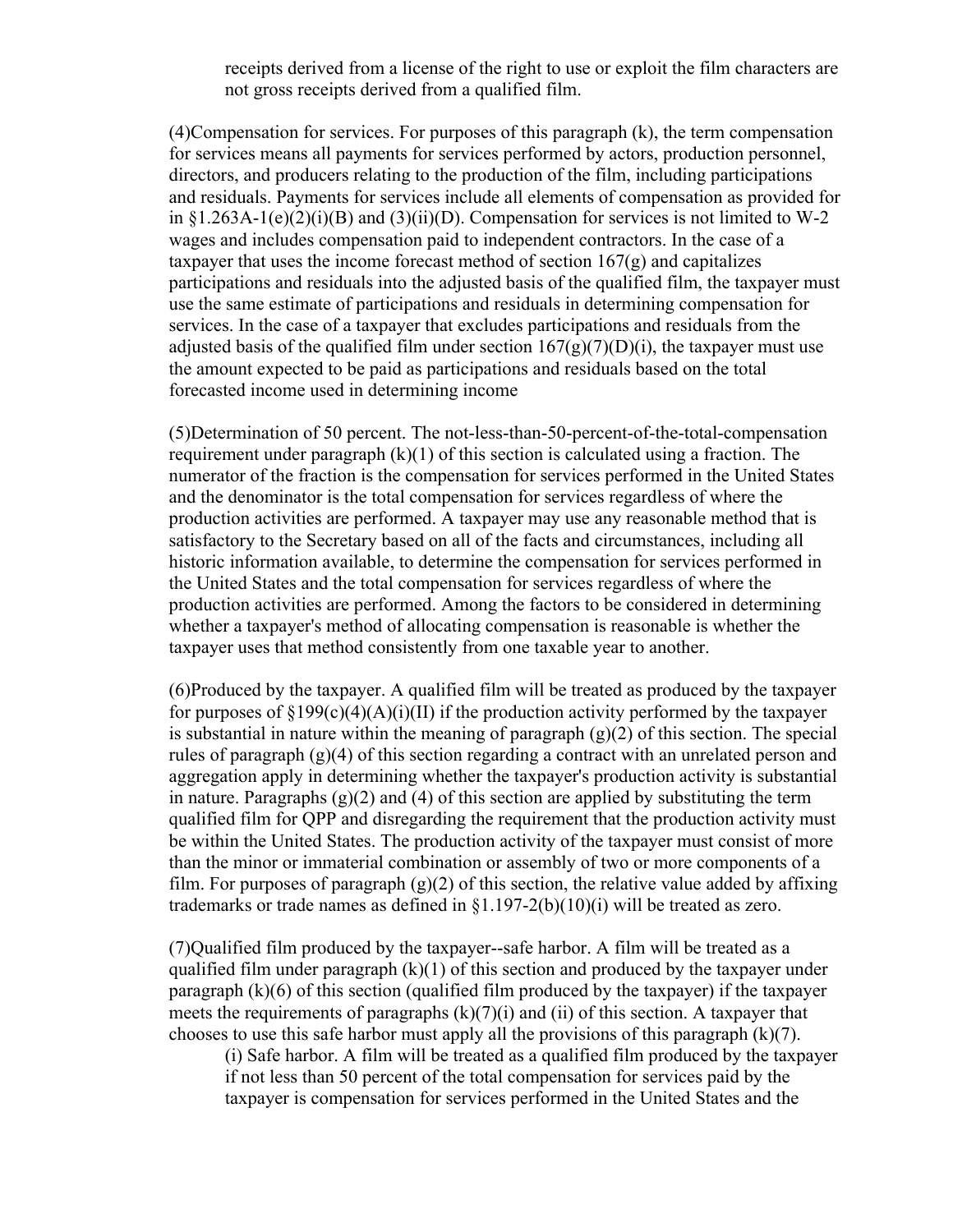taxpayer satisfies the safe harbor in paragraph  $(g)(3)$  of this section. The special rules of paragraph  $(g)(4)$  of this section regarding a contract with an unrelated person and aggregation apply in determining whether the taxpayer satisfies paragraph  $(g)(3)$  of this section. Paragraphs  $(g)(3)$  and  $(4)$  of this section are applied by substituting the term qualified film for QPP but not disregarding the requirement that the direct labor and overhead of the taxpayer to produce the qualified film must be within the United States. Paragraph  $(g)(3)(ii)(A)$  of this section includes any election under section 181.

(ii) Determination of 50 percent. The not-less-than-50-percent-of-the-totalcompensation requirement under paragraph  $(k)(7)(i)$  of this section is calculated using a fraction. The numerator of the fraction is the compensation for services paid by the taxpayer for services performed in the United States and the denominator is the total compensation for services paid by the taxpayer regardless of where the production activities are performed. For purposes of this paragraph  $(k)(7)(ii)$ , the term paid by the taxpayer includes amounts that are treated as paid by the taxpayer under paragraph  $(g)(4)$  of this section. A taxpayer may use any reasonable method that is satisfactory to the Secretary based on all of the facts and circumstances, including all historic information available, to determine the compensation for services paid by the taxpayer for services performed in the United States and the total compensation for services paid by the taxpayer regardless of where the production activities are performed. Among the factors to be considered in determining whether a taxpayer's method of allocating compensation is reasonable is whether the taxpayer uses that method consistently from one taxable year to another.

(8)Production pursuant to a contract. With the exception of the rules applicable to an expanded affiliated group (EAG) under § 1.199-7 and EAG partnerships under §1.199-  $3(i)(8)$ , only one taxpayer may claim the deduction under  $\S1.199-1(a)$  with respect to any activity related to the production of a qualified film performed in connection with the same qualified film. If one taxpayer performs a production activity pursuant to a contract with another party, then only the taxpayer that has the benefits and burdens of ownership of the qualified film under Federal income tax principles during the period in which the production activity occurs is treated as engaging in the production activity.

(9)Exception. A qualified film does not include property with respect to which records are required to be maintained under 18 U.S.C. 2257. Section 2257 of Title 18 requires maintenance of certain records with respect to any book, magazine, periodical, film, videotape, or other matter that-

(i) Contains one or more visual depictions made after November 1, 1990, of actual sexually explicit conduct; and

(ii) Is produced in whole or in part with materials that have been mailed or shipped in interstate or foreign commerce, or is shipped or transported or is intended for shipment or transportation in interstate or foreign commerce.

 $(10)$ Examples. The following examples illustrate the application of this paragraph  $(k)$ : Example (1). X produces a qualified film and duplicates the film onto purchased DVDs. X sells the DVDs with the qualified film to customers. Under paragraph  $(k)(2)(ii)(A)$  of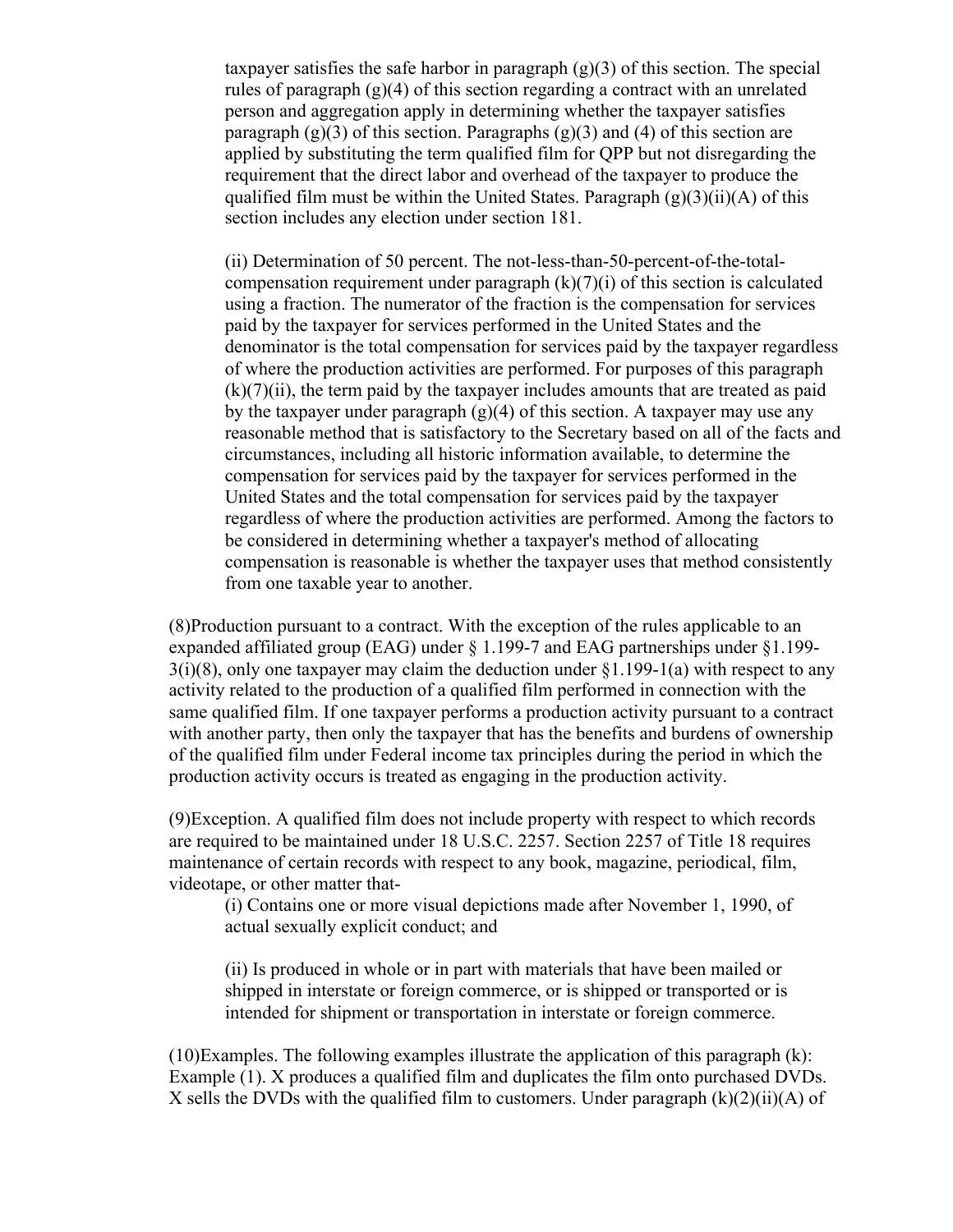this section, X treats the DVD with the qualified film as a qualified film. Accordingly, X's gross receipts derived from the sale of the qualified film to customers are DPGR (assuming all the other requirements of this section are met).

Example (2). The facts are the same as in Example 1 except that the film is a nonqualified film because the film does not satisfy the not-less-than-50-percent-of-the-totalcompensation requirement under  $(k)(1)$  of this section and X manufactures the DVDs in the United States. Under paragraph  $(k)(2)(ii)(B)$  of this section, X cannot treat the DVD as part of the nonqualified film. X's gross receipts (not including the gross receipts attributable to the nonqualified film) derived from the sale of the tangible personal property are DPGR (assuming all the other requirements of this section are met). Example (3). X produces live television programs that are qualified films. X shows the programs on its own television station. X sells advertising time slots to advertisers for the television programs. Because showing a qualified film on a television station is not a lease, rental, license, sale, exchange, or other disposition pursuant to paragraph  $(k)(3)(ii)$ of this section, the advertising income X receives from advertisers is not derived from the lease, rental, license, sale, exchange, or other disposition of the qualified films and is non-DPGR.

Example (4). The facts are the same as in Example 3 except that X also licenses the qualified films to Y, an unrelated cable company that broadcasts X's qualified films. As part of the license agreement, X can sell advertising time slots. Because X's gross receipts from Y are derived from the licensing of qualified films pursuant to paragraph  $(k)(3)(i)$  of this section, X's gross receipts derived from licensing the qualified film are DPGR. In addition, the gross receipts derived from the advertising income X receives that is related to the qualified films licensed to Y is DPGR pursuant to paragraph  $(i)(5)(ii)$  of this section. Because showing a qualified film on a television station is not a lease, rental, license, sale, exchange, or other disposition pursuant to paragraph  $(k)(3)(ii)$  of this section, the portion of the advertising income X derives from advertisers for the qualified films it broadcasts on its own television station is not derived from the lease, rental, license, sale, exchange, or other disposition of the qualified films and is non-DPGR. Example (5). X produces a qualified film and contracts with Y, an unrelated person, to duplicate the film onto DVDs. Y manufactures blank DVDs within the United States, duplicates X's film onto the DVDs in the United States, and sells the DVDs with the qualified film to X who then sells them to customers. Y has all of the benefits and burdens of ownership under Federal income tax principles of the DVDs during the MPGE and duplication process. Assume Y's activities relating to manufacture of the blank DVDs and duplicating the film onto the DVDs collectively satisfy the safe harbor under paragraph  $(g)(3)$  of this section. Y's gross receipts from manufacturing the DVDs and duplicating the film onto the DVDs are DPGR (assuming all the other requirements of this section are met). X's gross receipts from the sale of the DVDs to customers are DPGR (assuming all the other requirements of this section are met). Example (6). X creates a television program in the United States that includes scenes from films licensed by X from unrelated persons Y and Z. Assume that Y and Z produced the films licensed by X. The not-less-than-50-percent-of-the-total-compensation requirement under paragraph  $(k)(1)$  of this section is determined by reference to all compensation for services paid in the production of the television program, including the films licensed by X from Y and Z, and is calculated using a fraction as described in paragraph (k)(5) of this section. The numerator of the fraction is the compensation for services performed in the United States and the denominator is the total compensation for services regardless of where the production activities are performed. However, for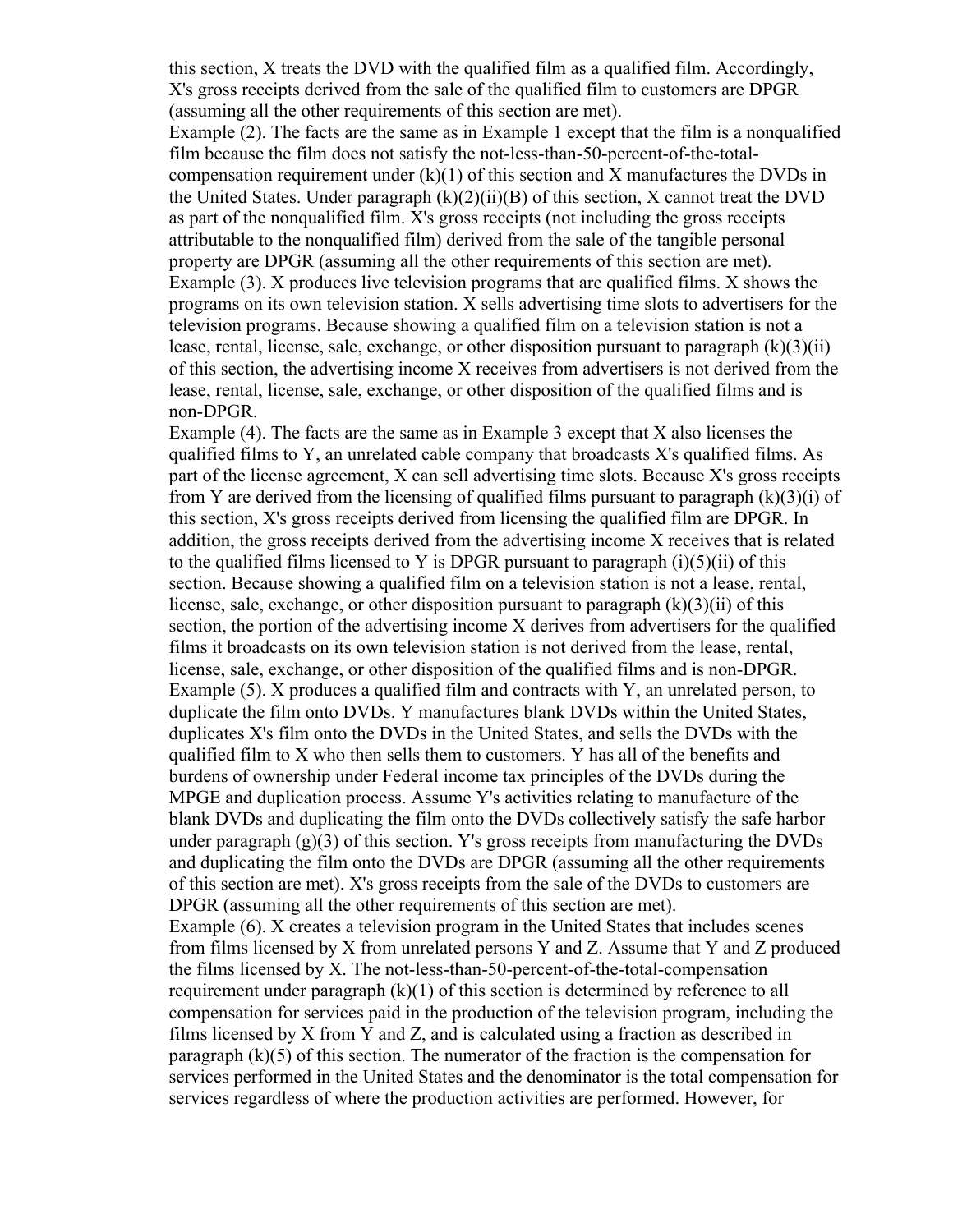purposes of calculating the denominator, in determining the total compensation paid by Y and Z, X need only include the total compensation paid by Y and Z to actors, production personnel, directors, and producers for the production of the scenes used by X in creating its television program.

#### (l)Electricity, natural gas, or potable water.

(1)In general. DPGR include gross receipts derived from any lease, rental, license, sale, exchange, or other disposition of utilities produced by the taxpayer in the United States if all other requirements of this section are met. In the case of an integrated producer that both produces and delivers utilities, see paragraph  $(1)(4)$  of this section that describes certain gross receipts that do not qualify as DPGR.

(2)Natural gas. The term natural gas includes only natural gas extracted from a natural deposit and does not include, for example, methane gas extracted from a landfill. In the case of natural gas, production activities include all activities involved in extracting natural gas from the ground and processing the gas into pipeline quality gas.

(3)Potable water. The term potable water means unbottled drinking water. In the case of potable water, production activities include the acquisition, collection, and storage of raw water (untreated water), transportation of raw water to a water treatment facility, and treatment of raw water at such a facility. Gross receipts attributable to any of these activities are included in DPGR if all other requirements of this section are met.

#### (4)Exceptions.

(i) Electricity. Gross receipts attributable to the transmission of electricity from the generating facility to a point of local distribution and gross receipts attributable to the distribution of electricity to customers are non-DPGR.

(ii) Natural gas. Gross receipts attributable to the transmission of pipeline quality gas from a natural gas field (or, if treatment at a natural gas processing plant is necessary to produce pipeline quality gas, from a natural gas processing plant) to a local distribution company's citygate (or to another customer) are non-DPGR. Likewise, gross receipts of a local gas distribution company attributable to distribution from the citygate to the local customers are non-DPGR.

(iii) Potable water. Gross receipts attributable to the storage of potable water after completion of treatment of the potable water, as well as gross receipts attributable to the transmission and distribution of potable water, are non-DPGR.

#### (iv) De minimis exception.

(A) DPGR. Notwithstanding paragraphs  $(l)(4)(i)$ ,  $(ii)$ , and  $(iii)$  of this section, if less than 5 percent of a taxpayer's gross receipts derived from a sale, exchange, or other disposition of utilities are attributable to the transmission or distribution of the utilities and the storage of potable water after completion of treatment of the potable water, then the gross receipts derived from the lease, rental, license, sale, exchange, or other disposition of the utilities that are attributable to the transmission and distribution of the utilities and the storage of potable water after completion of treatment of the potable water may be treated as being DPGR (assuming all other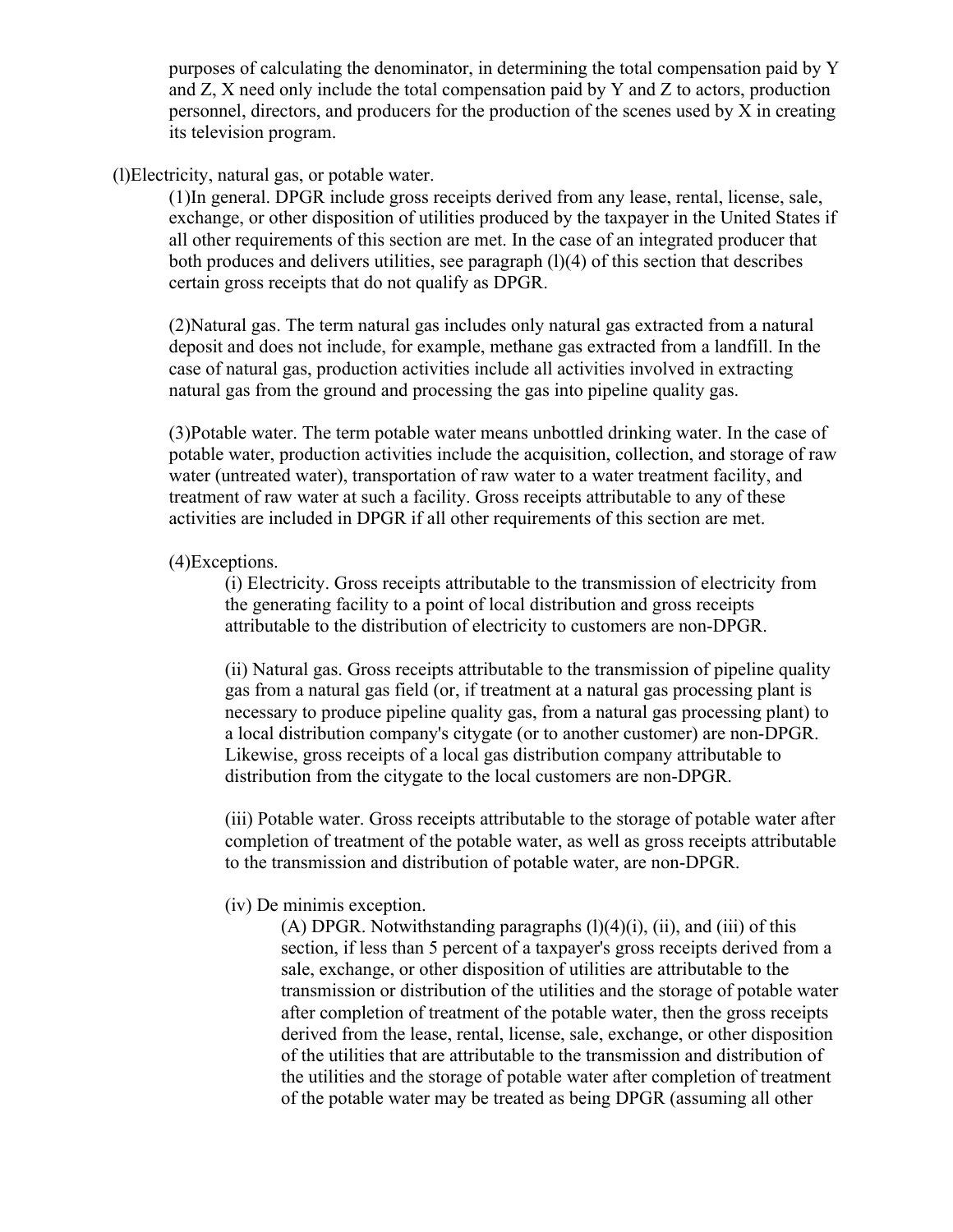requirements of this section are met). In the case of gross receipts derived from the lease, rental, license, sale, exchange, or other disposition of utilities that are received over a period of time (for example, a multi-year lease or installment sale), this de minimis exception is applied by taking into account the total gross receipts for the entire period derived (and to be derived) from the lease, rental, license, sale, exchange, or other disposition of the utilities. For purposes of the preceding sentence, if a taxpayer treats gross receipts as DPGR under this de minimis exception, then the taxpayer must treat the gross receipts recognized in each taxable year consistently as DPGR.

(B) Non-DPGR. If less than 5 percent of a taxpayer's gross receipts derived from a sale, exchange, or other disposition of utilities are DPGR, then the gross receipts derived from the sale, exchange, or other disposition of the utilities may be treated as non-DPGR. In the case of gross receipts derived from the lease, rental, license, sale, exchange, or other disposition of utilities that are received over a period of time (for example, a multiyear lease or installment sale), this de minimis exception is applied by taking into account the total gross receipts for the entire period derived (and to be derived) from the lease, rental, license, sale, exchange, or other disposition of the utilities. For purposes of the preceding sentence, if a taxpayer treats gross receipts as non-DPGR under this de minimis exception, then the taxpayer must treat the gross receipts recognized in each taxable year consistently as non-DPGR.

(5)Example. The following example illustrates the application of this paragraph (l): Example. X owns a wind turbine in the United States that generates electricity and Y owns a high voltage transmission line that passes near X's wind turbine and ends near the system of local distribution lines of Z. X sells the electricity produced at the wind turbine to Z and contracts with Y to transmit the electricity produced at the wind turbine to Z who sells the electricity to customers using Z's distribution network. The gross receipts received by X from the sale of electricity produced at the wind turbine are DPGR. The gross receipts of Y derived from transporting X's electricity to Z are non-DPGR under paragraph  $(1)(4)(i)$  of this section. Likewise, the gross receipts of Z derived from distributing the electricity are non-DPGR under paragraph  $(l)(4)(i)$  of this section. If X made direct sales of electricity to customers in Z's service area and Z receives remuneration for the distribution of electricity, the gross receipts of Z are non-DPGR under paragraph  $(1)(4)(i)$  of this section. If X, Y, and Z are related persons (as defined in paragraph (b) of this section), then X, Y, and Z must allocate gross receipts among the production activities (that are DPGR), and the transmission and distribution activities (that are non-DPGR).

(m)Definition of construction performed in the United States.

(1)Construction of real property.

(i) In general. The term construction means activities and services relating to the construction or erection of real property (as defined in paragraph (m)(3) of this section) in the United States by a taxpayer that, at the time the taxpayer constructs the real property, is engaged in a trade or business (but not necessarily its primary, or only, trade or business) that is considered construction for purposes of the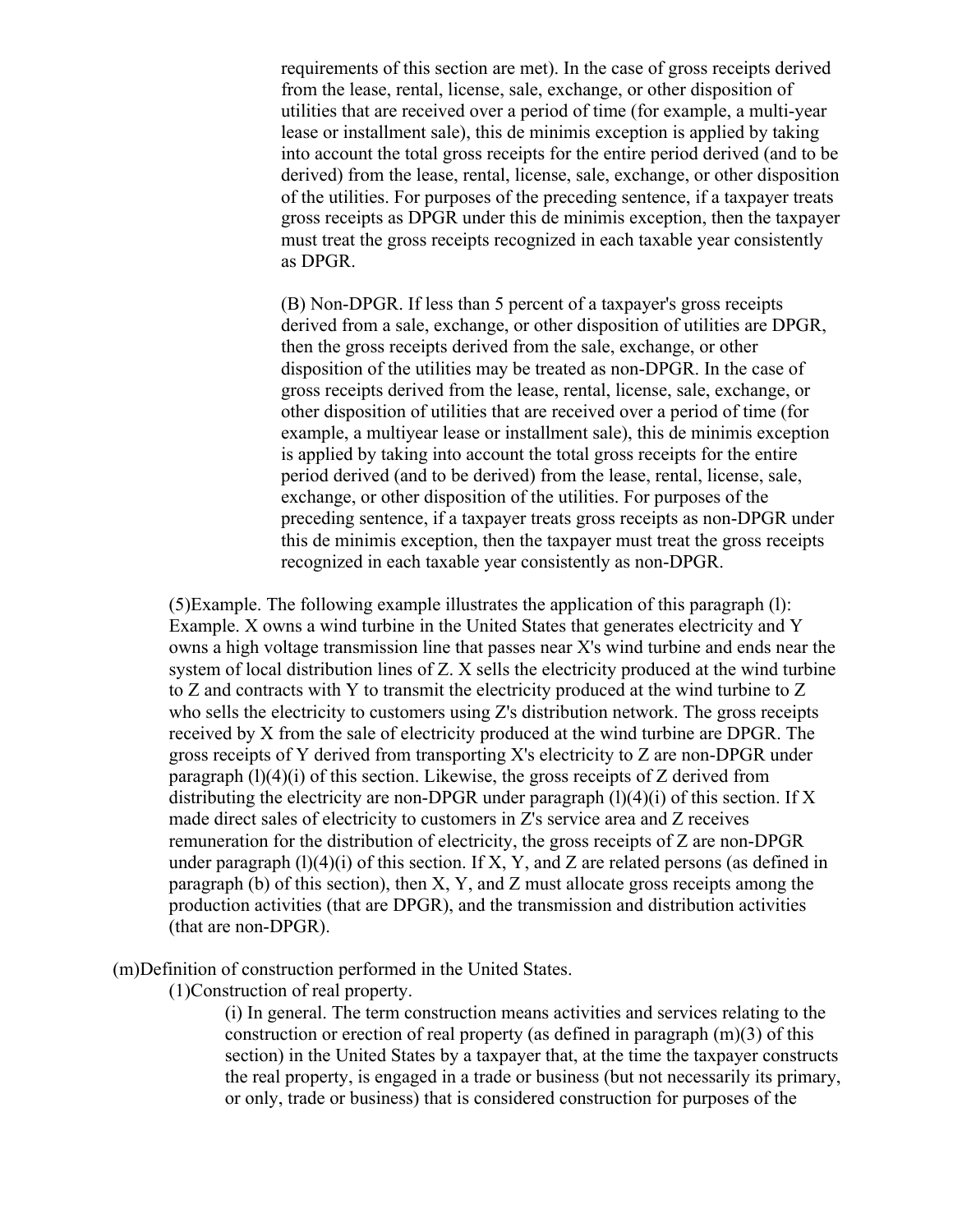North American Industry Classification System (NAICS) on a regular and ongoing basis. A trade or business that is considered construction under the NAICS means a construction activity under the two-digit NAICS code of 23 and any other construction activity in any other NAICS code provided the construction activity relates to the construction of real property such as NAICS code 213111 (drilling oil and gas wells) and 213112 (support activities for oil and gas operations). For purposes of this paragraph (m), the term construction project means the construction activities and services treated as the item under paragraph  $(d)(2)(iii)$  of this section. Tangible personal property (for example, appliances, furniture, and fixtures) that is sold as part of a construction project is not considered real property for purposes of this paragraph  $(m)(1)(i)$ . In determining whether property is real property, the fact that property is real property under local law is not controlling. Conversely, property may be real property for purposes of this paragraph  $(m)(1)(i)$  even though under local law the property is considered tangible personal property.

(ii) Regular and ongoing basis.

(A) In general. For purposes of paragraph  $(m)(1)(i)$  of this section, a taxpayer engaged in a construction trade or business will be considered to be engaged in such trade or business on a regular and ongoing basis if the taxpayer derives gross receipts from an unrelated person by selling or exchanging the constructed real property described in paragraph (m)(3) of this section within 60 months of the date on which construction is complete (for example, on the date a certificate of occupancy is issued for the property).

(B) New trade or business. In the case of a newly-formed trade or business or a taxpayer in its first taxable year, the taxpayer is considered to be engaged in a trade or business on a regular and ongoing basis if the taxpayer reasonably expects that it will engage in a trade or business on a regular and ongoing basis.

(iii) De minimis exception.

(A) DPGR. For purposes of paragraph  $(m)(1)(i)$  of this section, if less than 5 percent of the total gross receipts derived by a taxpayer from a construction project (as described in paragraph  $(m)(1)(i)$  of this section) are derived from activities other than the construction of real property in the United States (for example, from non-construction activities or the sale of tangible personal property or land), then the total gross receipts derived by the taxpayer from the project may be treated as DPGR from construction. If a taxpayer applies the land safe harbor under paragraph  $(m)(6)(iv)$  of this section, for a construction project (as described in paragraph  $(m)(1)(i)$  of this section), then the gross receipts excluded under the land safe harbor are excluded in determining total gross receipts under this paragraph  $(m)(1)(iii)(A)$ . If a taxpayer does not apply the land safe harbor and uses any reasonable method (for example, an appraisal of the land) to allocate gross receipts attributable to the land to non-DPGR, then a taxpayer applies this paragraph  $(m)(1)(iii)(A)$  by excluding such gross receipts derived from the sale, exchange, or other disposition of the land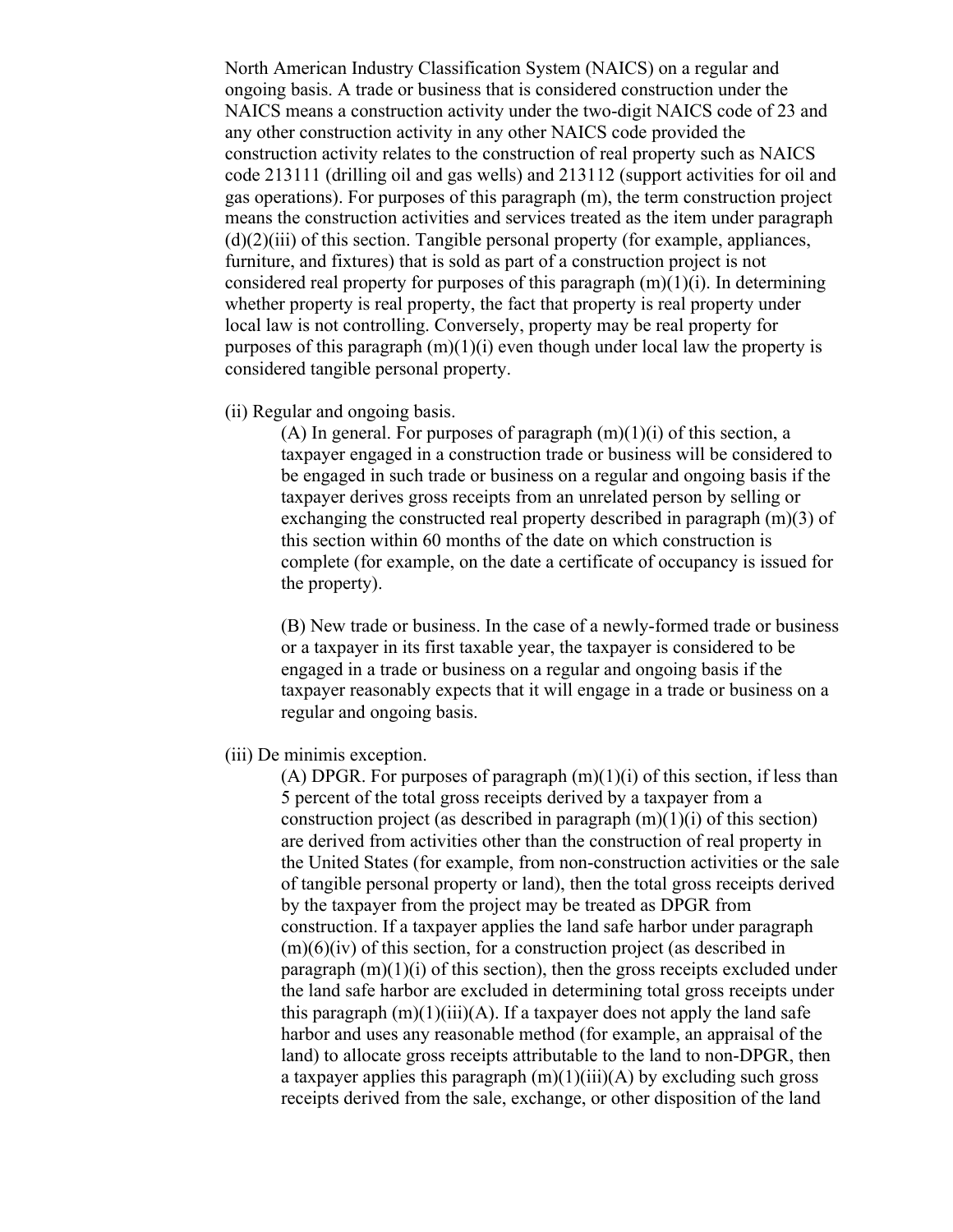from total gross receipts. In the case of gross receipts derived from construction that are received over a period of time (for example, an installment sale), this de minimis exception is applied by taking into account the total gross receipts for the entire period derived (and to be derived) from construction. For purposes of the preceding sentence, if a taxpayer treats gross receipts as DPGR under this de minimis exception, then the taxpayer must treat the gross receipts recognized in each taxable year consistently as DPGR.

(B) Non-DPGR. For purposes of paragraph  $(m)(1)(i)$  of this section, if less than 5 percent of the total gross receipts derived by a taxpayer from a construction project qualify as DPGR, then the total gross receipts derived by the taxpayer from the construction project may be treated as non-DPGR. In the case of gross receipts derived from construction that are received over a period of time (for example, an installment sale), this de minimis exception is applied by taking into account the total gross receipts for the entire period derived (and to be derived) from construction. For purposes of the preceding sentence, if a taxpayer treats gross receipts as non-DPGR under this de minimis exception, then the taxpayer must treat the gross receipts recognized in each taxable year consistently as non-DPGR.

(2)Activities constituting construction.

(i) In general. Activities constituting construction are activities performed in connection with a project to erect or substantially renovate real property, including activities performed by a general contractor or that constitute activities typically performed by a general contractor, for example, activities relating to management and oversight of the construction process such as approvals, periodic inspection of the progress of the construction project, and required job modifications.

(ii) Tangential services. Activities constituting construction do not include tangential services such as hauling trash and debris, and delivering materials, even if the tangential services are essential for construction. However, if the taxpayer performing construction also, in connection with the construction project, provides tangential services such as delivering materials to the construction site and removing its construction debris, then the gross receipts derived from the tangential services are DPGR.

(iii) Other construction activities. Improvements to land that are not capitalizable to the land (for example, landscaping) and painting are activities constituting construction only if these activities are performed in connection with other activities (whether or not by the same taxpayer) that constitute the erection or substantial renovation of real property and provided the taxpayer meets the requirements under paragraph (m)(1) of this section. Services such as grading, demolition (including demolition of structures under section 280B), clearing, excavating, and any other activities that physically transform the land are activities constituting construction only if these services are performed in connection with other activities (whether or not by the same taxpayer) that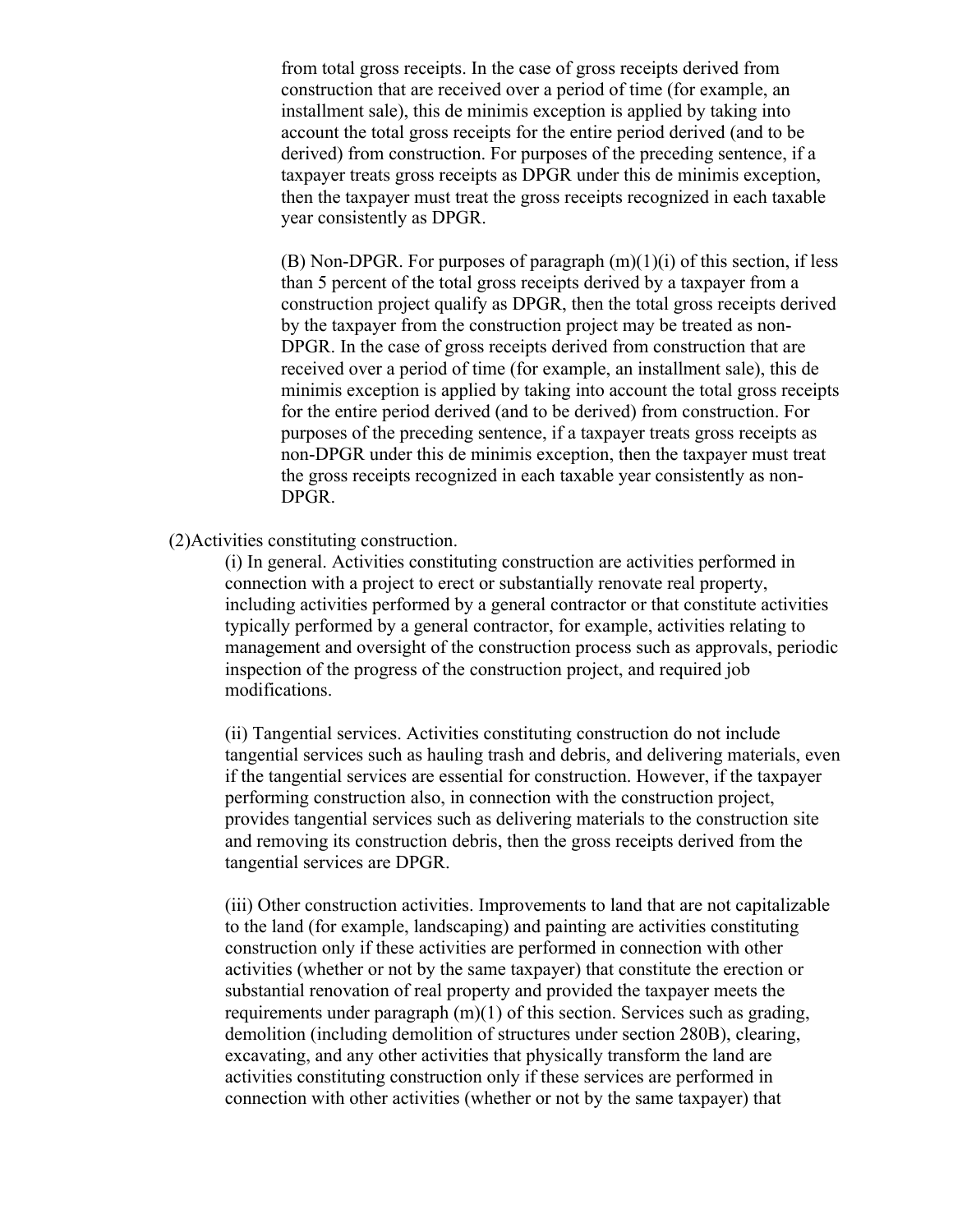constitute the erection or substantial renovation of real property and provided the taxpayer meets the requirements under paragraph (m)(1) of this section. A taxpayer engaged in these activities must make a reasonable inquiry or a reasonable determination as to whether the activity relates to the erection or substantial renovation of real property in the United States. Construction activities also include activities relating to drilling an oil or gas well and mining and include any activities the cost of which are intangible drilling and development costs within the meaning of §1.612-4 or development expenditures for a mine or natural deposit under section 616.

(iv) Administrative support services. If the taxpayer performing construction activities also provides, in connection with the construction project, administrative support services (for example, billing and secretarial services) incidental and necessary to such construction project, then these administrative support services are considered construction activities.

(v) Exceptions. The lease, license, or rental of equipment, for example, bulldozers, generators, or computers, for use in the construction of real property is not a construction activity under this paragraph (m)(2). The term construction does not include any activity that is within the definition of engineering and architectural services under paragraph (n) of this section.

(3)Definition of real property. The term real property means buildings (including items that are structural components of such buildings), inherently permanent structures (as defined in  $\S1.263A-8(c)(3)$ ) other than machinery (as defined in  $\S1.263A-8(c)(4)$ ) (including items that are structural components of such inherently permanent structures), inherently permanent land improvements, oil and gas wells, and infrastructure (as defined in paragraph  $(m)(4)$  of this section). For purposes of the preceding sentence, an entire utility plant including both the shell and the interior will be treated as an inherently permanent structure. Property produced by a taxpayer that is not real property in the hands of that taxpayer, but that may be incorporated into real property by another taxpayer, is not treated as real property by the producing taxpayer (for example, bricks, nails, paint, and windowpanes). For purposes of this paragraph (m)(3), structural components of buildings and inherently permanent structures include property such as walls, partitions, doors, wiring, plumbing, central air conditioning and heating systems, pipes and ducts, elevators and escalators, and other similar property.

(4)Definition of infrastructure. The term infrastructure includes roads, power lines, water systems, railroad spurs, communications facilities, sewers, sidewalks, cable, and wiring. The term also includes inherently permanent oil and gas platforms.

(5)Definition of substantial renovation. The term substantial renovation means the renovation of a major component or substantial structural part of real property that materially increases the value of the property, substantially prolongs the useful life of the property, or adapts the property to a new or different use.

#### (6)Derived from construction.

(i) In general. Assuming all the requirements of this section are met, DPGR derived from the construction of real property performed in the United States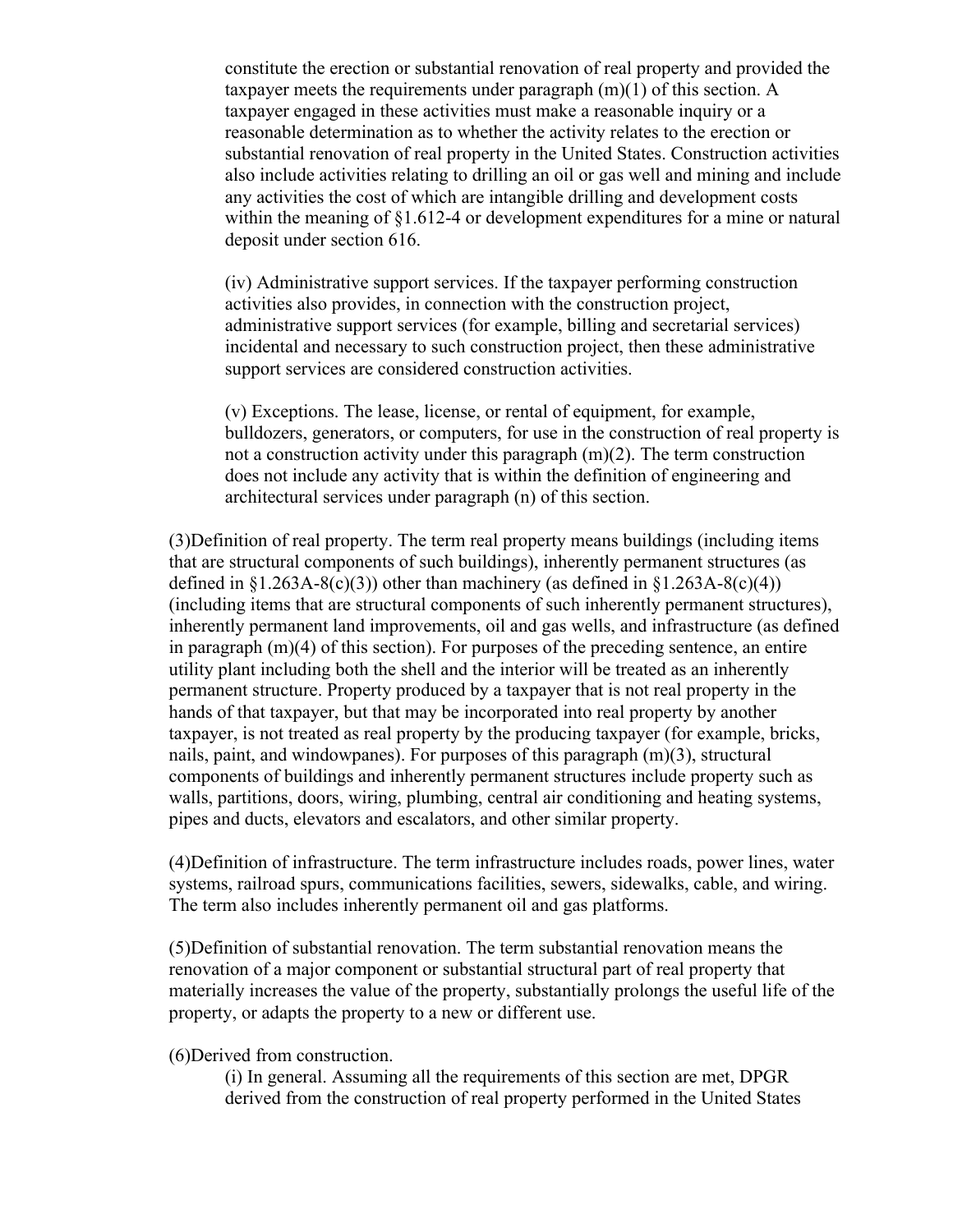includes the proceeds from the sale, exchange, or other disposition of real property constructed by the taxpayer in the United States (whether or not the property is sold immediately after construction is completed and whether or not the construction project is completed). DPGR derived from the construction of real property includes compensation for the performance of construction services by the taxpayer in the United States. DPGR derived from the construction of real property includes gross receipts derived from materials and supplies consumed in the construction project or that become part of the constructed real property, assuming all the requirements of this section are met.

(ii) Qualified construction warranty. DPGR derived from the construction of real property includes gross receipts from any qualified construction warranty, that is, a warranty that is provided in connection with the constructed real property if, in the normal course of the taxpayer's business-

(A) The price for the construction warranty is not separately stated from the amount charged for the constructed real property; and

(B) The construction warranty is neither separately offered by the taxpayer nor separately bargained for with customers (that is, the customer cannot purchase the constructed real property without the construction warranty).

(iii) Exceptions. DPGR derived from the construction of real property performed in the United States does not include gross receipts derived from the sale, exchange, or other disposition of real property acquired by the taxpayer even if the taxpayer originally constructed the property. In addition, DPGR derived from the construction of real property does not include gross receipts from the lease or rental of real property constructed by the taxpayer or, except as provided in paragraph  $(m)(2)(iii)$  of this section, gross receipts derived from the sale or other disposition of land (including zoning, planning, entitlement costs, and other costs capitalized to the land).

(iv) Land safe harbor.

(A) In general. For purposes of paragraph  $(m)(6)(i)$  of this section, a taxpayer may allocate gross receipts between the gross receipts derived from the sale, exchange, or other disposition of real property constructed by the taxpayer and the gross receipts derived from the sale, exchange, or other disposition of land by reducing its costs related to DPGR under §1.199-4 by the costs of the land and any other costs capitalized to the land (collectively, land costs) (including zoning, planning, entitlement costs, and other costs capitalized to the land (except costs for activities listed in paragraph  $(m)(2)(iii)$  of this section) and land costs in any common improvements as defined in section 2.01 of Rev. Proc. 92-29 (1992-1 C.B. 748) (see §601.601(d)(2) of this chapter)) and by reducing its DPGR by those land costs plus a percentage. Generally, the percentage is based on the number of months that elapse between the date the taxpayer acquires the land (not including any options to acquire the land) and ends on the date the taxpayer sells each item of real property on the land. However, a taxpayer will be deemed, for purposes of this paragraph  $(m)(6)(iv)(A)$ , to acquire the land on the date the taxpayer entered into an option agreement to acquire the land if the taxpayer acquired the land pursuant to such option agreement and the purchase price of the land under the option agreement does not approximate the fair market value of the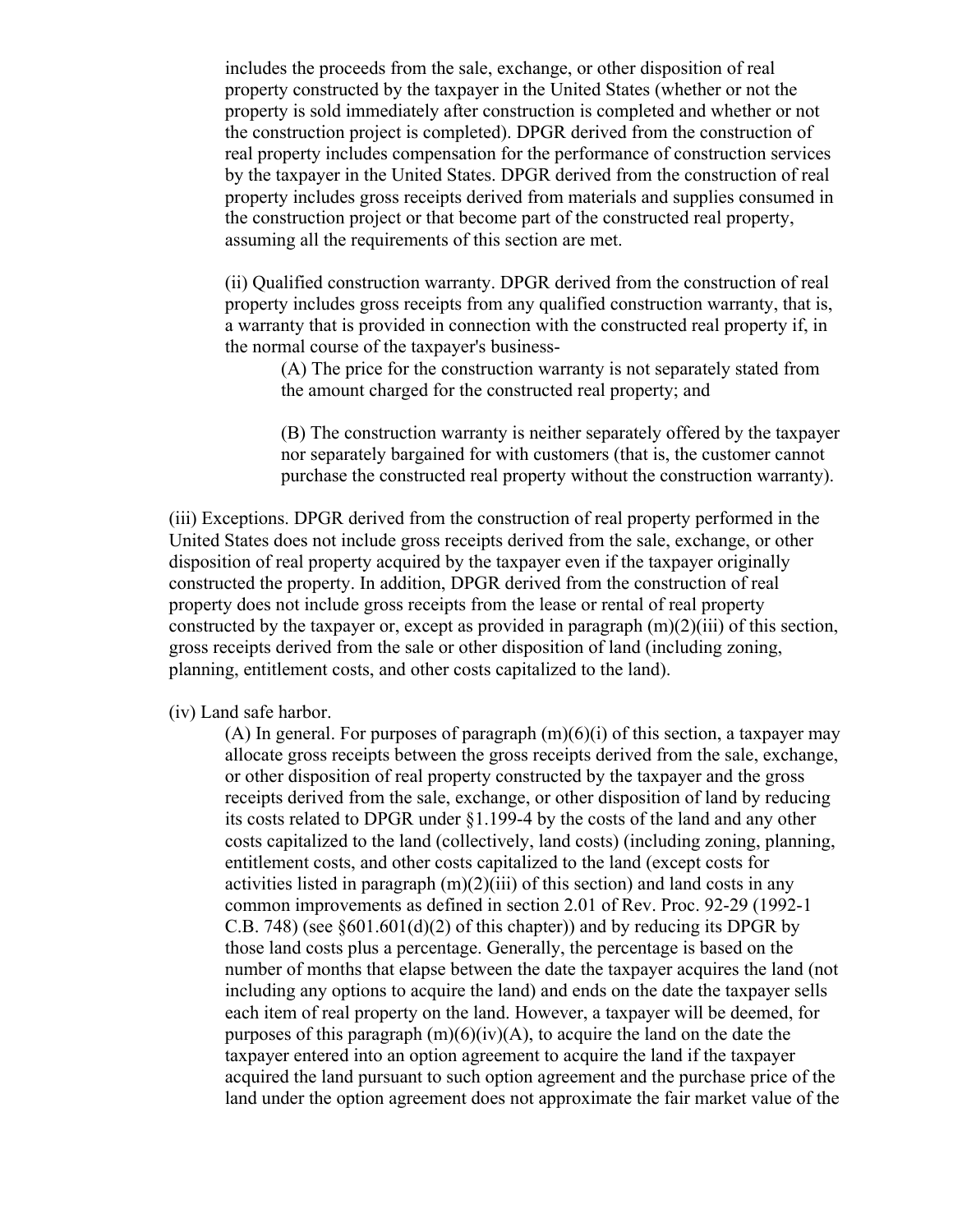land. In the case of a sale or disposition of land between related persons (as defined in paragraph (b)(1) of this section) for less than fair market value, for purposes of determining the percentage, the purchaser or transferee of the land must include the months during which the land was held by the seller or transferor. The percentage is 5 percent for land held not more than 60 months, 10 percent for land held more than 60 months but not more than 120 months, and 15 percent for land held more than 120 months but not more than 180 months. Land held by a taxpayer for more than 180 months is not eligible for the safe harbor under this paragraph  $(m)(6)(iv)(A)$ .

(B) Determining gross receipts and costs. In the case of a taxpayer that uses the small business simplified overall method of cost allocation under §1.199-4(f), gross receipts derived from the sale, exchange, or other disposition of land, and costs attributable to the land, pursuant to the land safe harbor under paragraph  $(m)(6)(iv)(A)$  of this section, are not taken into account for purposes of computing QPAI under §§1.199-1 through 1.199-9 except that the gross receipts are taken into account for determining eligibility for that method of cost allocation. All other taxpayers must treat the gross receipts derived from the sale, exchange, or other disposition of land, pursuant to the land safe harbor under paragraph  $(m)(6)(iv)(A)$  of this section, as non-DPGR. In the case of a pass-thru entity, if the pass-thru entity would be eligible to use the small business simplified overall method of cost allocation if the method were applied at the pass-thru entity level, then the gross receipts derived from the sale, exchange, or other disposition of land, and costs allocated to the land, pursuant to the land safe harbor under paragraph  $(m)(6)(iv)(A)$  of this section, are not taken into account by the passthru entity or its owner or owners for purposes of computing QPAI under §§1.199-1 through 1.199-9. For purposes of the preceding sentence, in determining whether the pass-thru entity would be eligible for the small business simplified overall method of cost allocation, the gross receipts excluded pursuant to the land safe harbor under paragraph  $(m)(6)(iv)(A)$  of this section are taken into account for determining eligibility for that method of cost allocation. All other pass-thru entities (including all trusts and estates described in §§1.199-5(e) and 1.199-9(e)) must treat the gross receipts attributable to the sale, exchange, or other disposition of land, pursuant to the land safe harbor under paragraph  $(m)(6)(iv)(A)$  of this section, as non-DPGR.

(v) Examples. The following examples illustrate the application of this paragraph  $(m)(6)$ : Example (1). A, who is in the trade or business of construction under NAICS code 23 on a regular and ongoing basis, purchases a building in the United States and retains B, an unrelated person, to oversee a substantial renovation of the building (within the meaning of paragraph  $(m)(5)$  of this section). Although not licensed as a general contractor, B performs general contractor level work and activities relating to management and oversight of the construction process such as approvals, periodic inspection of the progress of the construction project, and required job modifications. B retains C (a general contractor) to oversee day-to-day operations and hire subcontractors. C hires D (a subcontractor) to install a new electrical system in the building as part of that substantial renovation. The amounts that B receives from A for construction services, the amounts that C receives from B for construction services, and the amounts that D receives from C for construction services qualify as DPGR under paragraph  $(m)(6)(i)$  of this section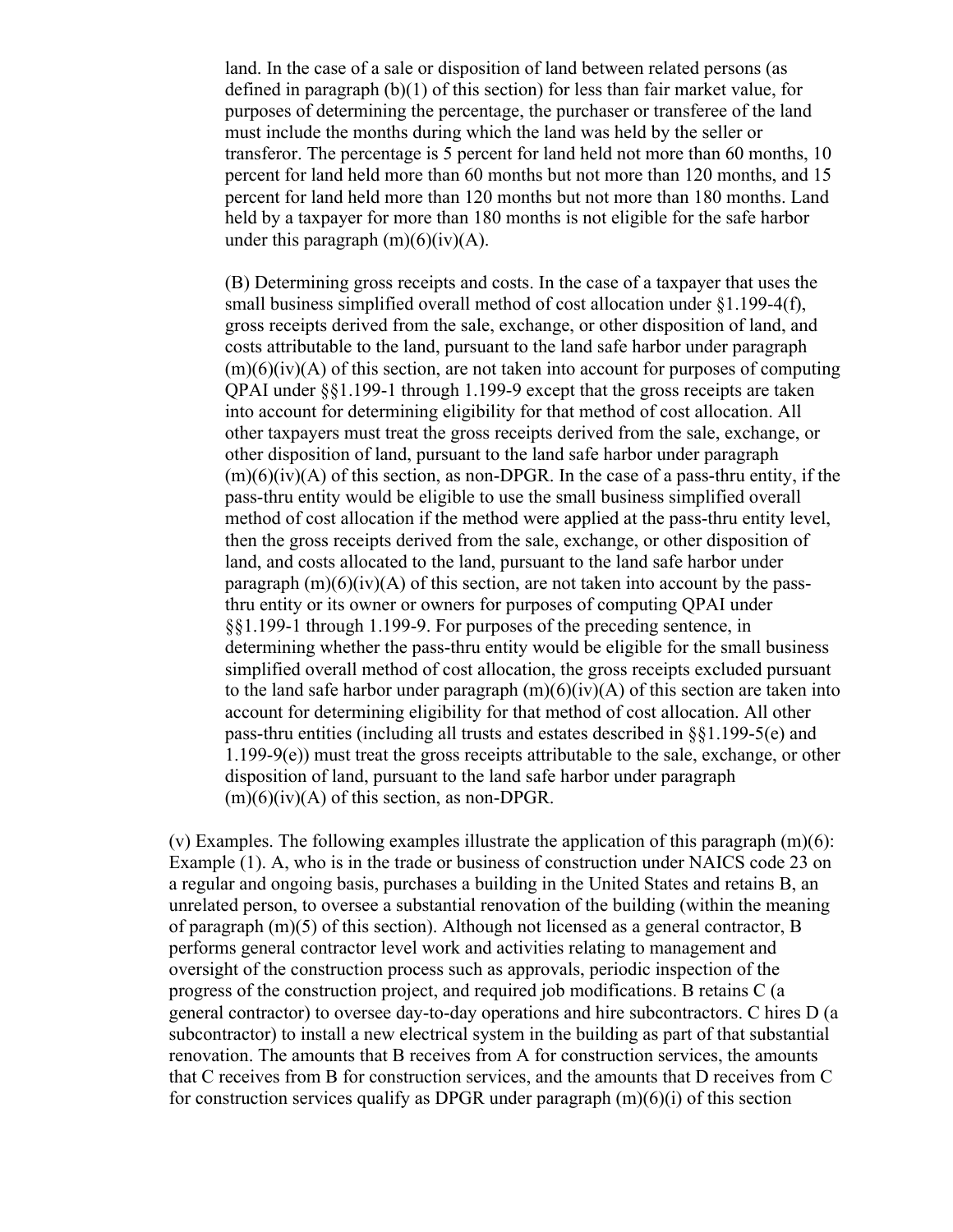provided B, C, and D meet all of the requirements of paragraph (m)(1) of this section. The gross receipts that A receives from the subsequent sale of the building do not qualify as DPGR because A did not engage in any activity constituting construction under paragraph (m)(2) of this section even though A is in the trade or business of construction. The results would be the same if A, B, C, and D were members of the same EAG under §1.199-7(a). However, if A, B, C, and D were members of the same consolidated group, see §1.199-7(d)(2).

Example (2). X is engaged as an electrical contractor under NAICS code 238210 on a regular and ongoing basis. X purchases the wires, conduits, and other electrical materials that it installs in construction projects in the United States. In a particular construction project, all of the wires, conduits, and other electrical materials installed by X for the operation of that building are considered structural components of the building. X's gross receipts derived from installing that property are derived from the construction of real property under paragraph (m)(1) of this section. In addition, pursuant to paragraph  $(m)(6)(i)$  of this section, X's gross receipts derived from the purchased materials qualify as DPGR because the wires, conduits, and other electrical materials are consumed during the construction of the building or become structural components of the building. Example (3). X is engaged in a trade or business on a regular and ongoing basis that is considered construction under the two-digit NAICS code of 23. X buys unimproved land in the United States. X gets the land zoned for residential housing through an entitlement process. X grades the land and sells the land to home builders who construct houses on the land. The gross receipts that X derives from the sale of the land that are attributable to the grading qualify as DPGR under paragraphs  $(m)(2)(iii)$  and  $(6)(i)$  of this section because those services are undertaken in connection with a construction project in the United States. X's gross receipts derived from the land including capitalized costs of entitlements (including zoning) do not qualify as DPGR under paragraph (m)(6)(i) of this section because the gross receipts are not derived from the construction of real property. Example (4). The facts are the same as in Example 3 except that X constructs roads, sewers, and sidewalks, and installs power and water lines on the land. X conveys the roads, sewers, sidewalks, and power and water lines to the local government and utilities. The gross receipts that X derives from the sale of lots that are attributable to grading, and the construction of the roads, sewers, sidewalks, and power and water lines (that qualify as infrastructure under paragraph (m)(4) of this section) are DPGR. X's gross receipts derived from the land including capitalized costs of entitlements (including zoning) do not qualify as DPGR under paragraph  $(m)(6)(i)$  of this section because the gross receipts are not derived from the construction of real property. Example  $(5)$ .

(i) Facts. X, who is engaged in the trade or business of construction under NAICS code 23 on a regular and ongoing basis, constructs housing that is real property under paragraph (m)(3) of this section. On June 1, 2007, X pays \$50,000,000 and acquires 1,000 acres of land that X will develop as a new housing development. In November 2007, after the expenditure of \$10,000,000 for entitlement costs, X receives permits to begin construction. After this expenditure, X's land costs total \$60,000,000. The development consists of 1,000 houses to be built on half-acre lots over 5 years. On January 31, 2012, the first house is sold for \$300,000. Construction costs for each house are \$170,000. Common improvements consisting of streets, sidewalks, sewer lines, playgrounds, clubhouses, tennis courts, and swimming pools that X is contractually obligated or required by law to provide cost \$55,000 per lot. The common improvements of \$55,000 per lot include \$30,000 in land costs underlying the common improvements.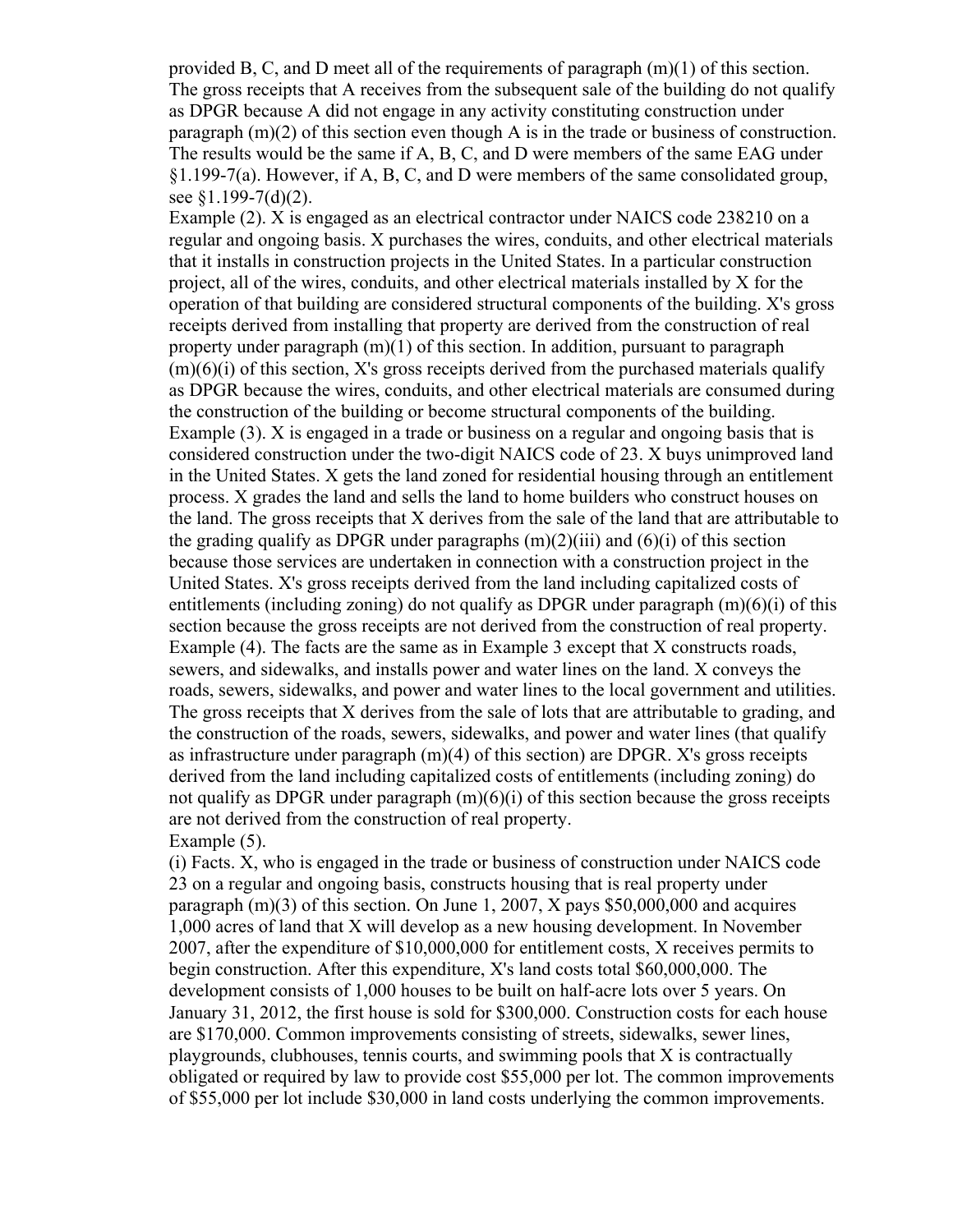(ii) Land safe harbor. Pursuant to the land safe harbor under paragraph  $(m)(6)(iv)$  of this section, X calculates the basis for each house sold as \$195,000 (total costs of \$255,000 (\$170,000 in construction costs plus \$55,000 in common improvements (including \$30,000 in land costs) plus \$30,000 in land costs for the lot), which are reduced by land costs of \$60,000). X calculates the DPGR for each house sold by taking the gross receipts of \$300,000 and reducing that amount by land costs of \$60,000 plus a percentage of \$60,000. As X acquired the land on June 1, 2007, for each house sold on the land between January 31, 2012, and June 1, 2012, the percentage reduction for X is 5% because X has held the land for not more than 60 months from the date of acquisition. Thus, X's DPGR for each house is \$237,000 (\$300,000 - \$60,000 - \$3,000) with costs for each house of \$195,000 (\$255,000 - \$60,000). For each house sold on the land between June 2, 2012 and June 1, 2017, the percentage reduction for X is 10% because X has held the land for more than 60 months but not more than 120 months from the date of acquisition. Thus, of the \$300,000 of gross receipts, X's DPGR for each house is \$234,000 (\$300,000 - \$60,000 - \$6,000) with costs for each house of \$195,000 (\$255,000  $-$  \$60,000).

Example (6). The facts are the same as in Example 5 except that on December 31, 2007, after X received the permits to begin construction, X sold the entitled land to Y, an unrelated corporation, for \$75,000,000. Y is engaged in a trade or business on a regular and ongoing basis that is considered construction under NAICS code 23. Y subsequently incurred the construction costs and the costs of the common improvements, and Y sold the houses. Because X did not perform any construction activities, none of X's \$75,000,000 in gross receipts derived from Y are DPGR and none of X's costs are allocable to DPGR. Pursuant to the land safe harbor under paragraph  $(m)(6)(iv)$  of this section, Y calculates the basis for each house sold as \$195,000 (total costs of \$270,000 (\$170,000 in construction costs plus \$62,500 in common improvements (including \$37,500 in land costs) plus \$37,500 in land costs for the lot), which are reduced by land costs of \$75,000). Y calculates the DPGR for each house sold by taking the gross receipts of \$300,000 and reducing that amount by land costs of \$75,000 plus a percentage of \$75,000. As Y acquired the land on December 31, 2007, for the houses sold on the land between January 31, 2012, and December 31, 2012, the percentage reduction for Y is 5% because Y held the land for not more than 60 months from the date of acquisition. Thus, of the \$300,000 of gross receipts, the DPGR for each house is \$221,250 (\$300,000 - \$75,000 -\$3,750) with costs for each house of \$195,000. For the houses sold on the land between January 1, 2013, and December 31, 2017, the percentage reduction for Y is 10% because Y held the land for more than 60 months but not more than 120 months from the date of acquisition. Thus, of the \$300,000 of gross receipts, the DPGR for each house is \$217,500 (\$300,000 - \$75,000 - \$7,500) with costs for each house of \$195,000. The results would be the same if X and Y were members of the same EAG, provided X and Y were not members of the same consolidated group.

Example (7). The facts are the same as in Example 6 except that Y is a member of the same consolidated group as X. Pursuant to  $\S1.1502-13(c)(1)(ii)$ , Y's holding period in the land includes the period of time X held the land. In order to produce the same effect as if X and Y were divisions of a single corporation (see  $\S 1.1502-13(c)(1)(i)$ ), for each house sold between January 31, 2012, and June 1, 2012, Y's DPGR are redetermined to be \$237,000, the same as X's DPGR for houses sold between January 31, 2012, and June 1, 2012, in Example 5. Y's costs for each house do not have to be redetermined because Y's costs are \$195,000, the same as the costs would be if X and Y were divisions of a single corporation. For each house sold between June 2, 2012, and June 1, 2017, Y's DPGR are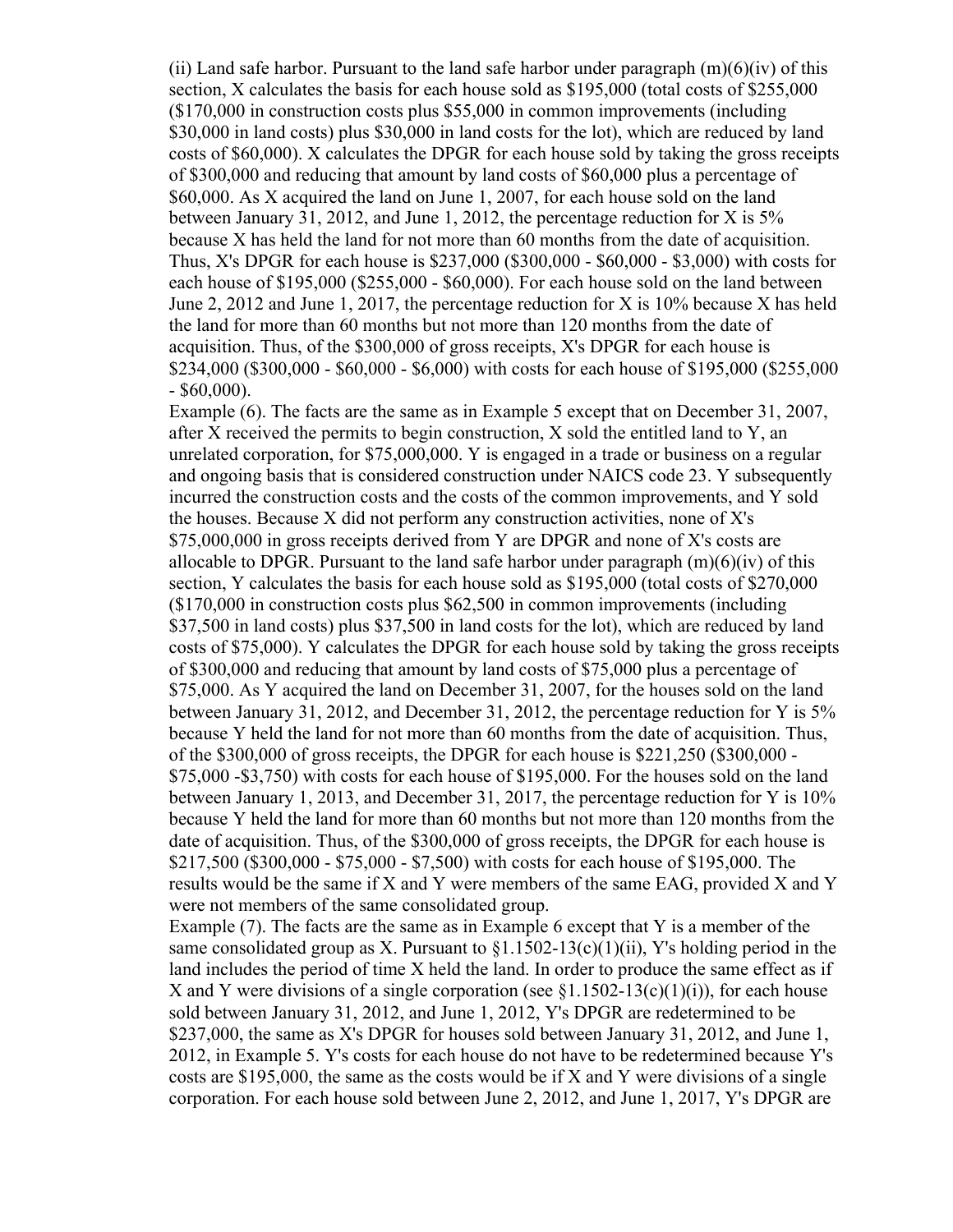redetermined to be \$234,000, the same as X's DPGR for each house sold between June 2, 2012, and June 1, 2017, in Example 5. Y's costs for each house do not have to be redetermined because Y's costs are \$195,000, the same as the costs would be if X and Y were divisions of a single corporation.

Example (8). X, who is engaged in the trade or business of construction under NAICS code 23 on a regular and ongoing basis, purchases land for development and builds an office building on the land. Y enters into a contract with X to purchase the office building. As part of the contract, X is required to furnish the office space with desks, chairs, and lamps. Upon completion of the sale of the building, X uses the land safe harbor under paragraph  $(m)(6)(iv)$  of this section to account for the land. After application of the land safe harbor, X uses the de minimis exception under paragraph  $(m)(1)(iii)(A)$  of this section in determining whether the gross receipts derived from the sale of the desks, chairs, and lamps qualify as DPGR. If the gross receipts derived from the sale of the desks, chairs, and lamps are less than 5% of the total gross receipts derived by X from the sale of the furnished office building (excluding any gross receipts taken into account under the land safe harbor pursuant to paragraph  $(m)(6)(iv)(B)$  of this section), then all of the gross receipts derived from the sale of the furnished office building, after the reduction under the land safe harbor, may be treated as DPGR.

(n)Definition of engineering and architectural services.

(1)In general. DPGR include gross receipts derived from engineering or architectural services performed in the United States for a construction project described in paragraph  $(m)(1)(i)$  of this section. At the time the taxpayer performs the engineering or architectural services, the taxpayer must be engaged in a trade or business (but not necessarily its primary, or only, trade or business) that is considered engineering or architectural services for purposes of the NAICS, for example NAICS codes 541330 (engineering services) or 541310 (architectural services), on a regular and ongoing basis. In the case of a newly-formed trade or business or a taxpayer in its first taxable year, a taxpayer is considered to be engaged in a trade or business on a regular and ongoing basis if the taxpayer reasonably expects that it will engage in a trade or business on a regular and ongoing basis. DPGR include gross receipts derived from engineering or architectural services, including feasibility studies for a construction project in the United States, even if the planned construction project is not undertaken or is not completed.

(2)Engineering services. Engineering services in connection with any construction project include any professional services requiring engineering education, training, and experience and the application of special knowledge of the mathematical, physical, or engineering sciences to those professional services such as consultation, investigation, evaluation, planning, design, or responsible supervision of construction (for the purpose of assuring compliance with plans, specifications, and design) or erection, in connection with any construction project.

(3)Architectural services. Architectural services in connection with any construction project include the offering or furnishing of any professional services such as consultation, planning, aesthetic and structural design, drawings and specifications, or responsible supervision of construction (for the purpose of assuring compliance with plans, specifications, and design) or erection, in connection with any construction project.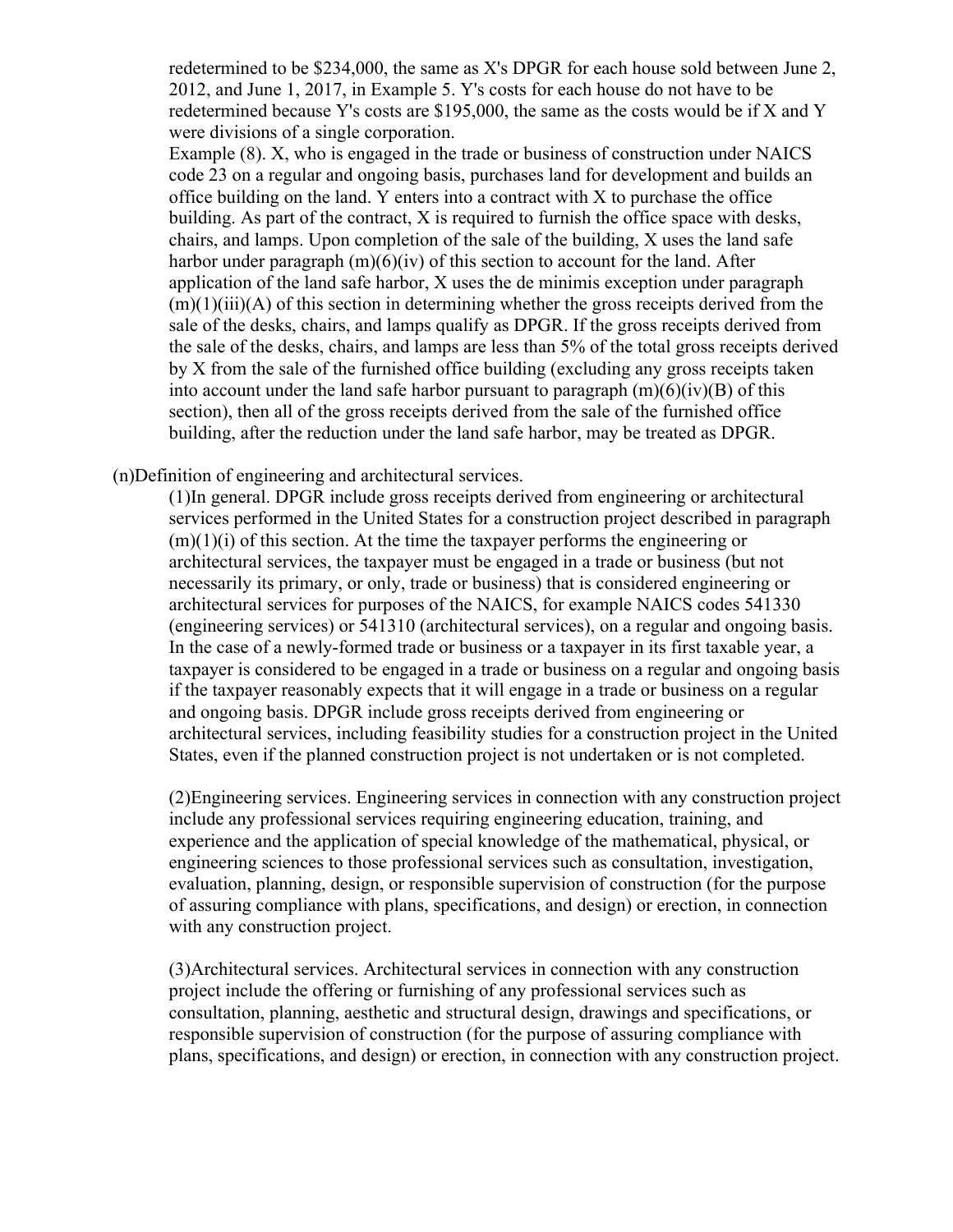(4)Administrative support services. If the taxpayer performing engineering or architectural services also provides administrative support services (for example, billing and secretarial services) incidental and necessary to such engineering or architectural services, then these administrative support services are considered engineering or architectural services.

(5)Exceptions. Engineering or architectural services do not include postconstruction services such as annual audits and inspections.

(6)De minimis exception for performance of services in the United States.

(i) DPGR. If less than 5 percent of the total gross receipts derived by a taxpayer from engineering or architectural services performed in the United States for a construction project (described in paragraph  $(m)(1)(i)$  of this section) are derived from services not relating to a construction project (for example, the services are performed outside the United States or in connection with property other than real property), then the total gross receipts derived by the taxpayer may be treated as DPGR from engineering or architectural services performed in the United States for the construction project. In the case of gross receipts derived from engineering or architectural services that are received over a period of time (for example, an installment sale), this de minimis exception is applied by taking into account the total gross receipts for the entire period derived (and to be derived) from engineering or architectural services. For purposes of the preceding sentence, if a taxpayer treats gross receipts as DPGR under this de minimis exception, then the taxpayer must treat the gross receipts recognized in each taxable year consistently as DPGR.

(ii) Non-DPGR. If less than 5 percent of the total gross receipts derived by a taxpayer from engineering or architectural services performed in the United States for a construction project qualify as DPGR, then the total gross receipts derived by the taxpayer from engineering or architectural services performed in the United States for the construction project may be treated as non-DPGR. In the case of gross receipts derived from engineering or architectural services that are received over a period of time (for example, an installment sale), this de minimis exception is applied by taking into account the total gross receipts for the entire period derived (and to be derived) from engineering or architectural services. For purposes of the preceding sentence, if a taxpayer treats gross receipts as non-DPGR under this de minimis exception, then the taxpayer must treat the gross receipts recognized in each taxable year consistently as non-DPGR.

(7)Example. The following example illustrates the application of this paragraph (n): Example. X is engaged in the trade or business of providing engineering services under NAICS code 541330 on a regular and ongoing basis. Y buys unimproved land. Y hires X to provide engineering services for roads, sewers, sidewalks, and power and water lines that qualify as infrastructure under paragraph  $(m)(4)$  of this section and that will be constructed on Y's land. X's gross receipts from engineering services for the infrastructure are DPGR. X's gross receipts from engineering services relating to land (except as provided in paragraph  $(m)(2)(iii)$  of this section) do not qualify as DPGR under paragraph  $(n)(1)$  of this section because the gross receipts are not derived from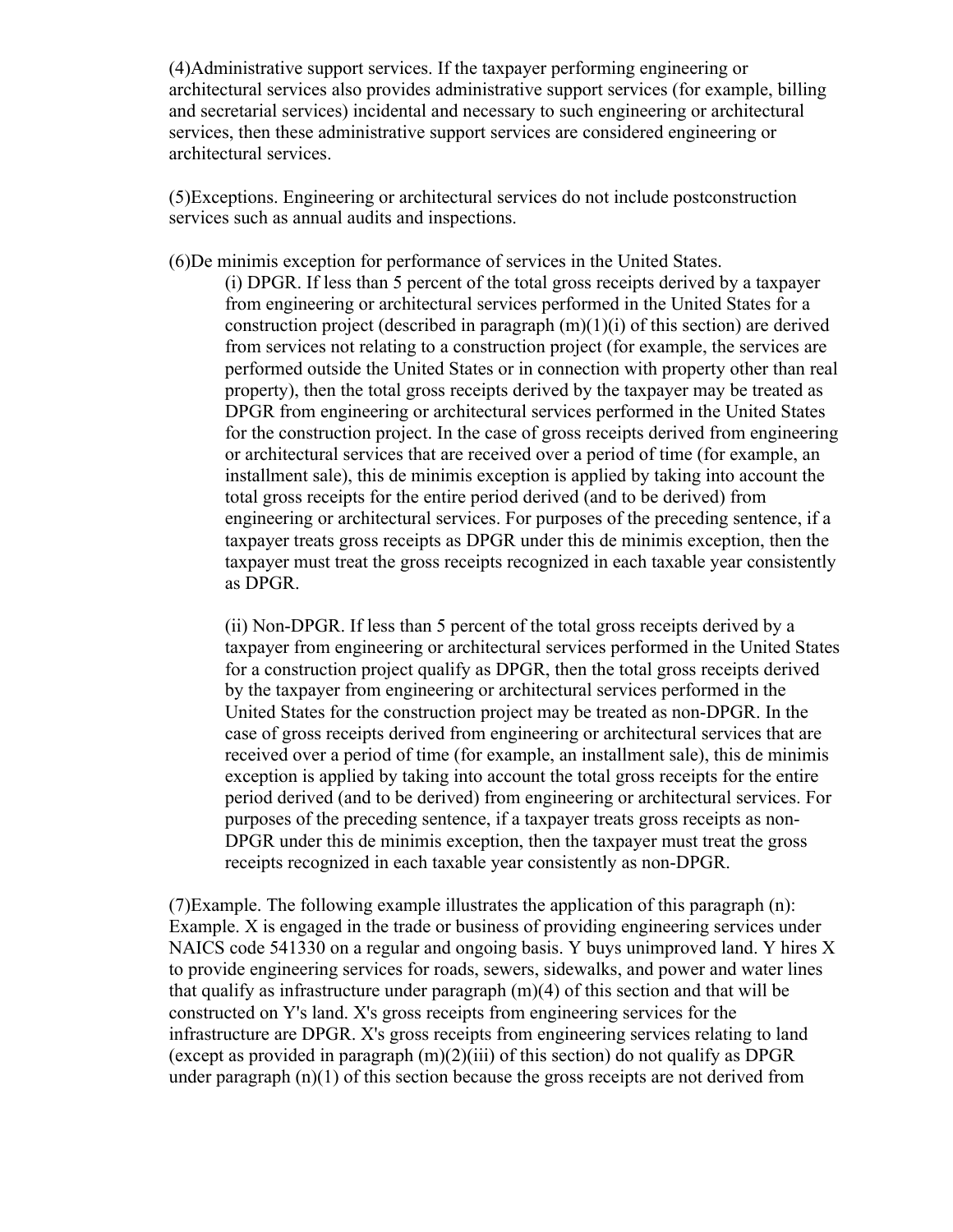engineering services for a construction project described in paragraph  $(m)(1)(i)$  of this section.

(o)Sales of certain food and beverages.

(1)In general. DPGR does not include gross receipts of the taxpayer that are derived from the sale of food or beverages prepared by the taxpayer at a retail establishment. A retail establishment is defined as tangible property (both real and personal) owned, leased, occupied, or otherwise used by the taxpayer in its trade or business of selling food or beverages to the public at which retail sales are made. In addition, a facility that prepares food and beverages for take out service or delivery is a retail establishment (for example, a caterer). If a taxpayer's facility is a retail establishment, then, for purposes of this section, the taxpayer may allocate its gross receipts between the gross receipts derived from the retail sale of the food and beverages prepared and sold at the retail establishment (that are non-DPGR) and gross receipts derived from the wholesale sale of the food and beverages prepared and sold at the retail establishment (that are DPGR assuming all the other requirements of section 199 are met). Wholesale sales are defined as food and beverages held for resale by the purchaser. The exception for sales of certain food and beverages also applies to food and beverages for non-human consumption. A retail establishment does not include the bonded premises of a distilled spirits plant or wine cellar, or the premises of a brewery (other than a tavern on the brewery premises). See Chapter 51 of Title 26 of the United States Code and the implementing regulations thereunder.

(2)De minimis exception. A taxpayer may treat a facility at which food or beverages are prepared as not being a retail establishment if less than 5 percent of the gross receipts derived from the sale of food or beverages at that facility during the taxable year are attributable to retail sales.

(3)Examples. The following examples illustrate the application of this paragraph (o): Example (1). X buys coffee beans and roasts those beans at a facility in the United States, the only activity of which is the roasting and packaging of coffee beans. X sells the roasted coffee beans through a variety of unrelated third-party vendors and also sells roasted coffee beans at X's retail establishments. At X's retail establishments, X prepares brewed coffee and other foods. To the extent that the gross receipts of X's retail establishments are derived from the sale of coffee beans roasted at the facility, the receipts are DPGR (assuming all the other requirements of this section are met). To the extent the gross receipts of X's retail establishments are derived from the retail sale of brewed coffee or food prepared at the retail establishments, the receipts are non-DPGR. However, pursuant to  $\S1.199-1(d)(1)(ii)$ , X must allocate part of the receipts from the retail sale of the brewed coffee as DPGR to the extent of the value of the coffee beans that were roasted at the facility and that were used to brew coffee. Example (2). Y operates a bonded winery within the United States. Bottles of wine produced by Y at the bonded winery are sold to consumers at the taxpaid premises. Pursuant to paragraph (o)(1) of this section, the bonded premises is not considered a retail establishment and is treated as separate and apart from the taxpaid premises, which is considered a retail establishment for purposes of paragraph (o)(1) of this section.

Accordingly, the wine produced by Y in the bonded premises and sold by Y from the taxpaid premises is not considered to have been produced at a retail establishment, and